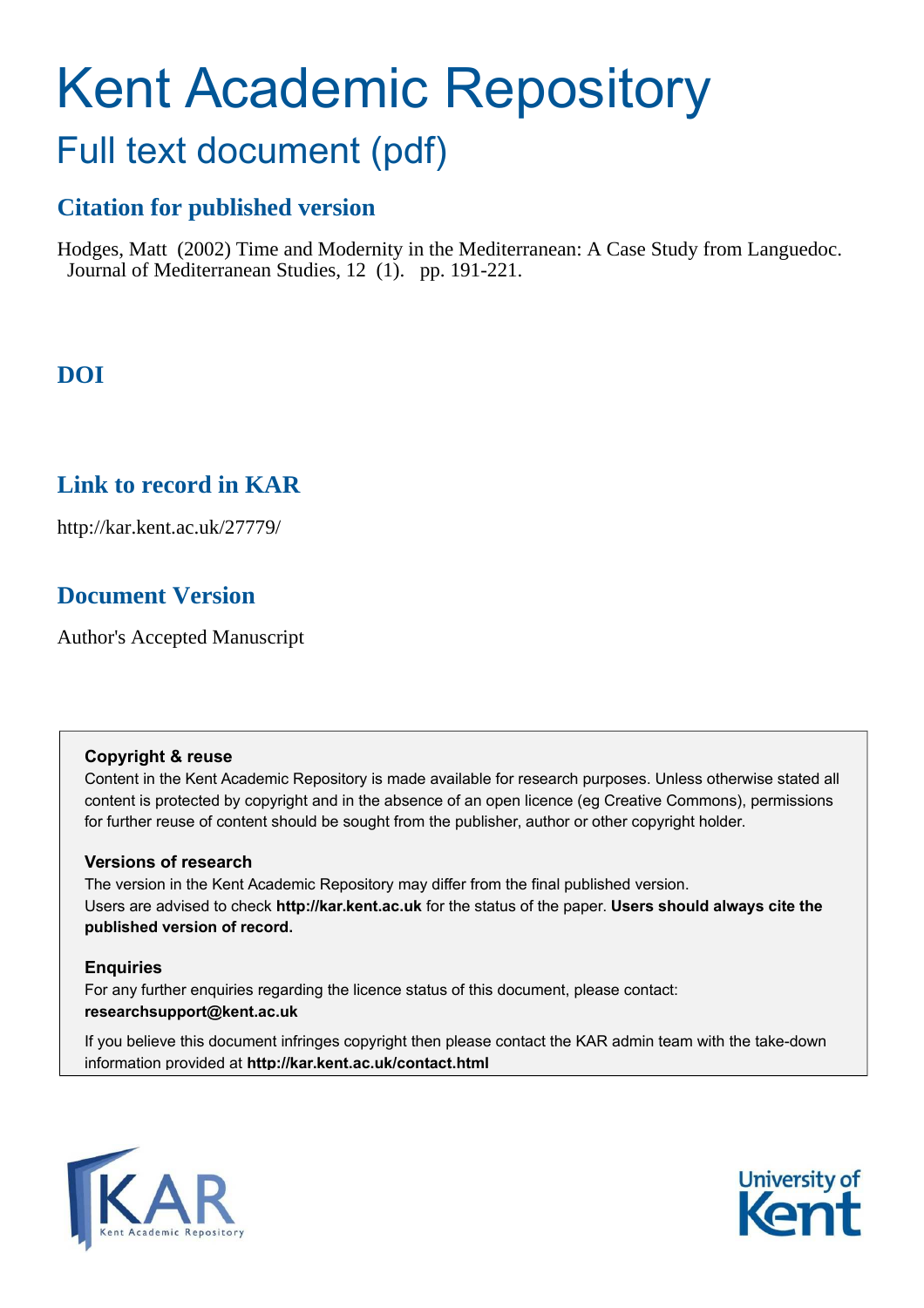## **TIME AND MODERNITY IN THE MEDITERRANEAN: A CASE STUDY FROM LANGUEDOC**

#### **MATT HODGES**

#### *POSTPRINT*

**Published in Journal of Mediterranean Studies 12(1): 191-221, 2002** 

#### **Contact Details:**

School of Anthropology and Conservation, University of Kent, Canterbury, Kent, CT2 7NZ, UK; email:  $m \cdot \frac{\text{hodges}}{m \cdot \text{hodges}}$  (e.g.  $k$ ; tel: +44 (0)1227 823835.

#### **ABSTRACT**

*This article develops a critical perspective on 'modernity', derived from an interest in the anthropology of time. Drawing on social scientific and philosophical work on time and temporality, I seek to unravel the temporal dimension of this term, both through an initial theoretical analysis and subsequent ethnographic interrogation. The ethnographic component of the article draws on a year's fieldwork in Monadières, a village near Narbonne, in Languedoc, France. Through a number of studies highlighting the changing temporalities of people's lives, the concept's utility is examined, and its relevance for discussion of the wider Mediterranean basin, and elsewhere, is brought out. The article concludes that for the notion of 'modernity' to retain critical utility, it must encompass a more precise appreciation of the temporal and contingent ethnographic features of social life.*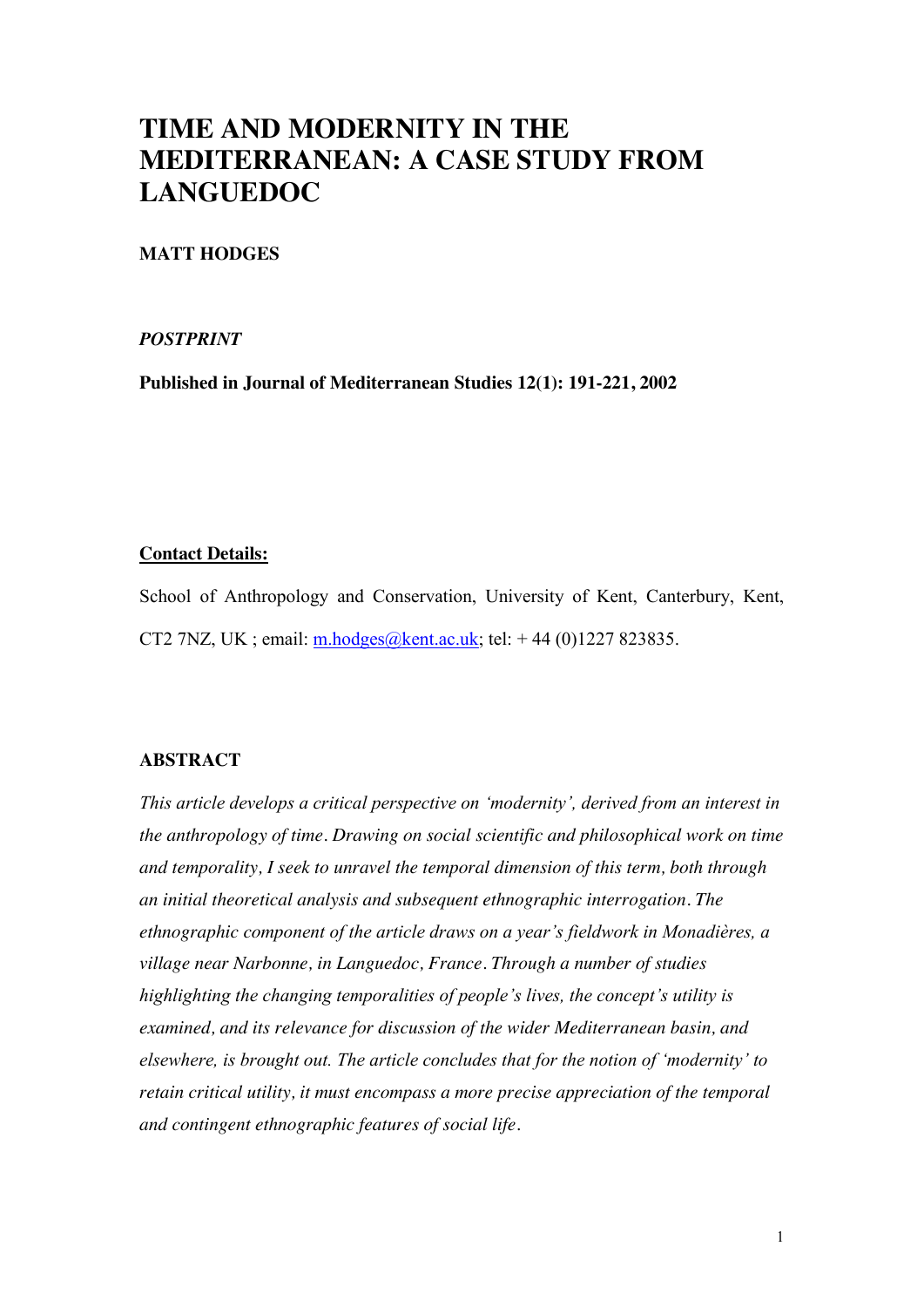#### **PREAMBLE**

For an anthropologist, it is indubitably clear that the interest of a concept should relate to its utility in interpreting specific instances of social life, and their relationship to a wider historical continuum. Anthropologically speaking, such is the way in which theoretical models, for all their attraction in the abstract, must in the last instance be judged. From this point of view, perhaps the attraction of a volume such as the current one is precisely its attempt to wed the generalising concept of modernity, renowned for its extensive, and it should be said, often highly decontextualised literature, to the concrete, if contentious historical context of the Mediterranean. In this article I will be taking this process of fleshing out one stage further by locating the notion of modernity in a still more precise historical reality: that of the confines of the village in Southern France where I recently carried out ethnographic fieldwork on the anthropology of time. In doing so, however, my goal is not merely an interpretative, but also a reflective one. In an approach characteristic of much recent critical anthropological writing, it is through the application of this perspective on time and temporality, I argue below, to an ethnographic discussion of Southern French 'modernity', that certain fresh insights can be obtained into this complex and contested theoretical tool.

 From 1996-7 I lived and worked in Monadières, which lies on a large brackish lagoon bordering the Mediterranean Sea, some 10 kilometres from the city of Narbonne in the Aude *département* of the Languedoc *région* of Southern France.<sup>1</sup> A village of some 500 permanent inhabitants, and the administrative centre of the *commune* that bears its name, it is clustered on and around an outcrop of rock that juts out into the lake's southern half. This lake supported one of the two local economic activities for which the village was renowned: during my stay it was still fished by the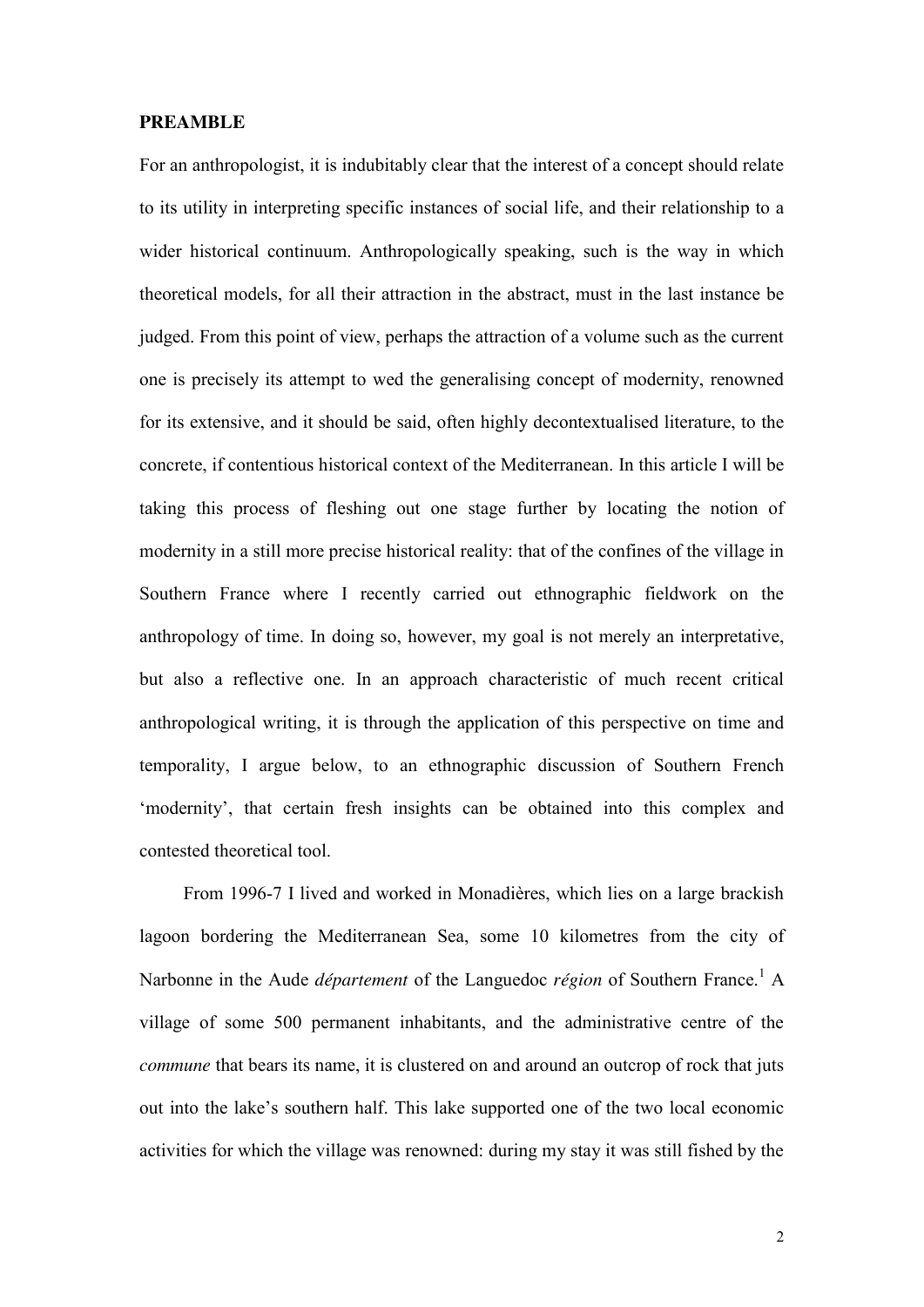12 remaining fishermen from the village for the eels that swim in its briny waters. As for the other, much of Monadières' arid, stony earth, crossed by the motorway that led to Montpellier and Toulouse in the north and Barcelona in the south, was covered with stubby vines whose grapes were used to produce the local variety of Corbières wine.

 The village population, however, was far from comprising an integrated, indigenous community living off fishing and agriculture. While a third of permanent residents did claim an indigenous heritage, the other two-thirds were either second or third generation, or more recent immigrants, and 30% of the houses in the village belonged to second-home owners, of predominantly urban, north European origin. Any sense of local community was thus significantly fragmented.<sup>2</sup> Agriculture and fishing were also no longer the predominant local sources of employment: in 1990, only 15% of the village lived exclusively off viticulture and fishing, as opposed to 75% in 1946, and the many other people who grew grapes did so to supplement an income derived principally from other jobs, 50% of the active population working in the shops, service industries, and factories of nearby Narbonne, only ten minutes away by car.<sup>3</sup> The decreasing importance of Monadières as a site of economic activity, however, has recently been countered. Historical change in France in the last 40 years, as in many other parts of the world, has been substantially influenced by the growth of an internal, and international tourist industry. In Languedoc, this initially took the form of a series of state-inspired coastal developments during the 1960s and 1970s, which resulted in the building of extensive tourist accommodation and other related infrastructure along all parts of the region's coastline. Monadières, and two other villages on the lake's borders, for various reasons remain the only coastal settlements in proximity to water throughout the whole of Languedoc which have escaped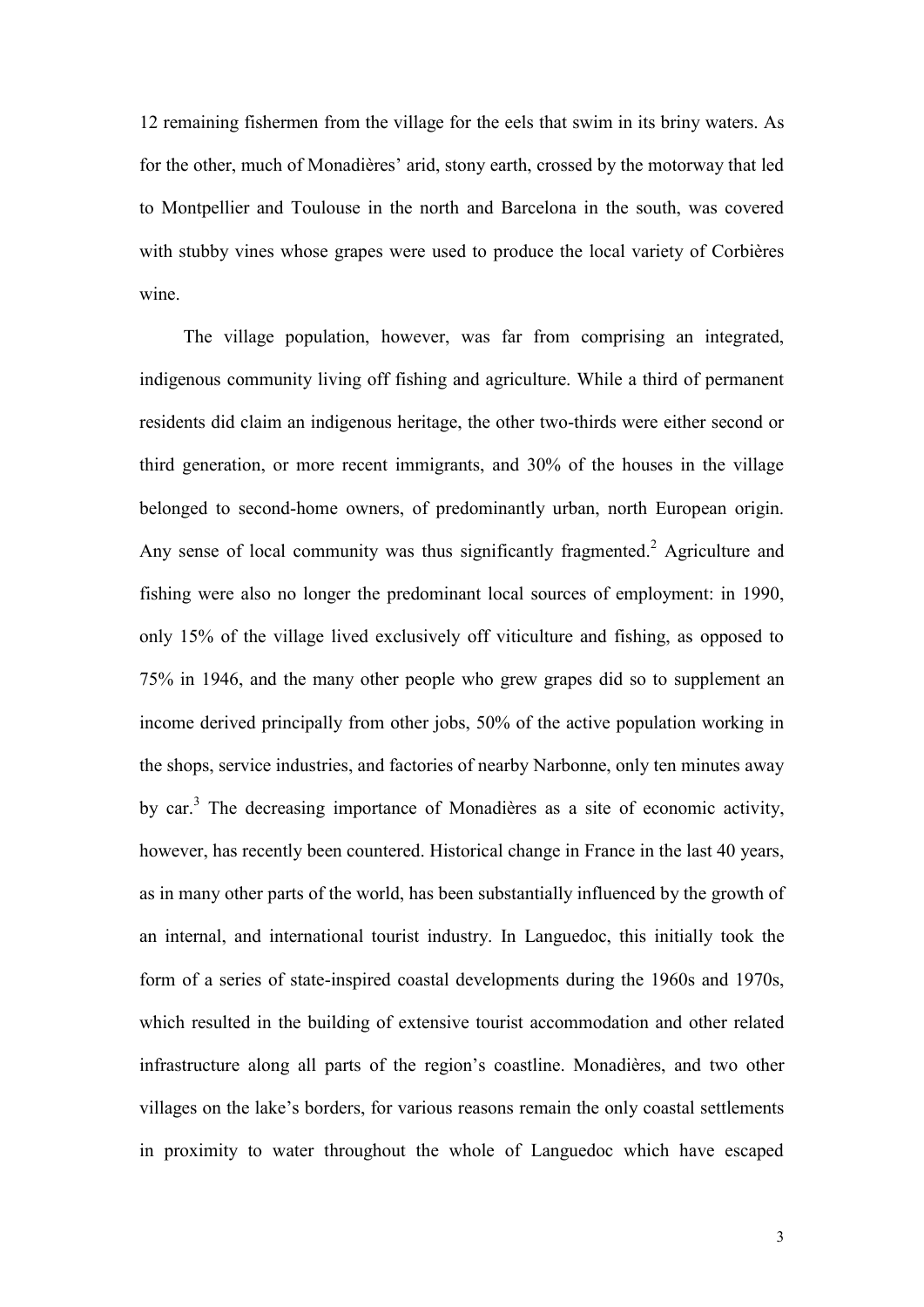substantial restructuring. However, during the 1980s and 1990s some local inhabitants began to cash in on the growing numbers of tourists that wandered from the beaches in the summer months to frequent the villages of the hinterland, instigating a moderately successful form of heritage tourism (c.f. Hodges 2001). In sum, Monadières has been subject to rapid, and extensive social change in the last thirty years, compounded by wider developments in French society associated with consumer capitalism, and has also experienced a more gradual but significant and consistent rate of change since the advent of viticultural capitalism in the early 19<sup>th</sup> century.

Such a history should render Monadières' characterisation in terms of philosophical and sociological notions of modernity a viable possibility, if not entirely unproblematic. But coming from the perspective of the anthropology of time, of potential critical relevance given the intrinsic temporal claims of modernity as a concept (Habermas 1990:1-22, Koselleck 1985, Osborne 1991), the central question that concerns me in this article is the extent to which this notion compares with an anthropological sense of the historically continuous and discontinuous, the incessant structuring and re-structuring of social life, which has characterised 'modern times' in Monadières. How useful is 'modernity' for the discussion of the minutiae of how we experience historical time? To what extent does it permit us to articulate the complex ways in which we experience and appropriate pasts, presents and futures in our everyday lives? Is it limiting, or enabling in an analysis of the power relationships that structure, and are structured by such temporal experiences? And by consequence, how do such insights illuminate and refashion our conceptions of modernity? In addressing these questions I base my analysis on a practice-based theory of the human experience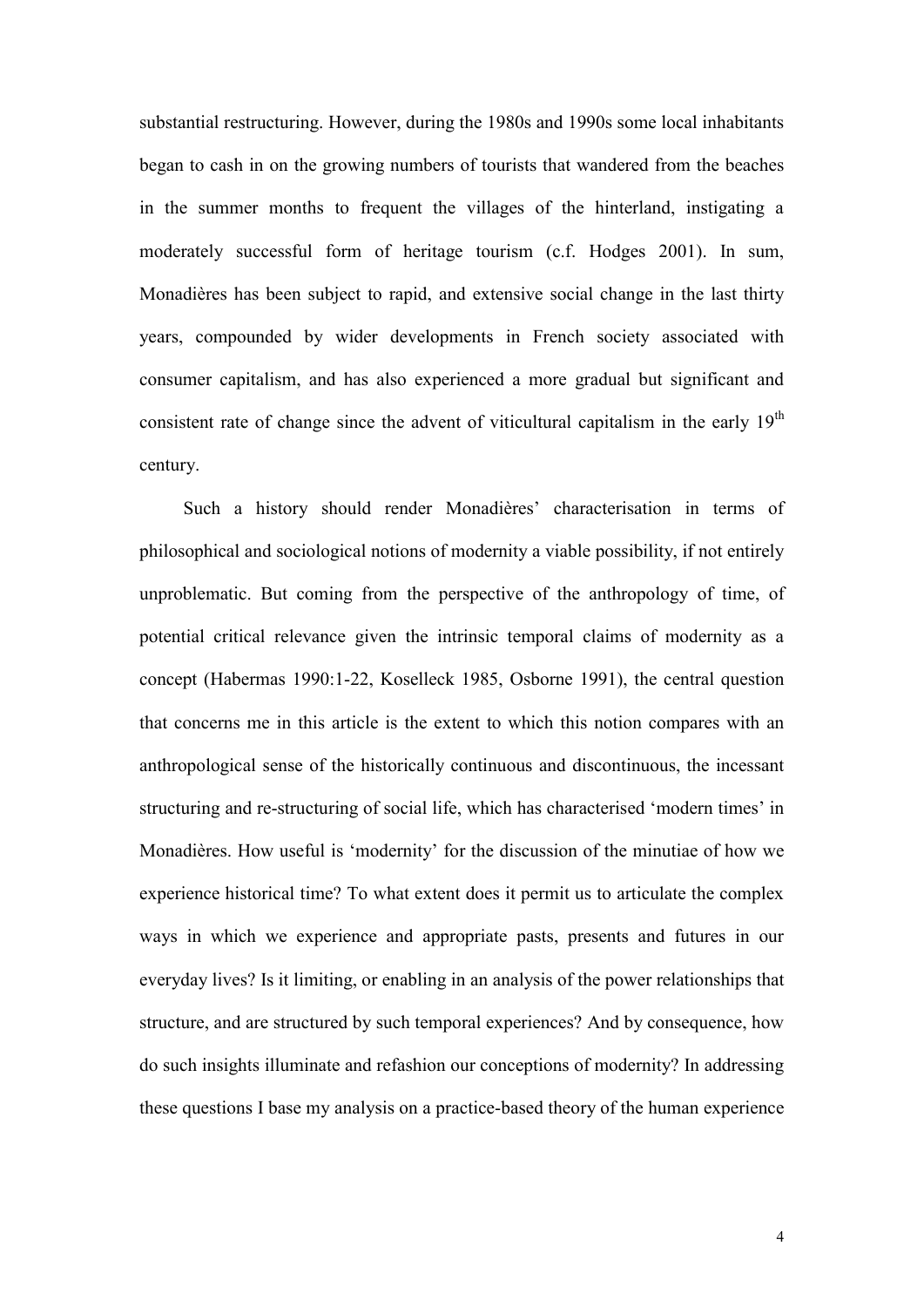of time as 'temporality', itself predicated on a wider understanding of time based on Deleuze's work on Bergsonian duration.

 The perspective on temporality adopted here draws in part on the work of Nancy Munn (1992). In a key passage from her seminal paper, Munn sets out a view of the human experience of time:

 '[Human temporality is] a symbolic process continually being produced in everyday practices. People are "in" a sociocultural time of multiple dimensions (sequencing, timing, past-present-future relations, etc.) that they are forming in their "projects". In any given instance, particular temporal dimensions may be foci of attention or only tacitly known. Either way, these dimensions are lived or apprehended concretely via the various meaningful connectivities among persons, objects, and space continually being made in and through the everyday world' (1992:116).

Encompassing, therefore, human temporality firmly within the sphere of contemporary 'practice theory', for Munn the conscious and tacit, embodied experience of time occurs through discrete *temporalising practices*, and her theoretical apparatus makes for the detailed analysis of them. It should be added that, in keeping with recent trends in anthropological theory (e.g. Wolf 1982, Mintz 1985, Roseberry 1989), analysis should also involve situating any contingent temporalising practice in its historical context, something that Munn downplays and I am concerned to address here.

 Well-equipped as Munn's practice approach is to the discussion of the day-today generation of temporal reality, however, it fails to establish the relationship between cultural and objective time, the clarification of which enables further theoretical elaboration. My own perspective relies on Deleuze's critical development of the work of Henri Bergson (Bergson 1988, Deleuze 1991, 1994), where human temporality is situated 'within' the concrete, continuous, but self-differentiating flux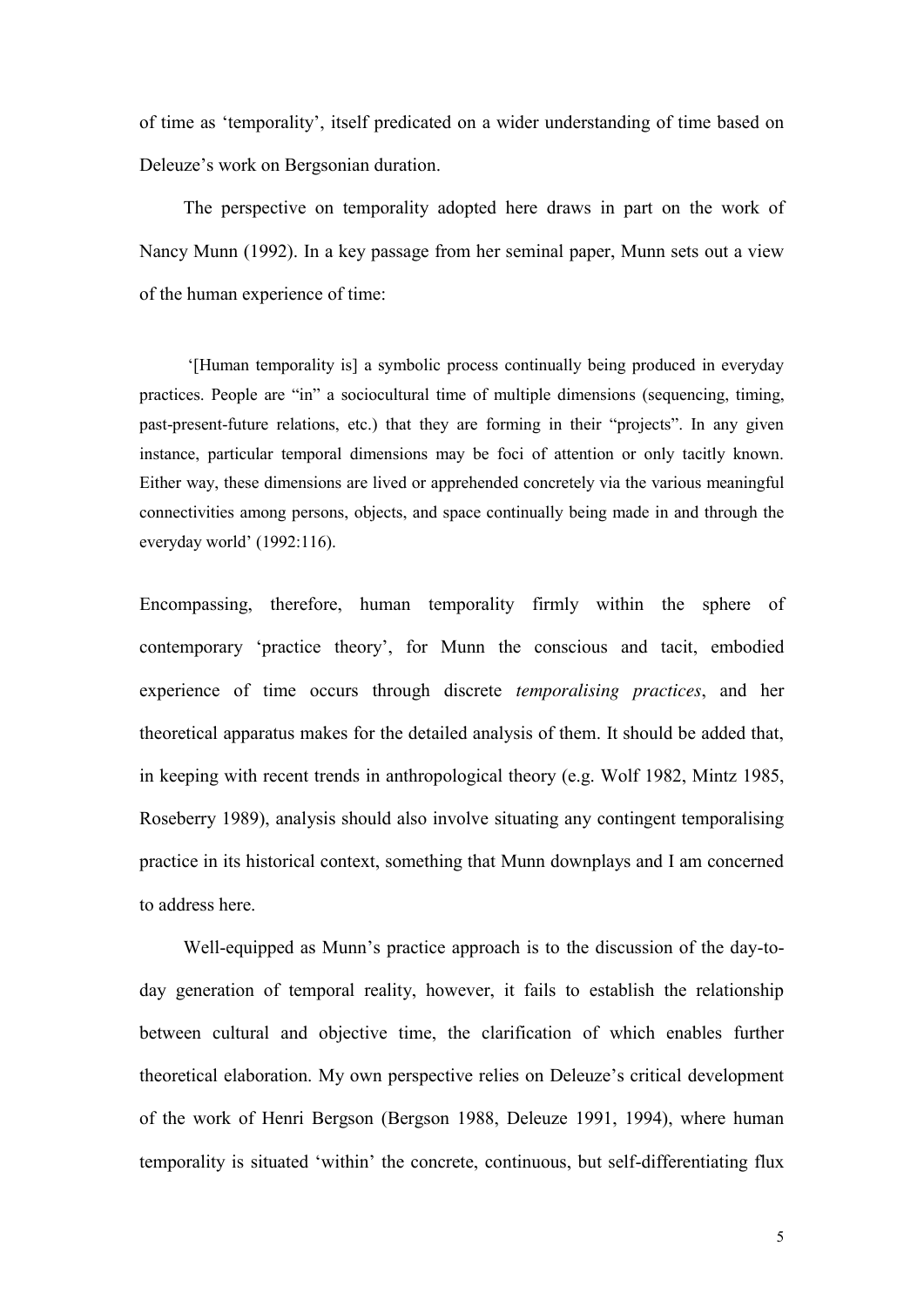of *la durée*, or 'durational time'.<sup>4</sup> By contrast with Munn, therefore, and in keeping with Deleuze's materialist perspective, human temporality lies in a complex relationship with durational time, which encloses and encompasses it while remaining inaccessible to direct human representation. In brief, this reveals the partially determined, but inherently cultural nature of human temporality, as durational time underpins the implicitly temporal nature of human existence, and the physical laws which govern it, while the experience, appropriation and representation of time reside largely in the domain of cultural practice. And in this respect it should also be noted that to conceptualise these processes in language is a task that can complement and quantify, but not represent the complex qualitative experience of duration that constitutes our lives – as Bergson and Deleuze have made clear, conceptual thought can only constitute a spatialisation of lived duration.

 Elaborating on Munn's approach, therefore, every social practice entails a *temporal modality*, an implicit orientation towards past, future, habit and innovation, which is related to social reproduction. This is because human sociality is situated in durational time and consequently is inherently temporal in nature. However, such temporal modalities do not necessarily tally with cultural perceptions of significant pasts and futures and their roles in perpetuating, or disrupting social reproduction. They are, moreover, quasi-objective features of social life, which are perhaps more directly accessible to the analyst than to the practitioner (c.f. Bourdieu 1977), and as will become clear, through their significant role in social reproduction are of key importance to a discussion of modernity. As for the conscious and tacit, embodied experience of time and continuity by subjects, or their *temporal outlook*, this is shaped, but not determined by the temporal modality of their actions; exists in a complex relationship with the 'natural' temporalities of the human body and physical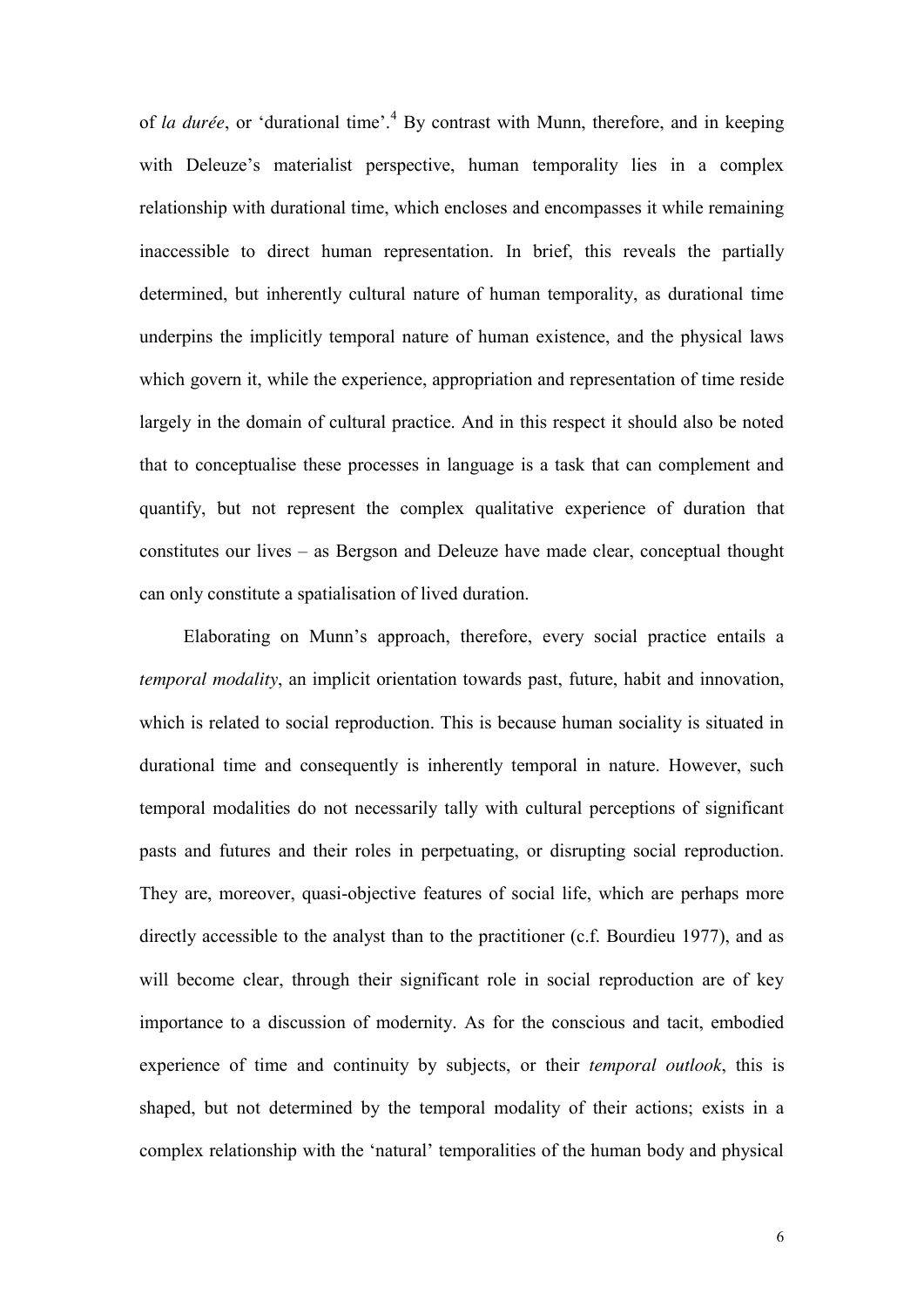world; and is mediated by contingent cultural devices used for the organisation and evocation of temporal phenomena (for example, calendars, clocks, and so on) – these I term the *temporal fabric* of everyday life. While this image of human temporality as a partly-determined, historically-situated social practice is necessarily abbreviated, it provides a workable foundation for the analysis that follows, as we shall now see.<sup>5</sup>

#### **RETHINKING 'MODERNITY'**

To what extent does the current literature on 'modernity' correlate with an anthropological analysis of human temporality? To address this question it is first necessary to undertake a critical review of such literature, and in keeping with my temporal emphasis I focus henceforth on the insights offered by an analysis of the temporalities of modernity itself, both as a conceptual apparatus, and a proposed historical epoch. One possible starting-point is the work of Anthony Giddens, a key contributor to this literature, who has defined this problematic term as 'modes of organisation of social life which emerged in Europe from about the  $17<sup>th</sup>$  century onwards and which subsequently became more or less worldwide in their influence' (Giddens 1990:1). The objectives of writers such as Giddens have been to illustrate at a very general level the sociological characteristics of modernity as a contemporary, and predominantly capitalist period of human history. However, their assumptions regarding the temporality of modernity, while featuring prominently in their arguments, have often remained untheorised, rather than being problematised and brought to the fore. In this respect, the pre-modern period has been unreflexively characterised as consisting of 'traditional' societies, where the future is produced and conceived of in the past's image; whereas the modern period that has succeeded it is comprised of 'post-traditional' societies, where the future is an all-encompassing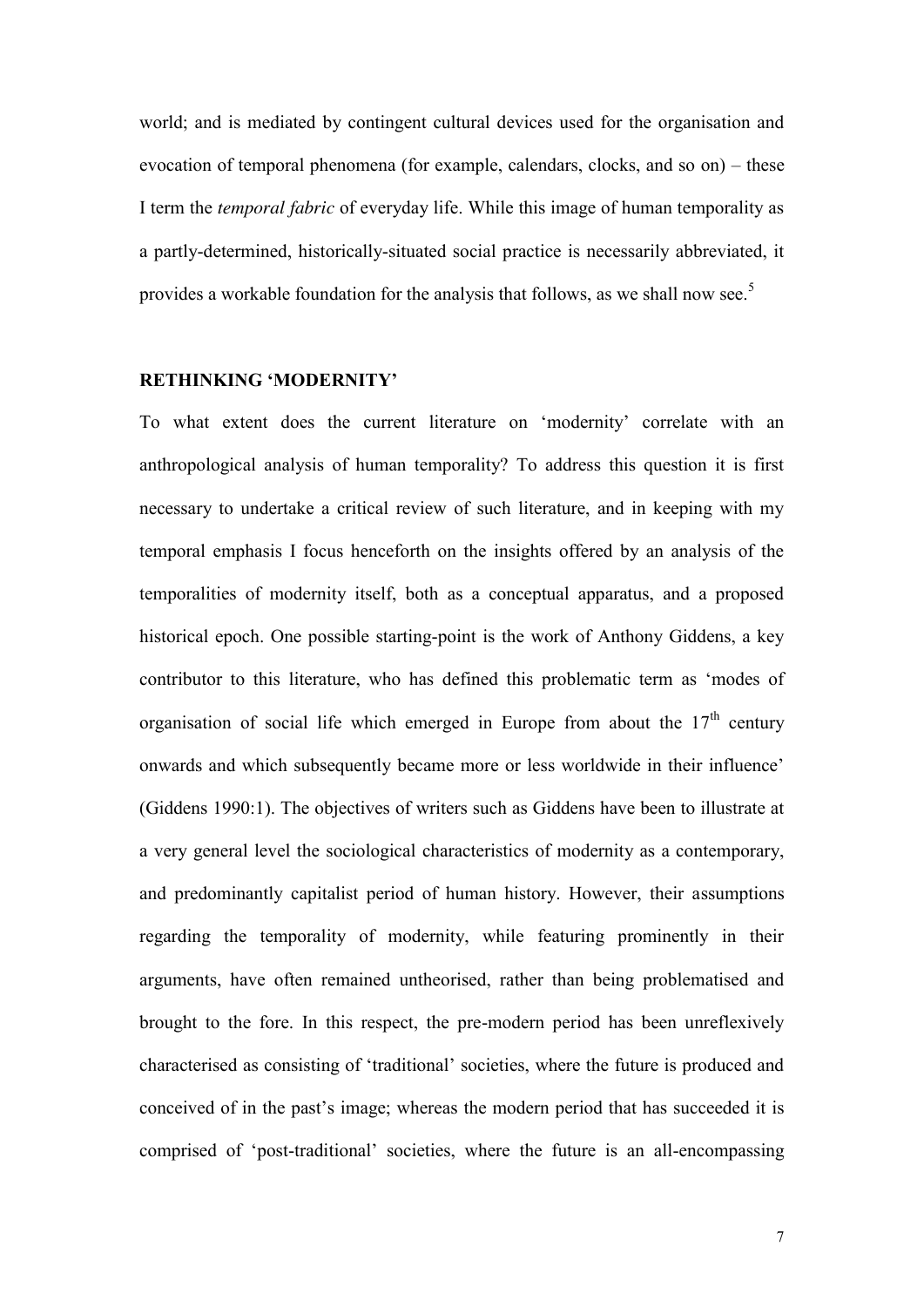concern and the past pales into insignificance. The ethnographic detail of these historical periods, for the main part, remains implicitly Northern European/North American in origin, and lacking in specificities, and actual temporalities of everyday practice are not usually addressed.<sup>6</sup>

 It is clear that for many of these writers, the characterisation of an era of 'gesellschaft' relies implicitly on its opposition to a vanished past of 'gemeinschaft' (Tonnies 1955, c.f. Habermas 1990:11-16). In the past few years, however, the broad generalisations that are the hallmark of this distinction, and of much writing on modernity as a whole, have become increasingly problematic. Heelas, in the introduction to a recent volume addressing the traditional/post-traditional distinction that is a principal feature of such periodisations, notes how 'although it cannot be denied that detraditionalisation has taken place, it is nevertheless possible to argue that claims that we have lurched – or are lurching – into a post-traditional age are highly contestable' (1996:1).<sup>7</sup> He goes on to outline what he terms the 'radical thesis', typified by the work of Giddens and other writers proposing widespread 'detraditionalisation', a decline in the significance of the past, and a growth in the importance of the future. He contrasts this to a 'coexistence thesis', which emphasises the constructed nature of 'traditions', and while acknowledging the importance of widespread social change in recent European, and world history, proposes that this is an uneven and contingent set of transformations and must be examined as such. $8$ 

 From the perspective on temporality adopted in this article, the distinction between the implicit temporal modalities of social practices, and the qualities of continuity or discontinuity with the past such practices are perceived to possess by those involved in them, clearly problematises any straightforward labelling of 'premodern' sociality as 'traditional'. First, any approach to 'tradition' that inserts its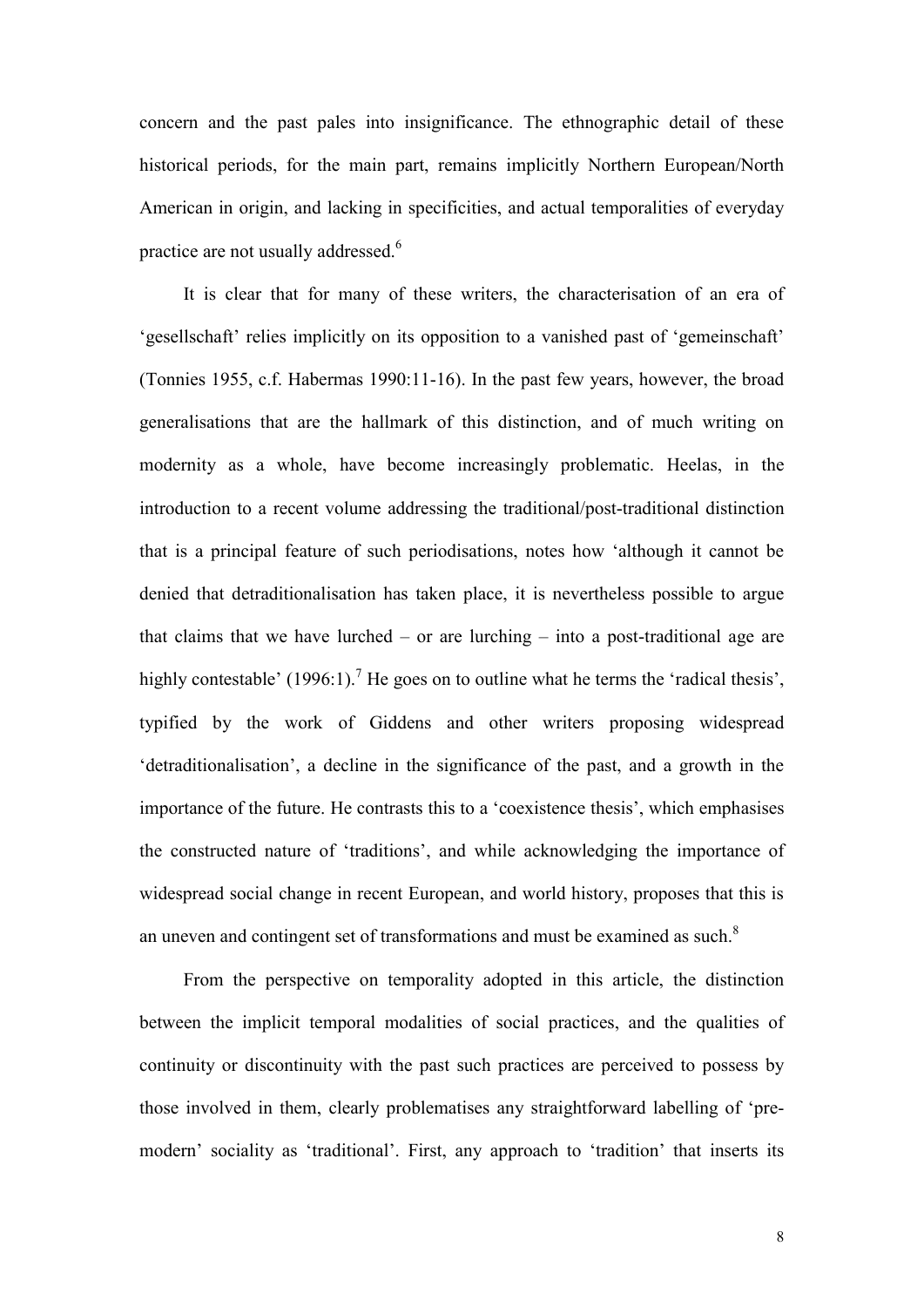analysis into a historical context must acknowledge that no social practices have *ever* existed beyond the reach of social transformations of one form or another (Wolf 1982). Secondly, an emphasis on social life as existing in durational time stresses that no repetition in the reproduction of social life is *ever* 'the same'. As I clarify below, a 'traditional' society is therefore only ever an interval of apparent stability between two periods of social transformation – such 'stability' indicates that social reproduction is dominated by past-oriented temporal modalities, while in periods of social transformation such modalities are of necessity future-oriented (although to complicate matters the *habit* of anticipation could itself be considered as past-oriented in nature). This discursive labelling of the 'traditional' or 'non-traditional' by the analyst is therefore based on the recognition of such modal predominance rather than the identification of a transcendent element within social life itself, the conditions of durational time pointing to the 'never-the-same' of a world continuously in flux. And although political in consequence, such a perspective should be analytically distinguished from those political claims on the traditional perpetuated by local subjects. It is clear, for example, that a short-term, past-oriented, or 'traditional' temporal modality can be endowed with a 'factually incorrect' long-term temporal continuity by those involved in it (c.f. Hobsbawn & Ranger 1985), an anomaly, incidentally, which would be overlooked by an approach concerned solely to identify the 'pre-modern' as 'traditional'.

 By contrast with the advocates of the 'radical' thesis, in considering the temporal distinctiveness of modern times in Monadières what is required is a tripartite examination of temporal modalities, indigenous temporal outlooks, and relevant wider historical contexts, permitting an analysis that explicitly considers some or all of these categories depending on specific objectives. An approach, it could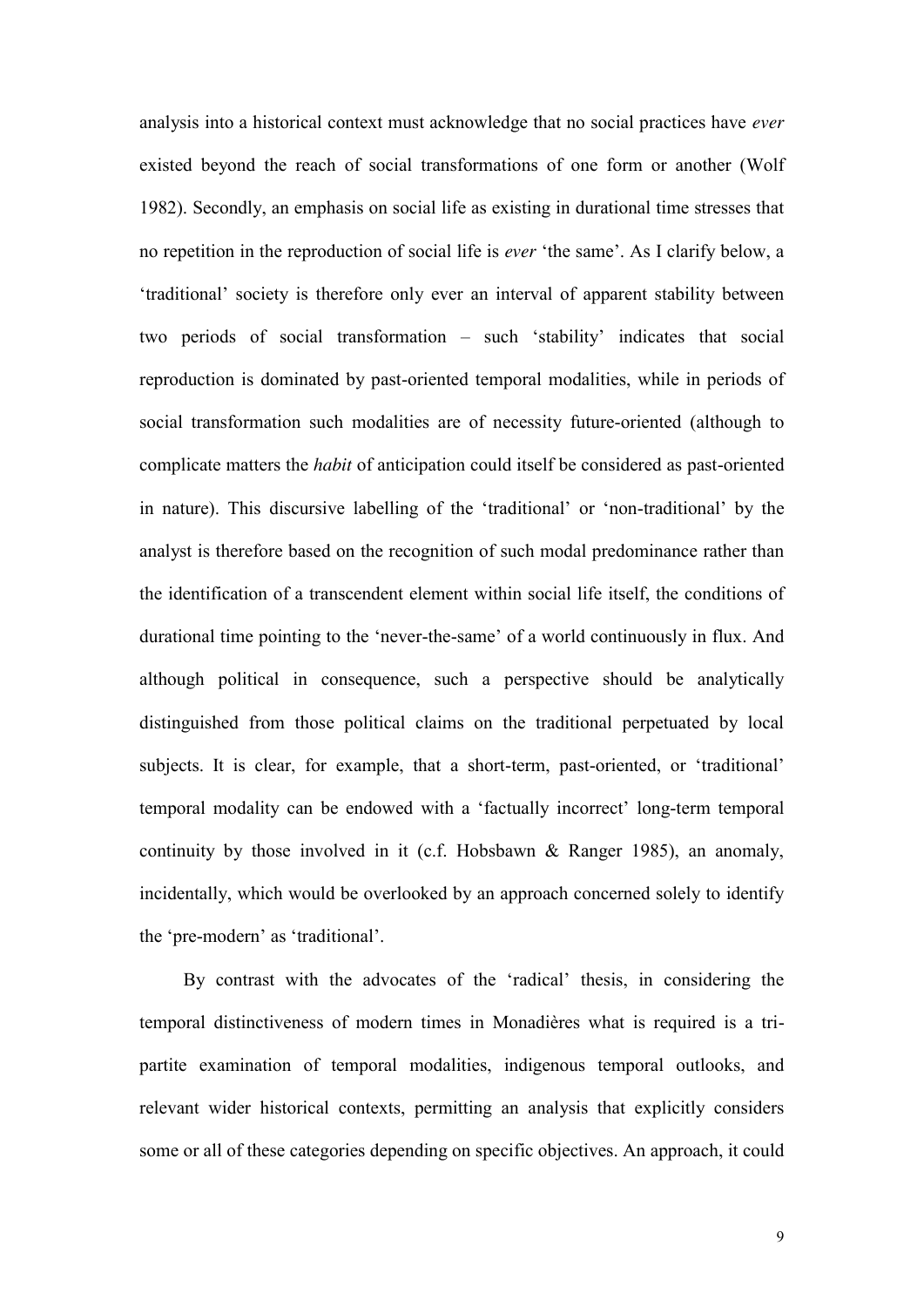be argued, that with its emphasis on ethnographic contingency constitutes an anthropological correlative to Heelas's 'coexistence thesis'. In addition, application of this anthropological 'coexistence thesis' also offers some interesting possibilities regarding the literature on modernity, in particular for the consideration of the Mediterranean region. For rather than accepting, or rejecting wholeheartedly the temporal generalisations of the 'radical' modernity theorists, one may instead begin to contextualise their work in the examination of ethnographic specifics. Let us begin by considering the past's role in social practice.

#### **THE PAST IN THE PRESENT**

With respect to the temporality of 'pre-modern', or 'traditional' sociality, Giddens notes: '[w]here traditional modes of practice are dominant, the past inserts a wide band of "authenticated practice" into the future. Time is not empty, and a consistent "mode of being" relates future to past" (1991:48). Giddens's comments may be elaborated with reference to Osborne's examination of 'tradition': 'As a form of temporalisation,' he writes, 'tradition is distinguished by its apparent prioritisation of the past over the present and future. The future is envisaged in the image of the past, and the present appears solely in its mediating function as a link in the chain of generations' (Osborne 1995:127). In circumstances where 'tradition' is the dominant mode of social reproduction, however, the performance of such social practice does not go without saying. As Osborne continues: '[i]nsofar as the continuity of this chain [of tradition] must be secured anew in each generation, the process of handing down is fraught with the risk of failure in the present... As a result the continuity of tradition requires a constant exercise of authority to combat the threat of betrayal inherent in its temporal structure' (1995:127). In 'traditional' societies, therefore, the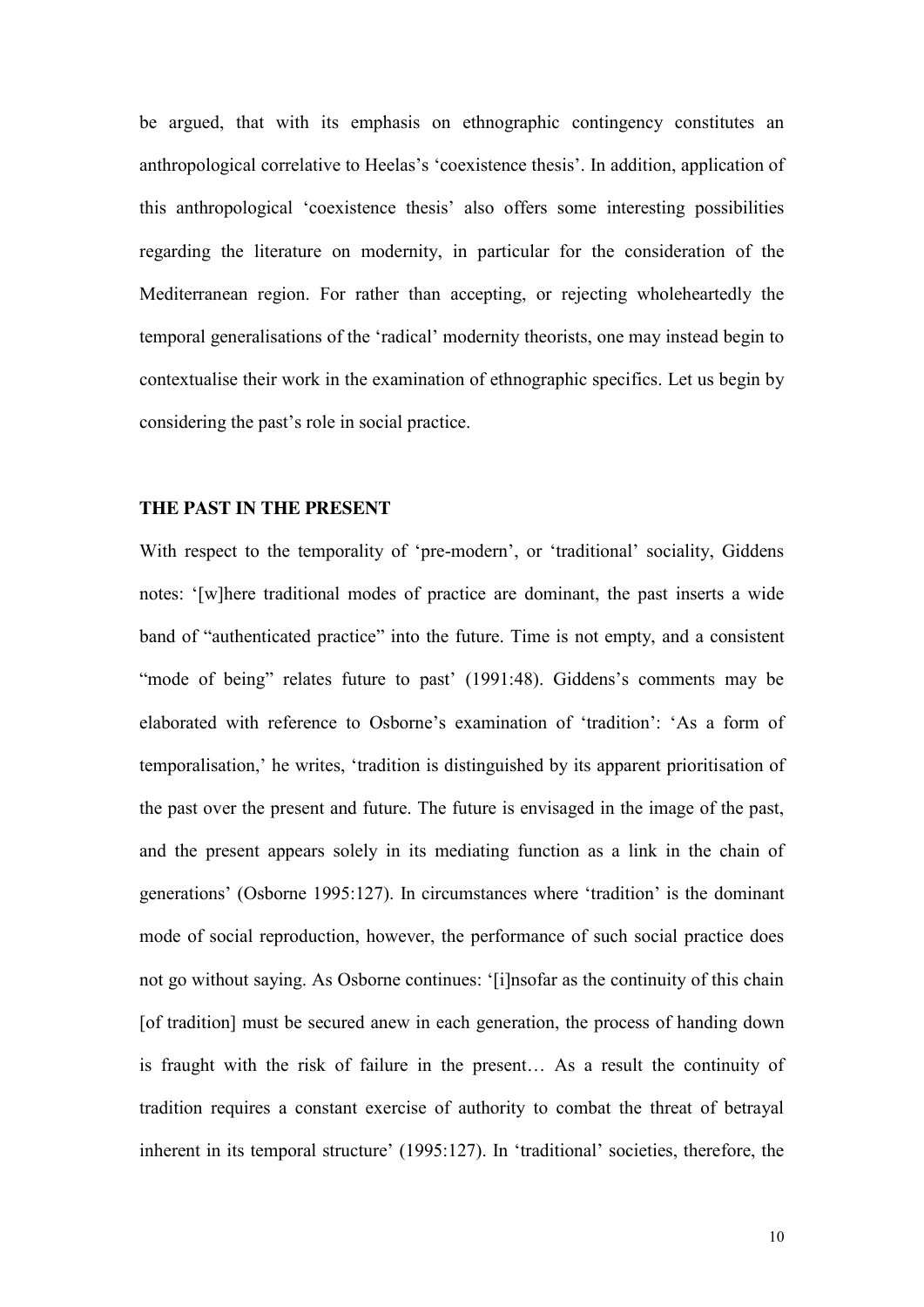past is the dominant index of temporal modality, the future enacted in its image, and its authority must be continually reinforced to ensure the fabric of social life does not disintegrate. And for a society to remain 'traditional' social change must be minimal, indeed its inherent disposition is to resist such change, given the reproductive symmetry imposed on past and future.

From a long-term historical perspective it is clear that even before the  $17<sup>th</sup>$ century, which Giddens marks as the beginning of the historical period of modernity, the region of Languedoc regularly underwent social crises and transformations that render the suggestion of a pre-modern era of 'traditional' stability unfeasible.<sup>9</sup> This is of course in keeping with the perspective of the 'coexistence thesis', and does not exclude the possibility that there were periods of comparative social stability both before, and since the  $17<sup>th</sup>$  century when aspects of the temporal modality of social life were predominantly past-oriented, or 'traditional' in nature. However, I shall show that in general the presence of past-oriented, 'traditional' temporal modalities in social life has decreased in favour of future-oriented ones, in particular since the 1960s when the residents of Monadières have experienced a period of rapid social transformation, acknowledged in their own recollections of that time (this does not discount the importance of the past in other ways, as we shall see). I shall focus in this section on the predominant economic activities over this period, viticulture and fishing (which are therefore most likely to have produced 'traditions' that could subsequently have disappeared), before moving on to discuss more general aspects of economic and social life during my time in the village in the next section.

 Let us consider first a brief history of viticulture in the *commune* since the early  $19<sup>th</sup>$  century. As the most important economic activity from the mid-19<sup>th</sup> century to the 1950s, and the subject of a veritable economic boom during the 1870s and 1880s,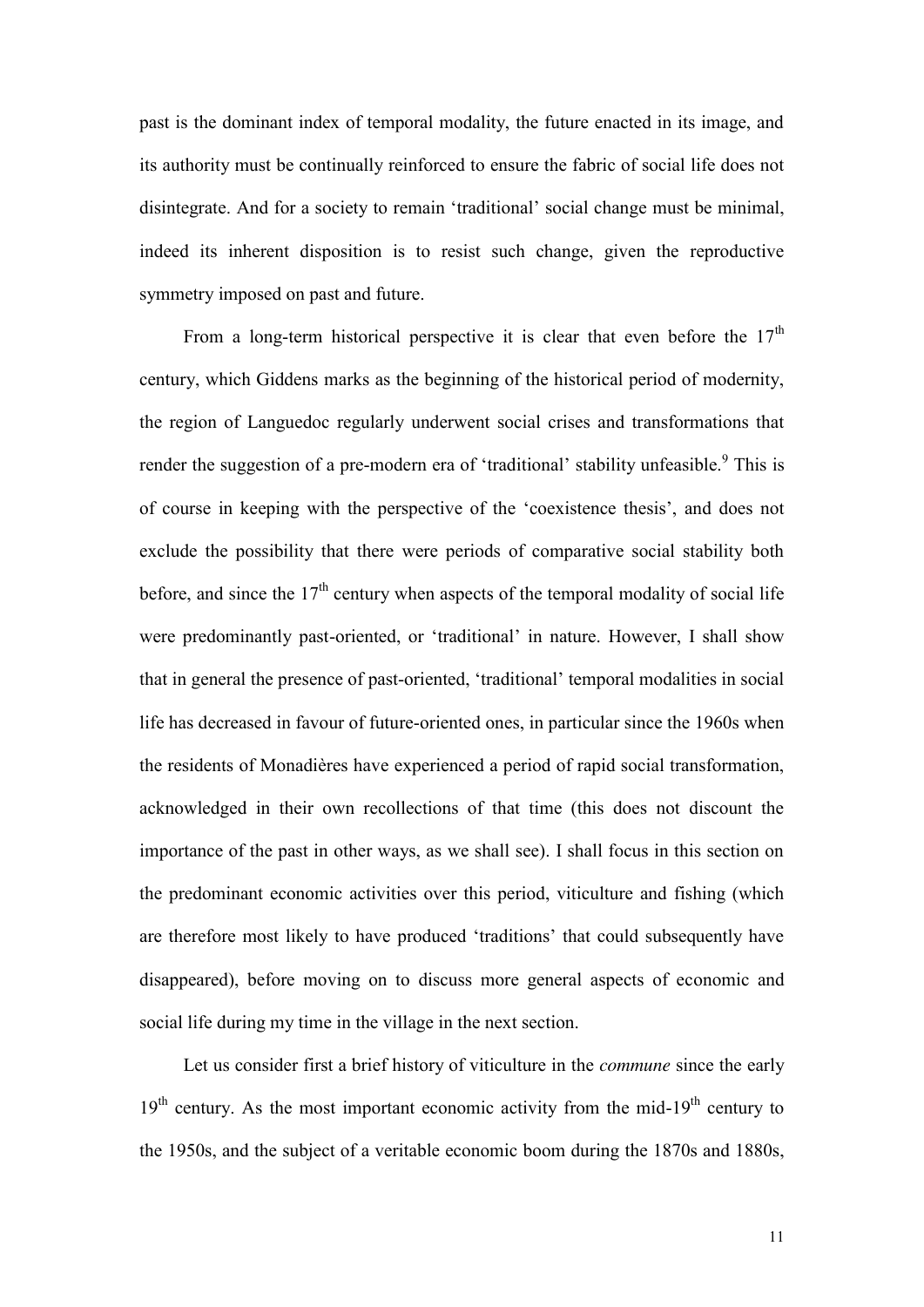its periods of change and transformation registered throughout all aspects of life in Monadières during this time. The transition from a predominantly polycultural, subsistence economy to a predominantly capitalist, monocultural one by the 1870s required substantial modifications of existing social customs, as the workforce adopted the new organisational arrangements and ethos of petty commodity production (particularly among the hundreds of economic migrants who flooded the area, their lives characterised by the disruption of routines that comes with fresh starts). The temporal modalities of social life must therefore have shifted accordingly, allowing the abandonment of the historic cultivation of olives and arable crops for the possibilities of an alternative future of viticulture. Yet even after this initial transition to the monoculture of the vine, which was complete by the 1880s, subsequent transformations were in store. The crisis of *phylloxera*, a highly destructive insect infestation, occasioned a further reorganisation of the workforce, as smaller producers went out of business. Then, 30 years later, market crises and the advent of the wine co-operative swung production once more around in their favour. Mechanisation followed in the 1950s, which saw the workforce decrease dramatically in size and the introduction of new techniques of production, effects vividly described to me by older wine growers who suddenly found themselves working alone with machines for much of the time, rather than in the company of others. And throughout this time there was the need to consider what the future course of markets and innovation might bring, such as a drop in prices, or new techniques that had to be mastered, concomitant with the emphasis of capitalist economic practice on the securing of profits.

 While from a long-term historical perspective viticulture is marked by change and transition, and a consequent remodelling of its implicit temporal modalities, it must, however, be recalled that these changes took place over many years, and,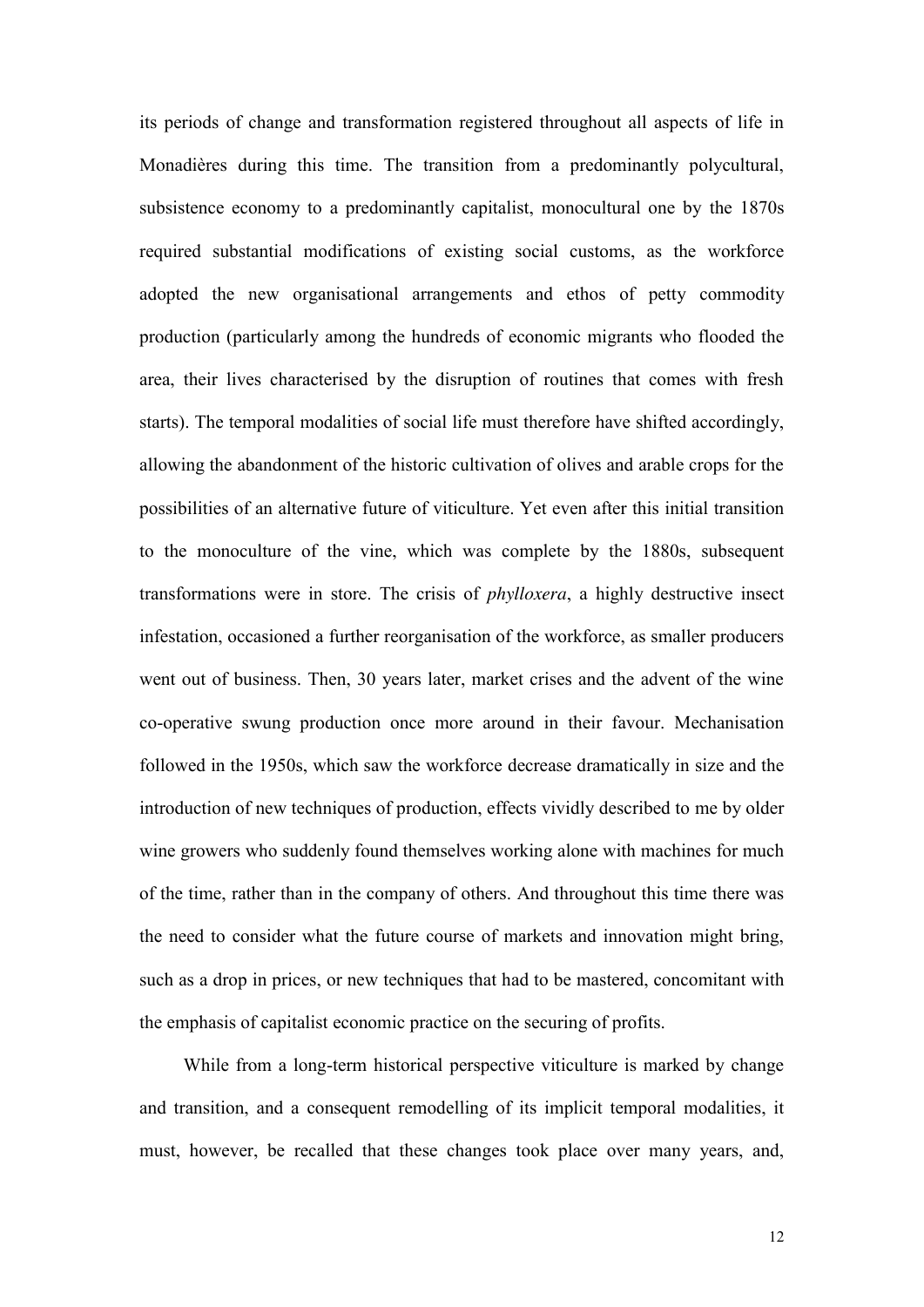importantly, in terms of the lived experience of individuals many aspects of everyday temporal modalities may have remained consistent for much of their lives. Indeed, in conversation it was those periods of intensive, substantial change such as the mechanisation that took place during the 1950s that were often singled out as worthy of comment, rather than the intermediate periods when new techniques had been mastered, and daily practices once again oriented themselves towards the routine reproduction of the past. 'Traditional' practices, in the sense of predominantly pastoriented temporal modalities, are therefore likely to have been present in periods of short-term social stability that, apparently insignificant from a long-term perspective, nevertheless stretched over significant periods of a life being lived. The interplay between stability and social transformation is illustrated by an example dating from my own stay in Monadières during 1996-7.

#### **INNOVATIONS ON A VITICULTURAL ESTATE IN THE 1990S**

Next door to my flat in Monadières, and located on one of the main streets, was the *cave* <sup>10</sup> of an estate that had once been one of the largest in the village. Originally owned by Gabriel Cros-Mayrevieille, long-time mayor of the village during the first half of the century, it was now owned by Eliane Mercadier, a female descendant of his who, like Cros-Mayrevieille before her, lived for a large part of the time outside Monadières. The estate was run by a manager, a stocky wiry-haired man in his fifties called Jacques Durand, who had come to Monadières as a child when his father was himself appointed manager of the estate in the 1950s, and was helped on and off by his son André. When I arrived in Monadières it was one of the two left in the village that still produced and sold their own wine: all the other producers tractored their grapes across a causeway over the lake to the local wine co-operative in nearby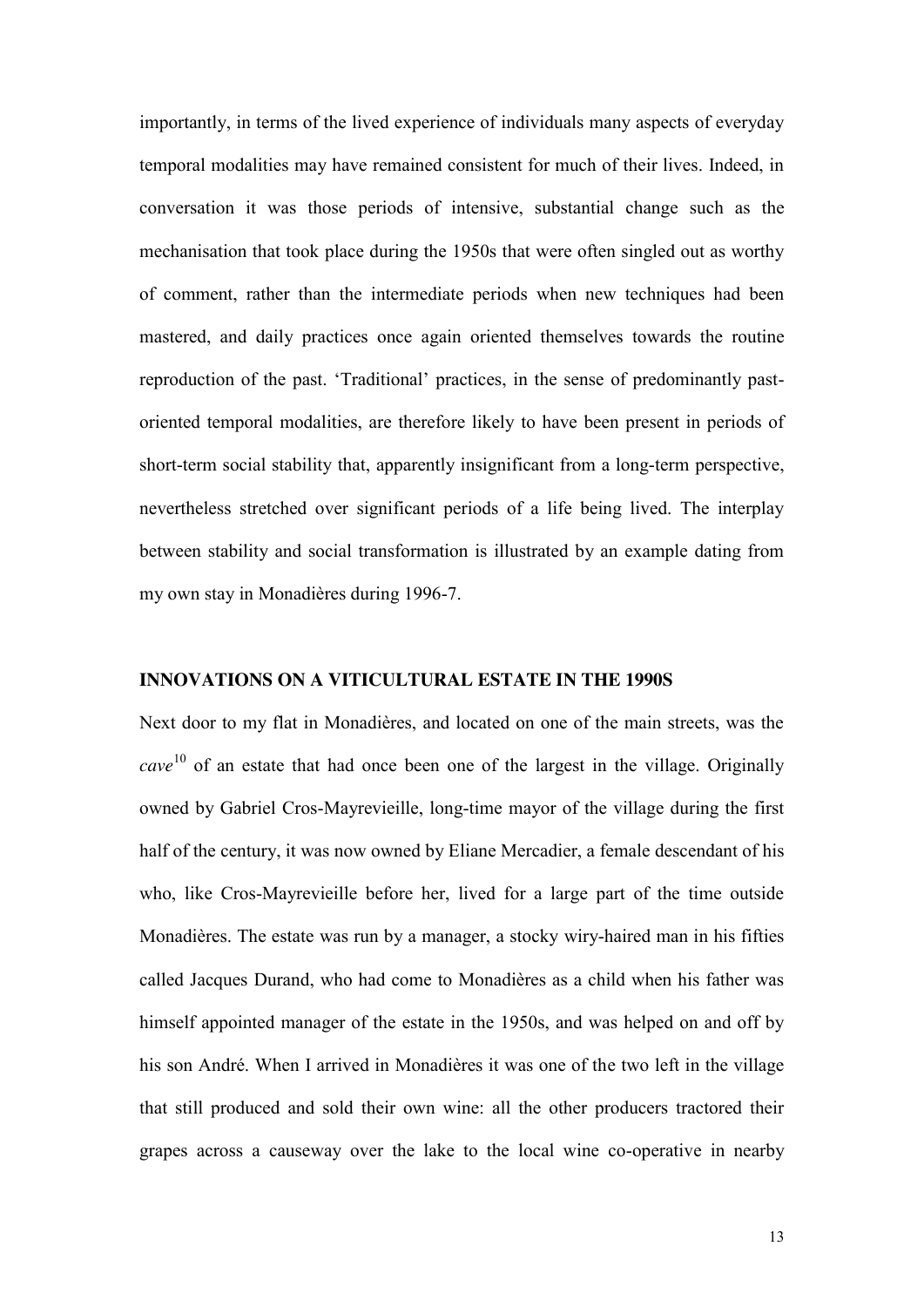Peyriac-de-Mer. Since their heyday at the turn of the century viticultural estates in the *commune* had been in progressive decline, a trend playing out its end-game during my stay in the village, as we shall shortly see.

 Unlike the co-operative in Peyriac, these estates did not have the capital to adopt all the latest techniques in vinification that have brought recent financial stability to the co-operative over the last decade. But if Jacques Durand differed from the *cave* with respect to the capital at his disposal, he also differed regarding his attitude to the wine-making process. He preferred to make wine the way his father had, rather than looking to the new technologies of wine production, or experimenting with different varieties and blends of grape, as the co-operative did. And when change was forced upon him, through the adoption of new fertilisers or machinery, he accepted it begrudgingly. Ironically, even if he had been interested in adopting wholeheartedly the new techniques, he probably could not have afforded the necessary equipment. But at the same time, for Jacques Durand the way of making wine that he had learned when he was younger stubbornly coloured the way he approached his work. And inherent to this approach was the attitude that to change was foolish, and innovation was to be distrusted.

 Jacques Durand's approach to viticulture is engaging. For his attitude demonstrates that past-oriented temporalities could survive in the changing world of viticulture, and that continuous transformation in the long-term could still permit short-term pockets of 'traditional' practice from one generation to the next. Indeed, although he never explicitly referred to his attitude as part of a 'tradition', he certainly saw continuity between his approach and that of his father, and said as much.<sup>11</sup> In the world of viticulture, such attitudes are increasingly uncommon, however, and during 1997 the estate reached a point where it could no longer operate independently. Due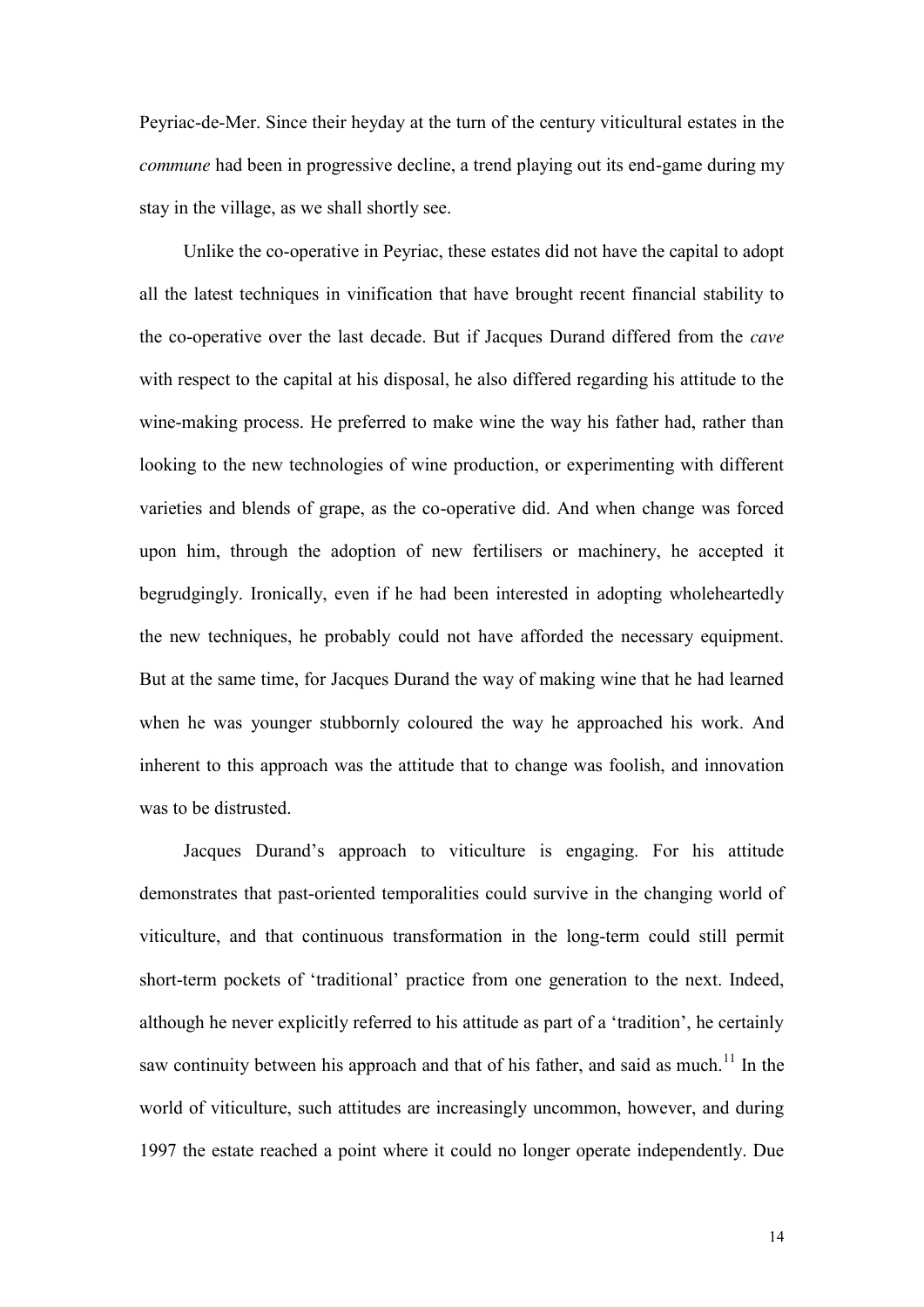to the decreasing demand for the poor quality wine that Durand produced, and the changes in markets and production that were, for financial reasons, also rendering the 'tradition' of the small independent estate obsolete, the business finally became financially unviable and Eliane Mercadier took the only option open to her: she decided to join the wine co-operative. The responsibility for responding to the demands of innovation was handed over to the management of the co-operative, which provided this service for other producers in the village, and Jacques Durand was left in charge of the growing of grapes.

\* \* \*

A close comparison of Durand's identification of continuity between his own and his father's activities, with the conditions of gradual but consistent social change that separated them, illustrates the necessity of distinguishing between historically changing temporal modalities and the temporal outlook of subjects. His story therefore provides a neat example of the sort of contingency that Heelas's 'radical theorists' might overlook. At a more general level, it also points to the need for those involved in viticulture today to remain open to future possibilities, and to draw on past experience only to the extent that it is productive in the present context. This is a shift in the temporal modality of viticulture that has become increasingly pervasive as the industry has developed. Whereas in earlier periods change was experienced at times of crisis, which although intensive, were sporadic in nature, when I lived in Monadières viticultural production required continual openness to innovation, and the capital to finance it, to compete in a dynamic, and volatile market.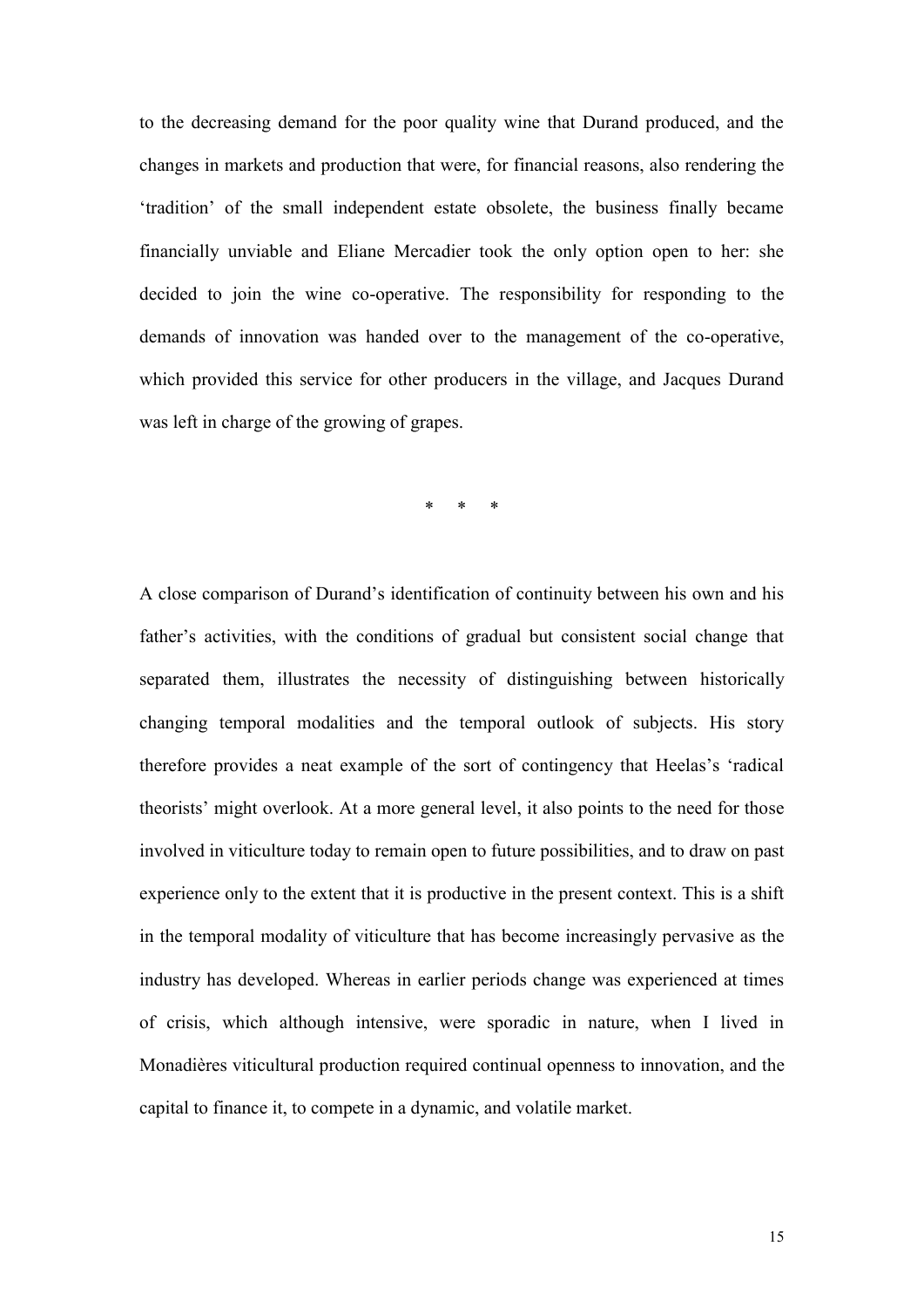But can these observations not be made more specific concerning different sections of the viticultural workforce?<sup>12</sup> Of the 20 or so people employed full-time in viticulture in Monadières, by September 1997 all were wine growers (if one includes Durand) except for two: the non-resident employer of Jacques Durand, and a wealthy Monadièroise who still managed her own, independent estate. The managers of the nearby co-operative, already implicated in our discussion, lived outside the village, were born outside the immediate locality, and had usually benefited from higher education and institutionally-based vocational training. While the status of managers is self-evident (if slightly differing), wine growers maintained the appearance of an artisanal class while effectively constituting a viticultural proletariat. As Lem (1999:216) has pointed out for nearby Broussan, despite the economic security offered by co-operatives, 'growers have increasingly become alienated from the products of their labour and their work has become transformed from an artisan-like undertaking to a kind of work that resembles factory work, in which workers produce one component of a product that is sold on the market'. Needless to say, such distinctions were mirrored financially: managers enjoyed a salary equivalent to other well-paid professionals (except for the two owners of estates who also enjoyed private incomes); wine growers frequently expressed how on their income it was 'hard to make ends meet'. Let us move to consider the dominant temporalities at work within this social hierarchy.

 At an everyday level, the growing seasons of the viticultural year were marked by a cyclical continuity perceived as such by the wine growers themselves, which also established the nature of routine work tasks, even if they were gradually changing with the development of new technologies. This past-oriented modality provided a counterpoint to other aspects of economic change in the profession, and coloured the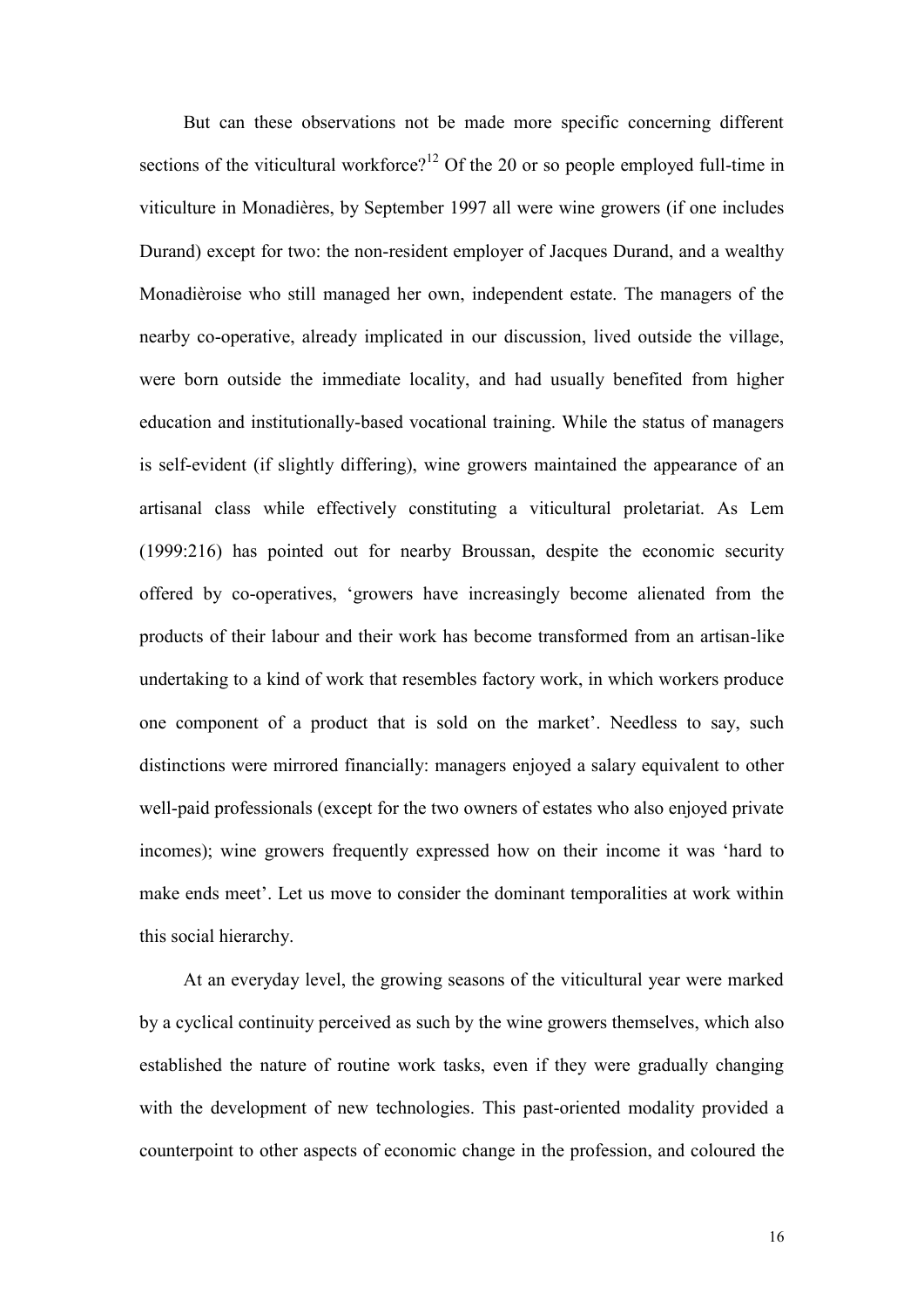temporal outlook of the wine growers as a social group. It was consolidated by the fact that those delegated to attend to the uncertainties of changing markets and other factors were the managers at the co-operative, uncertainties which the wine growers experienced primarily as anxiety about their annual income. In terms of the temporalities of these two groups, therefore, it is clear that management acted as agents of future-oriented temporal modalities, and by consequence the socioeconomic hierarchies associated with them, while the temporal modalities of wine growers was predominantly past-oriented in nature. And this was also the case for the temporal outlooks of these two groups: with respect to viticulture, at least, managers were predominantly forward-thinking, in keeping with their active involvement with the future-oriented market economy, while wine growers tended to value continuity and were more resistant to change. But despite these differences, which clearly show the association of social hierarchies with distinctive temporalities, one must nevertheless conclude that the overall relevance of past practices during the fieldwork period, as demonstrated by the fate of Jacques Durand, was judged on their relevance to a changing future. As the rate of social transformation, resulting from volatile markets, was rapid, the possibility of the development of 'traditions' was thus overshadowed by a growing, and necessary future orientation.

 In historical terms, the other most significant economic activity in the locality is fishing. The numbers of those fishing in fact grew during the viticultural boom and immediately thereafter, from 42 in 1861 to 54 in 1911, before trailing off substantially in the post-war period to 10 in 1968. All the same, during this time the actual practice of fishing remained consistent, and a predominantly past-oriented modality was the dominant motor of social reproduction. By the 1990s, however, numbers of fishermen had approximately doubled, due to changes experienced during the late 1960s and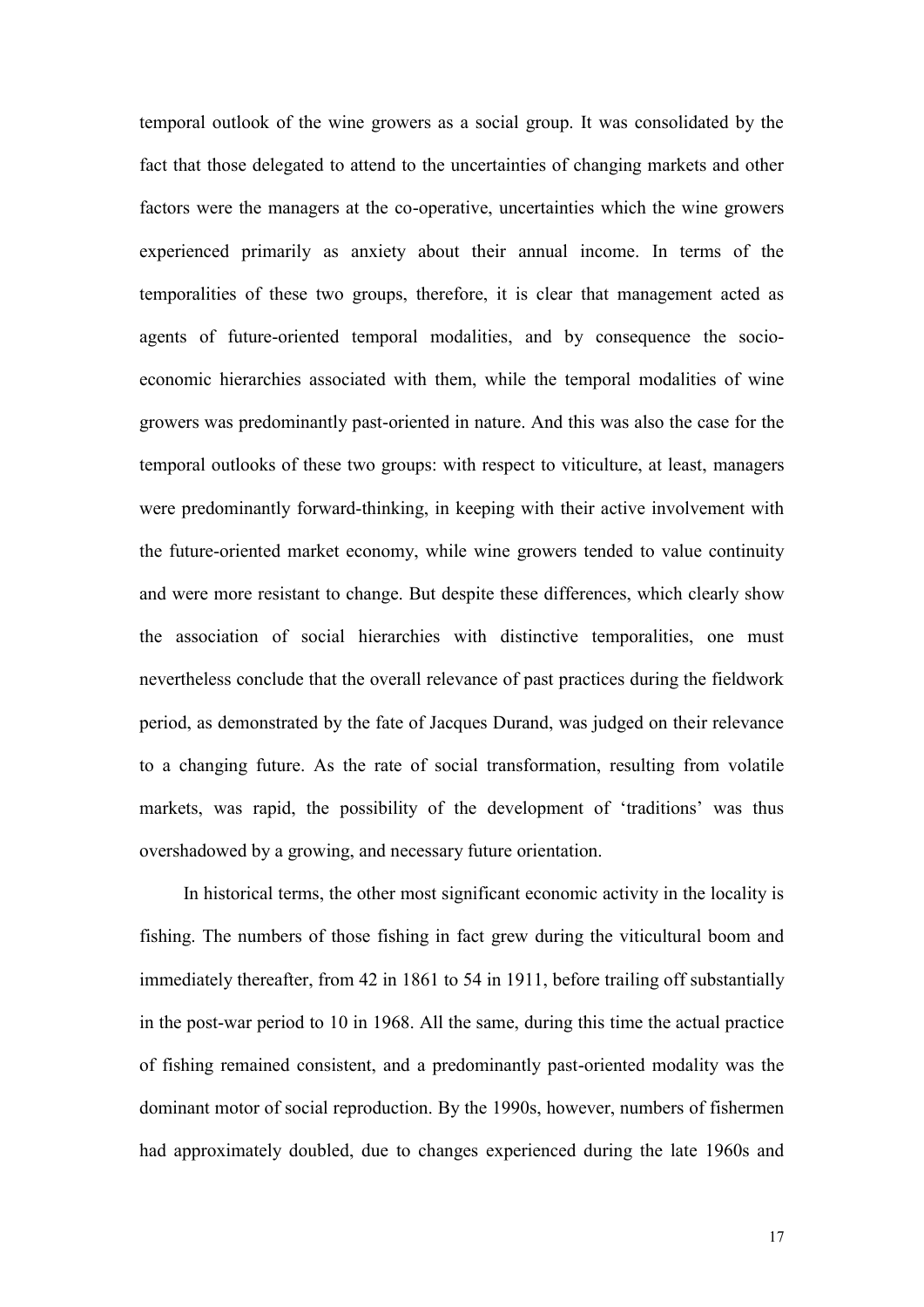1970s. This brief history at once illustrates how different economic activities in Monadières have experienced different timescales of social transformation, illustrating the need for a nuanced, ethnographic assessment of the so-called 'entry' into modernity. A further vignette will extend our discussion of changing temporalities during this time.

#### **INNOVATIONS IN FISHING IN THE 1960S**

During the 1960s fishermen adopted nylon netting and outboard motors, which enabled them to increase their catches, while improvements in transport networks and expanding markets permitted them to sell the catches and increase profits. This signalled the transition to a capitalist mode of production. But older fishermen, when asked about these changes, commonly claimed that before the technical innovations of the 1960s fishermen were not just limited in their productive levels by their technical abilities, they were also not interested in producing more. Apart from late December to late January, the low season when fish were wintering out at sea, fishing catches were usually consistent, and provided a reliable source of food, and a small income from the sale of surplus produce. Fishing's benefits were therefore clear in relation to viticulture, the other main source of employment, which lurched from one crisis to another. The techniques of fishing were the guarantee of good catches, and reinforced the wisdom of applying methods that had been tested and proven. The authority of the past in shaping social practice was therefore upheld by a strong consensus among the fishermen working in the village who, in my acquaintances' recollections of the 1960s, maintained a firm opposition to change and experimentation. In this sense the temporalities of fishing were predominantly past-oriented, its reproduction, although subject to variations due to the contingencies of subtle innovation or the hazards of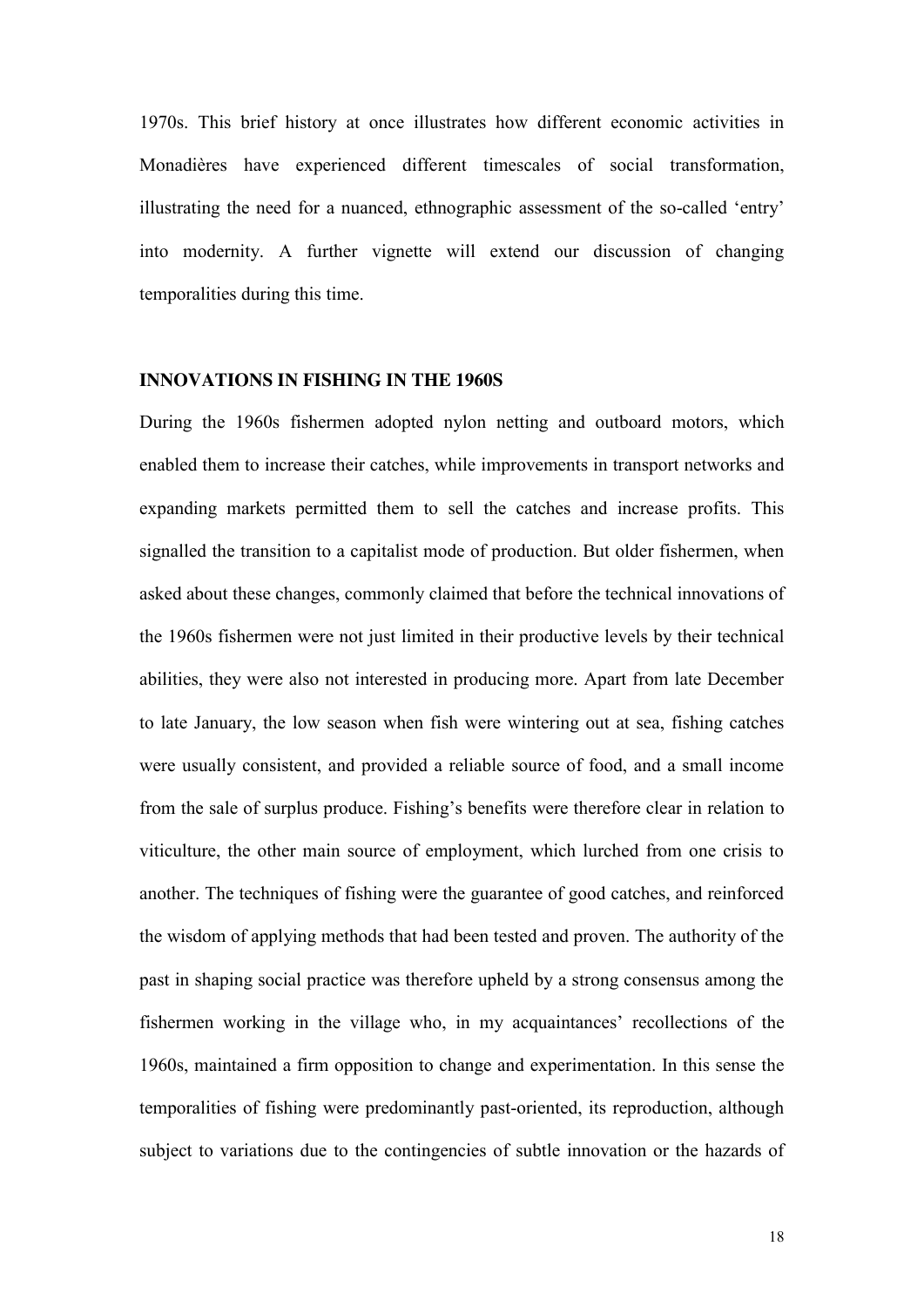natural disaster, envisaged predominantly in the form of replicating past experience (also seen to be for the long-term benefit of future generations). When transformations occurred they took place gradually, being incorporated into a body of practices in which the past appeared as 'the way things had always been done.' And such pastoriented temporalities remained the dominant feature of fishing on Lake Monadières until the mid-1960s.

 Many people credited one man with provoking the changes that occurred in fishing, and which heralded the transition to capitalist practices: Pierre Cadassus. Pierre Cadassus came from an unconventional background, which was often cited by other people when they mentioned his achievements. His father originated from outside Monadières, leaving his mother and the village when Pierre Cadassus was still young, and he grew up feeling both an insider and outsider in the Monadièrois community. When I talked to him in 1996, he criticised the fishermen's, and especially the older fishermen's, unwillingness to change in the 1960s. 'They had a set way of doing things, and they didn't want to try anything else,' he told me. This resistance to change had in his view been a drawback for them. Without his willingness to innovate, he claimed, they would never have profited from the opportunities offered by such technical inventions as the new netting and motors he had helped to introduce. 'But when they saw the size of my catches increase, and the money I started to earn, they quickly changed their tune.'

Pierre Cadassus's status as a partial outsider in the village, and the hardship he is consequently said to have suffered, was popularly credited with endowing him with the strength to go against prevailing opposition to innovation when he was a young man, and with his other subsequent achievements in the restaurant business. At the same time he was characterised as forward-thinking: as one villager succinctly put it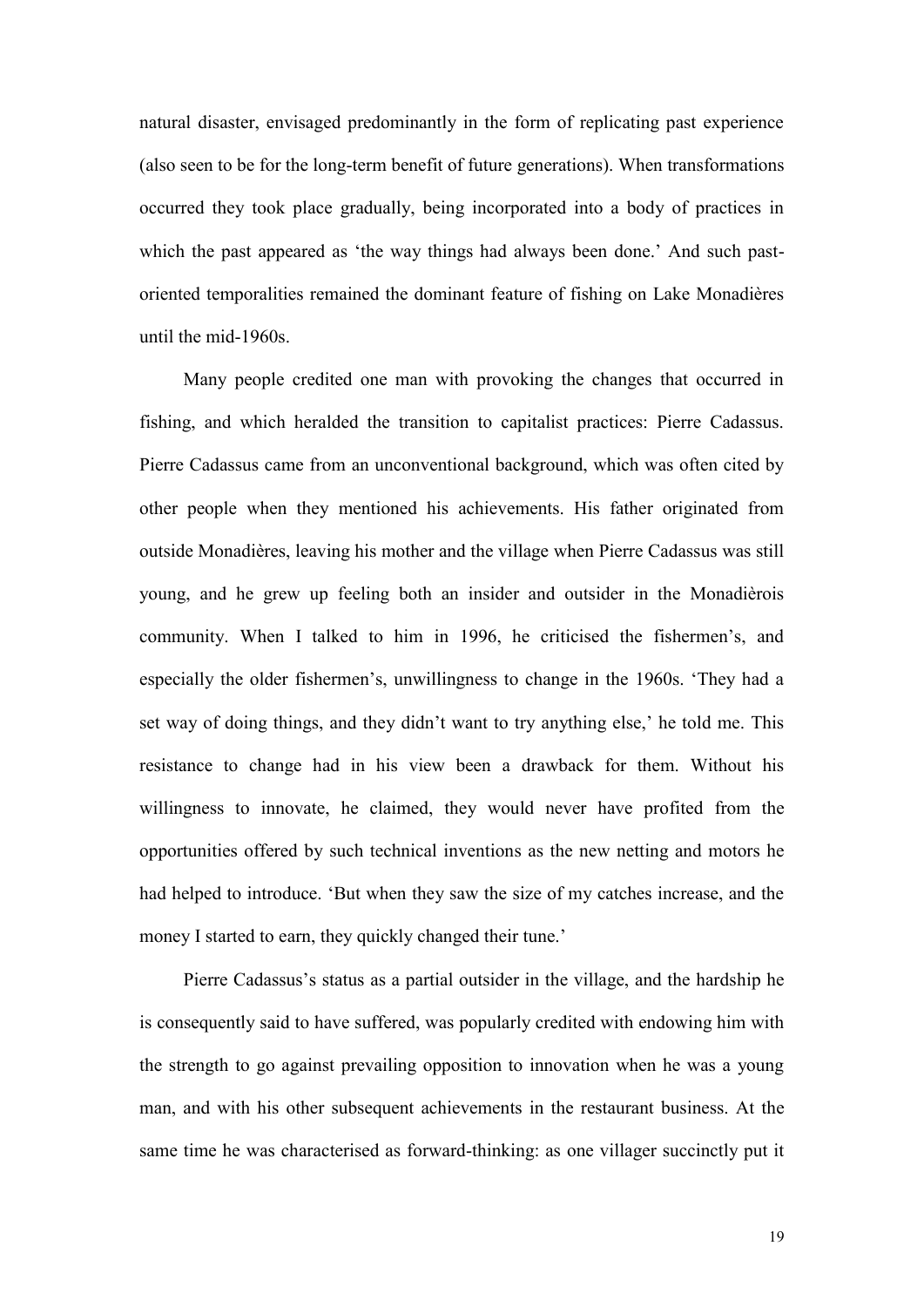to me, 'He was a guy from the year 2000 for this place, and still is.' Pierre Cadassus had a lack of respect for how things had been done, and some people described him as angry. He looked continually to a future which for him was pregnant with new possibilities, rather than reproductive of what had already been deemed possible. What was of use to him from the past he would take; what was not he would discard until perhaps one day it became useful in another context. He was therefore active in orienting social practice towards a future that differed from how things had been, a future he saw as better and, of course, more profitable as well. And catalysed by his improvisatory temporal outlook, for a time the temporal modalities of fishing shifted from being primarily past-oriented, to predominantly future-oriented, as one individual grasped the opportunity presented by the combination of technical innovation, and changes in access to, and size of markets. $13$ 

 As with the case of viticulture, it is clear from the story of Pierre Cadassus that a disposition towards future-oriented temporalising practices is both financially and politically advantageous, and also serves to integrate local socio-economic practices within a wider market economy. Indeed, the motivation for Cadassus's actions seems to tie in with the stereotypical image of the small-scale entrepreneur and agent of historical change: his anomalous place in village society is credited with inspiring his openness to social change. And in a similar way to viticulture, local fishermen have also become something of a proletariat: from purveyors of their own produce to local markets, their principal buyers, since the early 1980s, have been large commercial organisations in the lagoons around Venice, in Northern Italy, who then fatten the fish up and sell them on the lucrative markets of Northern Europe. While this initially made local fishermen wealthy, it has become a problem for them, as the stocks of the lake appear to be diminishing due to overfishing. Cadassus attributes this set of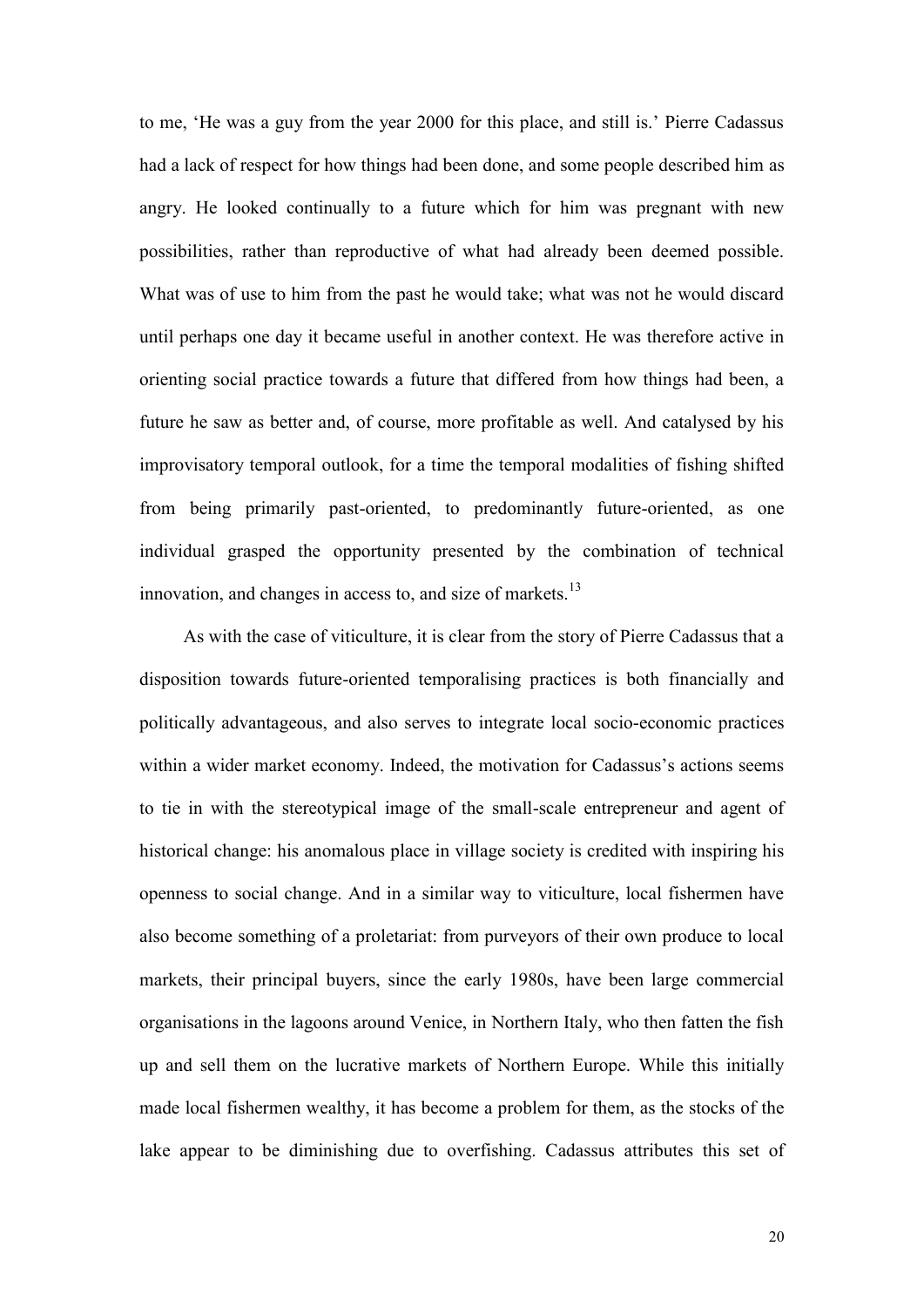problems to an inability, on the fishermen's part, to work together and realise dynamic new projects among themselves, and a deep suspicion of change, both of which are the result of their adherence to habits of the past: and to a certain extent, his criticisms are valid. While fishermen experimented with change in the 1970s, since a new socioeconomic consensus was established they have been reluctant to contemplate alternative futures, although they remain buffeted by the caprice of the EU. Once again, it is evident that agency within the dynamic and encompassing world of the market economy is dependent upon future-oriented temporalities.

\* \* \*

In sum, if the contingency of ethnography illustrates the detail of shifts in temporal modalities (and hence, one might venture, the complexity of 'modernity' at a local level), it is nonetheless clear that a general trend in viticulture and fishing has emerged, mirrored in the changing temporal outlooks of wine growers and fishermen alike. The persistence of past-oriented temporalities that only broke with habit during sporadic periods of social transformation have been challenged by individual and historical demands for active engagement with alternative futures, and a more reflexive approach to the past to ensure economic success. At the same time, those disposed to such future-oriented temporalities were those who exercised power and influence, at a local level at least; while the story of Jacques Durand, who acted with indifference towards such developments, illustrates the probable fate of following such a course of action. This is not to say, of course, that future orientations absent from pre-1960s temporalities: in the most simple sense, day-to-day practice would always incorporate some form of future-oriented activity, whether it was mending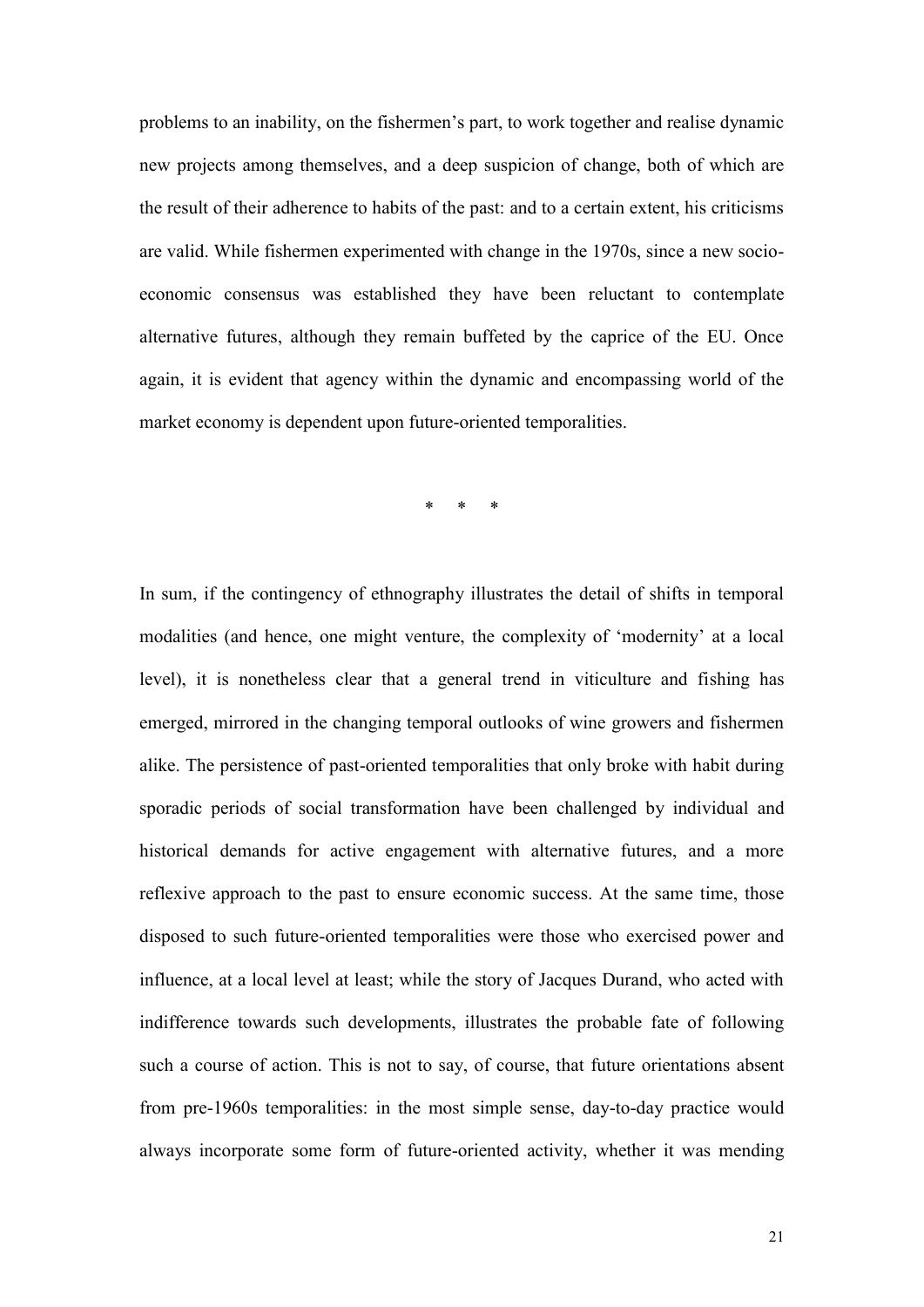nets for the next day's work, or planting a new vine. But the activity of calculating unpredictable future possibilities and attempting to cater for them was usually confined to a consideration of the possible effects of natural disasters, such as frost or a drop in fish stocks in the lake. By the 1990s this situation had changed, and I now discuss the extent to which future-orientation is characteristic of those new professions, centred mainly in Narbonne, which dominated economic life during my own stay in the village, before considering other aspects of social life that are less directly reducible to economic influence.

#### **TOWARDS A FUTURE-ORIENTED WORLD?**

.

Giddens points out how in the 'modern period' the future has taken on an 'open' character: '[t]he "openness of things to come expresses the malleability of the social world and the capability of human beings to shape the physical settings of our existence' (1991:111). The concern of agents, institutions and business to influence the future with respect to their specific interests has therefore given rise to what he terms 'the colonisation of the future': '[w]hile the future is recognised to be intrinsically unknowable, and as it is increasingly severed from the past, that future becomes a new terrain – a terrain of counterfactual possibility. Once thus established, that terrain lends itself to colonial invasion through counterfactual thought and risk calculation' (1991:111). While for companies and institutions colonising the future usually takes the form of calculated economic strategies, for individuals its 'open' character, intrinsically related to 'life chances' predicated on one's position in society, is the subject of 'life planning', the necessary correlate for individual activity in a world where future action is the result of a choice among options, rather than visible in the actions of one's predecessors and therefore constrained within limited horizons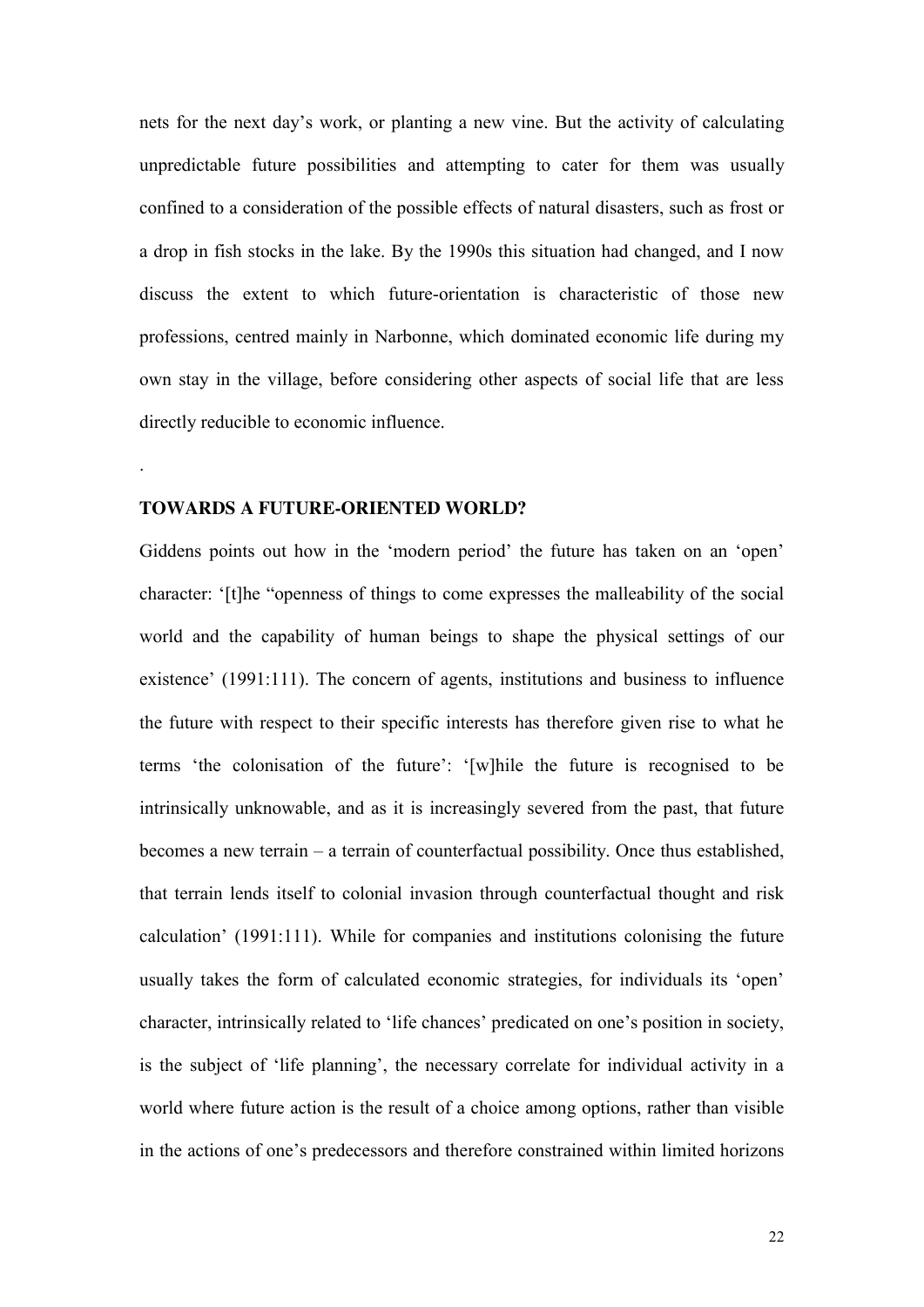$(1991:82)$ <sup>14</sup> This also introduces risk and insecurity into everyday life on a fundamental level, as the necessity of choosing among possible courses of action has increasingly profound repercussions (Giddens 1991:109-143, Beck 1992). One main motor for this transition, Giddens (1991:15) notes, has been the historical development of industrial capitalism, future oriented *par excellence* with its objective of revolutionising techniques of production.

 The world thus becomes increasingly future-oriented, entering from a temporal point of view the era of 'modernity', and with the redundancy of 'tradition' the past's significance apparently diminishes. Was this the case in Monadières? With respect to the temporalities of extra-village employment, which accounted for the majority of the working population, past and future orientation actually varied depending on the job involved. In 1990 employment in business accounted for roughly 15 % of the *commune's* active population, and this motor of economic production required regular consideration of possible futures. By contrast, those working in transport and telecommunications (8 %), building, civil and agricultural engineering (8 %), industry (3 %), and retail (21 %) saw past and future orientations vary dependent on the status of their employment.<sup>15</sup> Generally, higher-ranking jobs involving greater responsibility for decision-making displayed a greater degree of future orientation than lower status jobs involving repetitive tasks, mirroring the situation in viticulture and fishing. Although I have no precise figures available for the employment status of those I knew, the majority of long-term residents worked in lower status jobs, reflecting predominantly past-oriented, repetitive tasks, while recent immigrants tended to have higher status jobs, dealing with possible futures. However, some measure of past experience informed even the most future-oriented professions, although the manner in which such experience was drawn upon, in an improvisatory or repetitive way,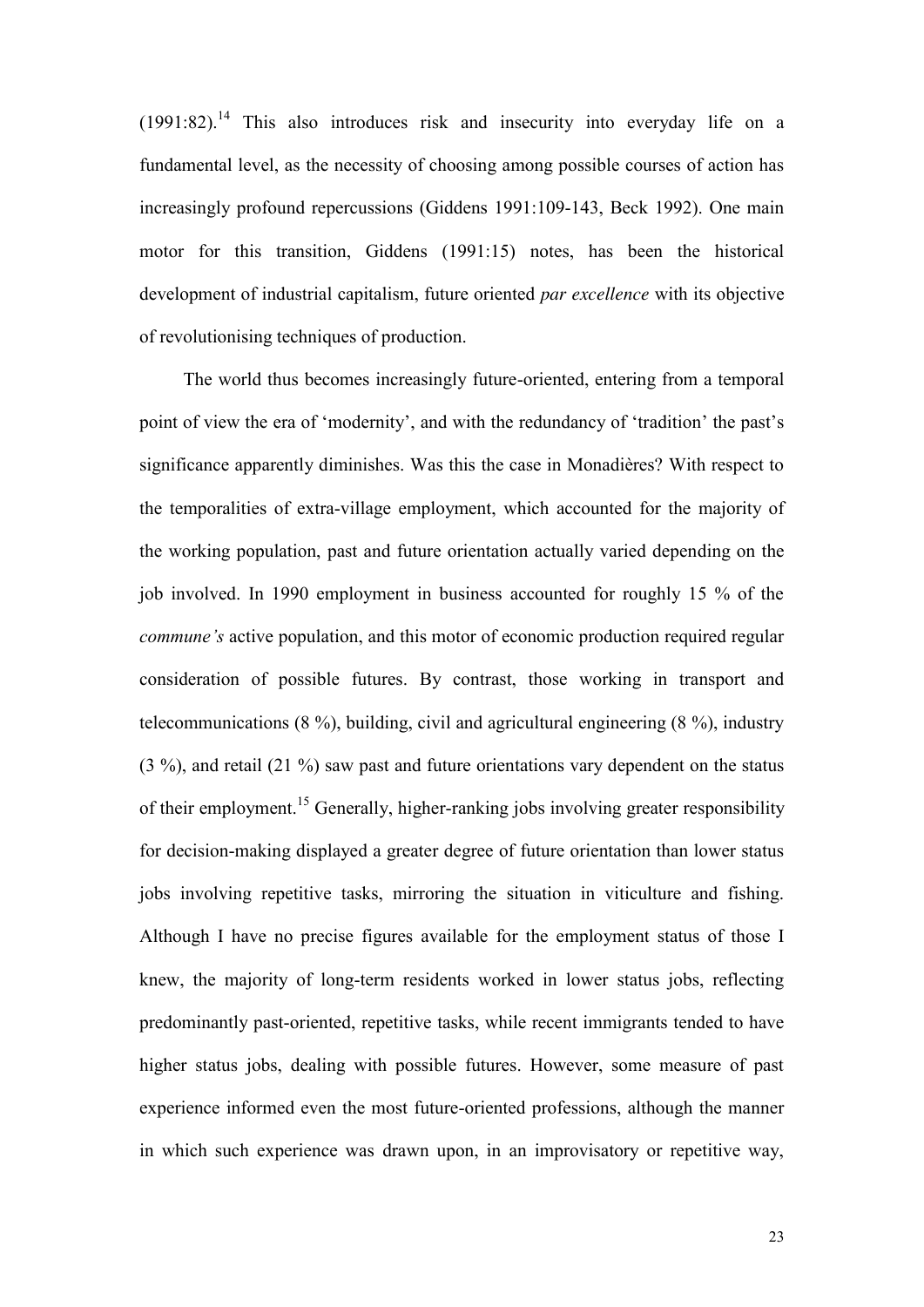depended on the nature of the task involved; while, as with viticulture, lower-status jobs were still open to the possibility of innovation due to their relationship to the capitalist market economy.

 A closer consideration of some of the different occupations among people in the village will flesh out the preceding statements. For those working in insurance, such as the mayor of the *commune*, Antoine Canovas, the calculation of future possibilities was central to their work, itself subject to regular bouts of social change. While the premiums he set were partly based on the projection of future possibilities derived from past experience, they were also calculated according to the profit targets of the company he worked for, *les Mutuelles du Mans*. Although his profession was particularly concerned with future possibilities, however, the importance of his own experience in calculating premiums and arranging policies also testifies to the significance of the past for his job. The daily routine of Marie Virenque, on the other hand, the secretary at the mayor-house in Monadières, involved the performance of repetitive tasks, with little consideration for the future beyond daily planning. However, the on-going revision of bureaucracy meant that she had to be willing to adapt, thus periodically drawing on her previous experience in different ways, and this was especially the case for her superior, Philippe Aube, the clerk of the mayor house, who spoke to me on several occasions of the difficulties he encountered in assimilating and implementing bureaucratic innovations.

 Moving on to other areas of life in Monadières, the need to consider diverse possible futures was also present. For example, the temporal outlook of those reaching school-leaving age was predominantly future-oriented, as they considered their direction at this crossroads in life, and furnishes an example of the life planning noted by Giddens. In contrast to their parents who had a more limited range of options, in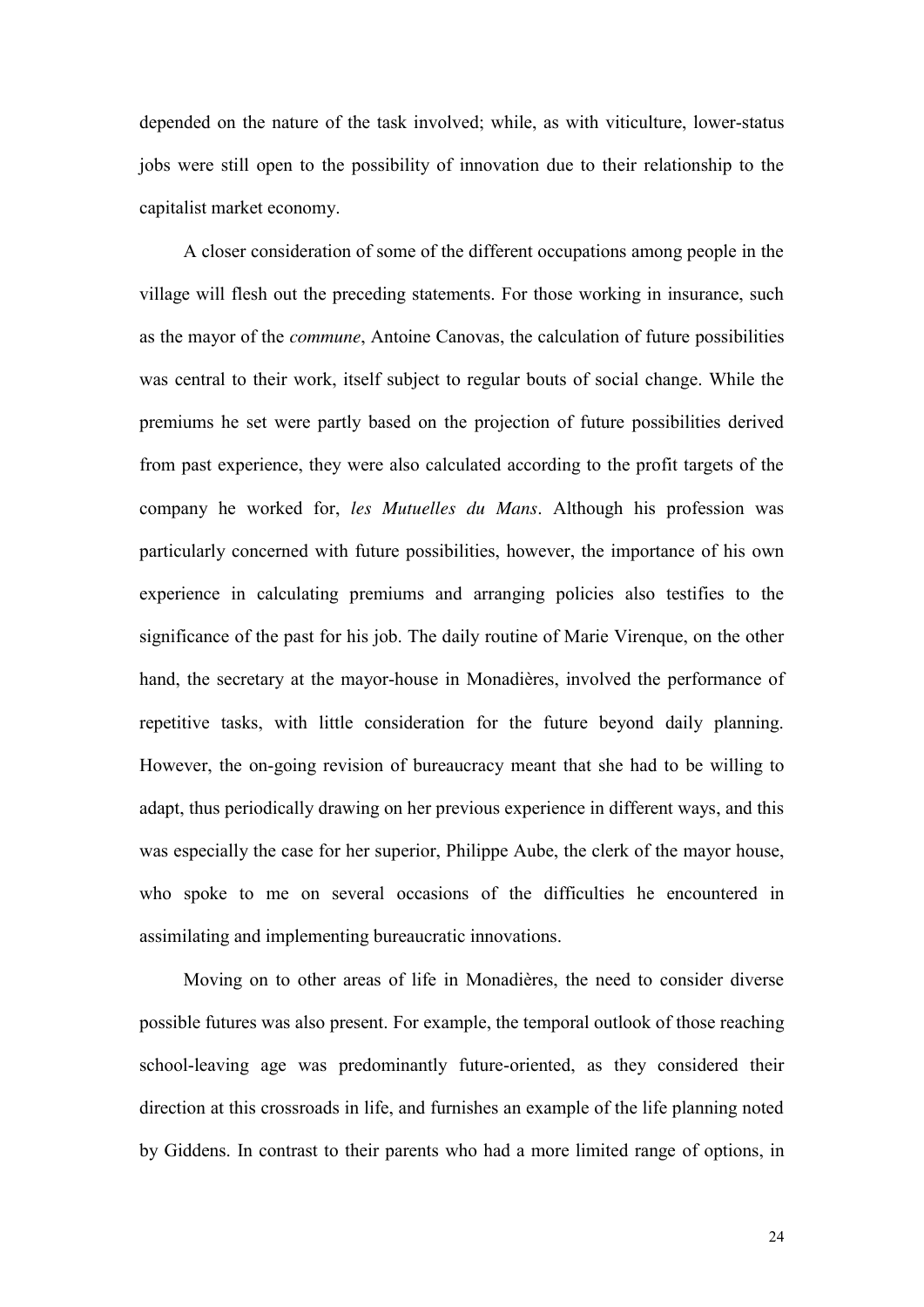particular if they were Monadièrois, young people had to make a variety of important decisions, regarding the path of education they chose, the employment choices they made, where to live, and so on. Such forward thinking was forced upon them by the temporal modality of this time in their lives, itself related to the structural position of their age group in wider French society, and although such decision-making was a feature of every young person's life, the range of options (and hence complexity of the decision-making process) increased as one ascended the social hierarchy, linked to the financial status of one's parents.<sup>16</sup>

 The insecurity of the job market meant that those in middle age were confronted with dilemmas, particularly if they lost their job, but also in catering for the future possibility of unemployment at an older age and how they would respond. Differences between the generations were also accentuated by these changes. Young people did not look to their parents for indications as to the clothes they should wear, or even, in many cases, for help in decisions regarding life planning. The experience of older people was seen by many young people as irrelevant to the conditions they faced in their own lives, and this was also visible in the way younger Monadièrois were more oriented towards a national youth culture than towards the cultural outlook of their families. There were exceptions to this general trend: I sometimes saw older fishermen, for example, giving tips to their young relatives as to where certain fish might be found in particular weather conditions, and the techniques of making nets and reading the lake for signs of fish were learnt by the young from the old. But there was a distinctive move away from valuing the past as a model for action in such domains of social life, a feature of a temporal outlook that clearly, if indirectly mirrored the shifting temporal modalities of economic life – self-conscious adherence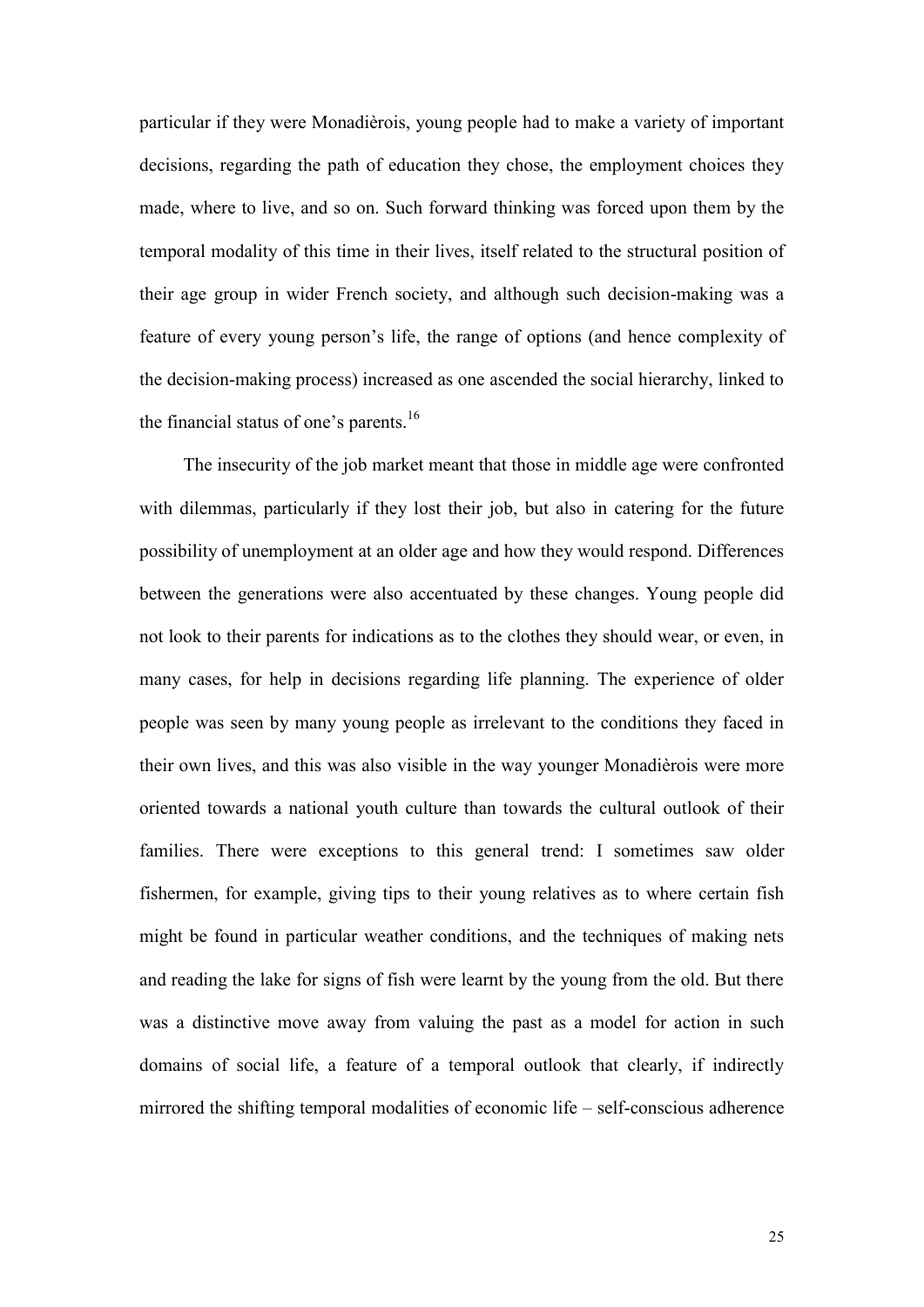to the 'traditions' of the older generation, for complex reasons, had not become a feature of youthful activity.<sup>17</sup>

\* \* \*

To claim that the past was irrelevant to the social practices described would be wrong. For even the most future-oriented temporalities must be predicated on past experience, even if they ultimately transcend it through adaptation or improvisation. Yet it would seem that, in many respects, explicit past-orientation was being relinquished for a necessary consideration of future possibilities, a development related to recent, rapid social transformation. This was acknowledged in the periodisation of recent history among those I knew into a pre-1960s era of stability, as against a subsequent epoch of on-going uncertainty, which reflects precisely this timescale of accelerated change. So if to deem this an acknowledgement by local people of Giddens' and others' 'post-traditional' era would be erroneous, given the co-existence of sporadic perceptions of continuity, it is clear that this turbulent epoch has registered in local consciousness. Where past-oriented temporalities remained influential tended to be among lower status occupations or among those enclaves in viticulture and fishing that, although attributed status by those involved in them – the pride of wine growers in their profession, for example, was legendary – nevertheless occupied a disadvantaged position in socio-economic hierarchies. But that is not to say that such past-oriented practices were without social value. It is evident that an adherence to 'tradition' is a way of resisting the encroachment of the global market economy, which clearly benefits the few and was widely acknowledged as such, and has led to the politicisation of certain 'traditional' practices by wine growers and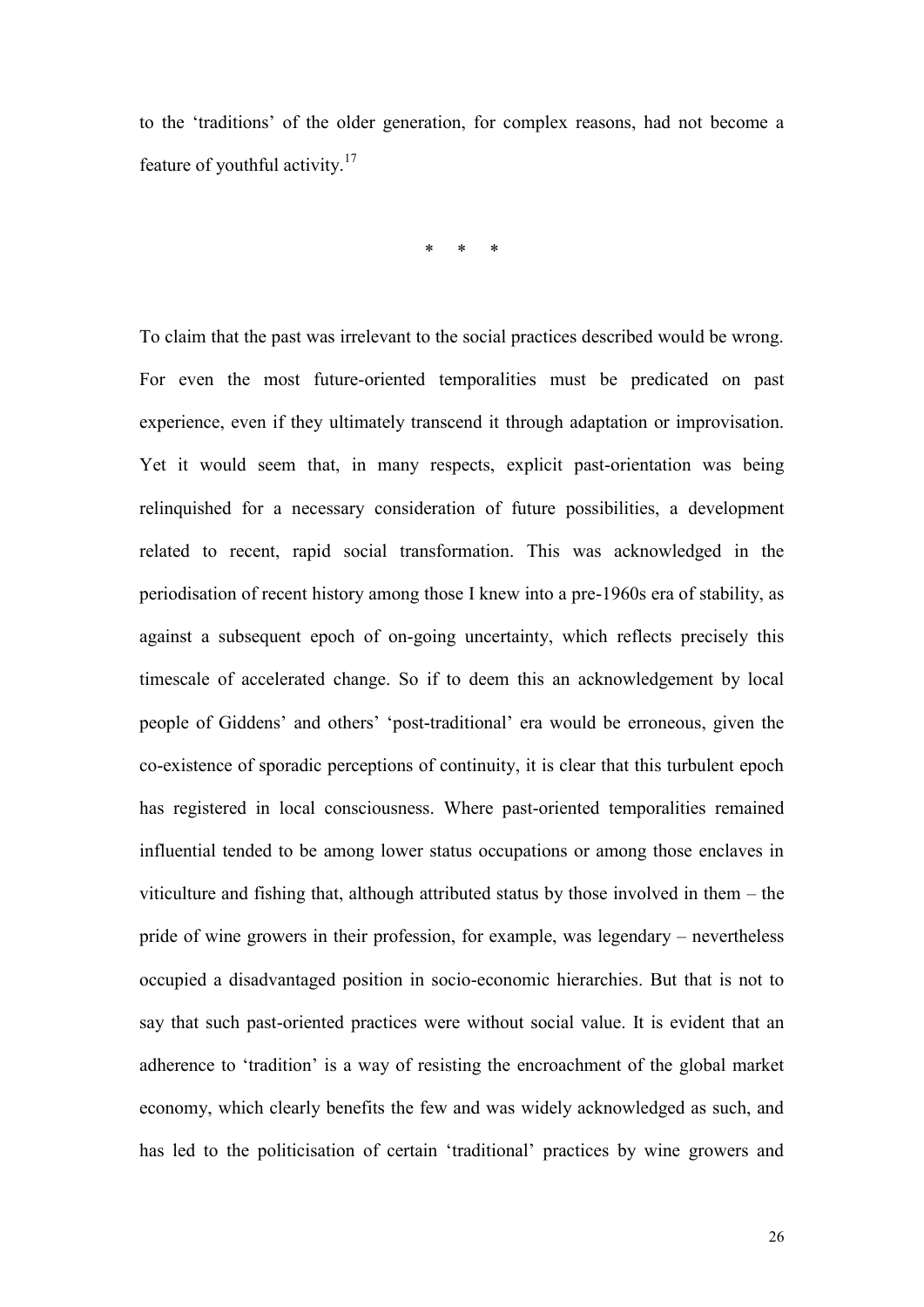fishermen who were particularly critical of the workings of the state and market. As Berger's (1979, 1991) recent work on Haute Savoie has shown, looking to the past when the wider economic system is looking to the future, while often seen as politically conservative, can sometimes provide a measure of resistance and dignity in an unequal world.

Returning to the literature on modernity, therefore, although I have not explicitly adopted Giddens', and others' dichotomy of 'traditional' versus 'posttraditional' societies as a way of defining recent events in Monadières, I agree with the basic proposition of their argument. The preceding analysis, however, through qualifying their generalisations with a close attention to ethnographic detail, reveals the complexity of 'modernity' and its variegated temporalities at a local level. While this reveals the Popperian flaw to any general statement – there may always be exceptions to the rule – it also reveals some further complications. For the belated, complex and uneven development of future-oriented temporalities in Monadières, despite suggestive evidence of relevant long-term social changes such as an established and cumbersome bureaucracy (c.f. Weber 1964), indicates that the historical timescale of modernity, from an ethnographic viewpoint, may be a much more multifarious form of social life that any one generalisation can encompass.

This problem appears inherent in Heelas's 'radical theorists' as a whole. Taking Habermas's (1990) influential work, for example, his notion that the modern entails a transition from being subjects to active, forward-looking agents of history; a 'new experience of an advancing and accelerating of historical events […] where a purely transitory present sees itself brought to account before the future for its interventions and omissions…'(1990:6,15): such notions, among others in his comprehensive overview, clearly mirror aspects of life in Monadières. But as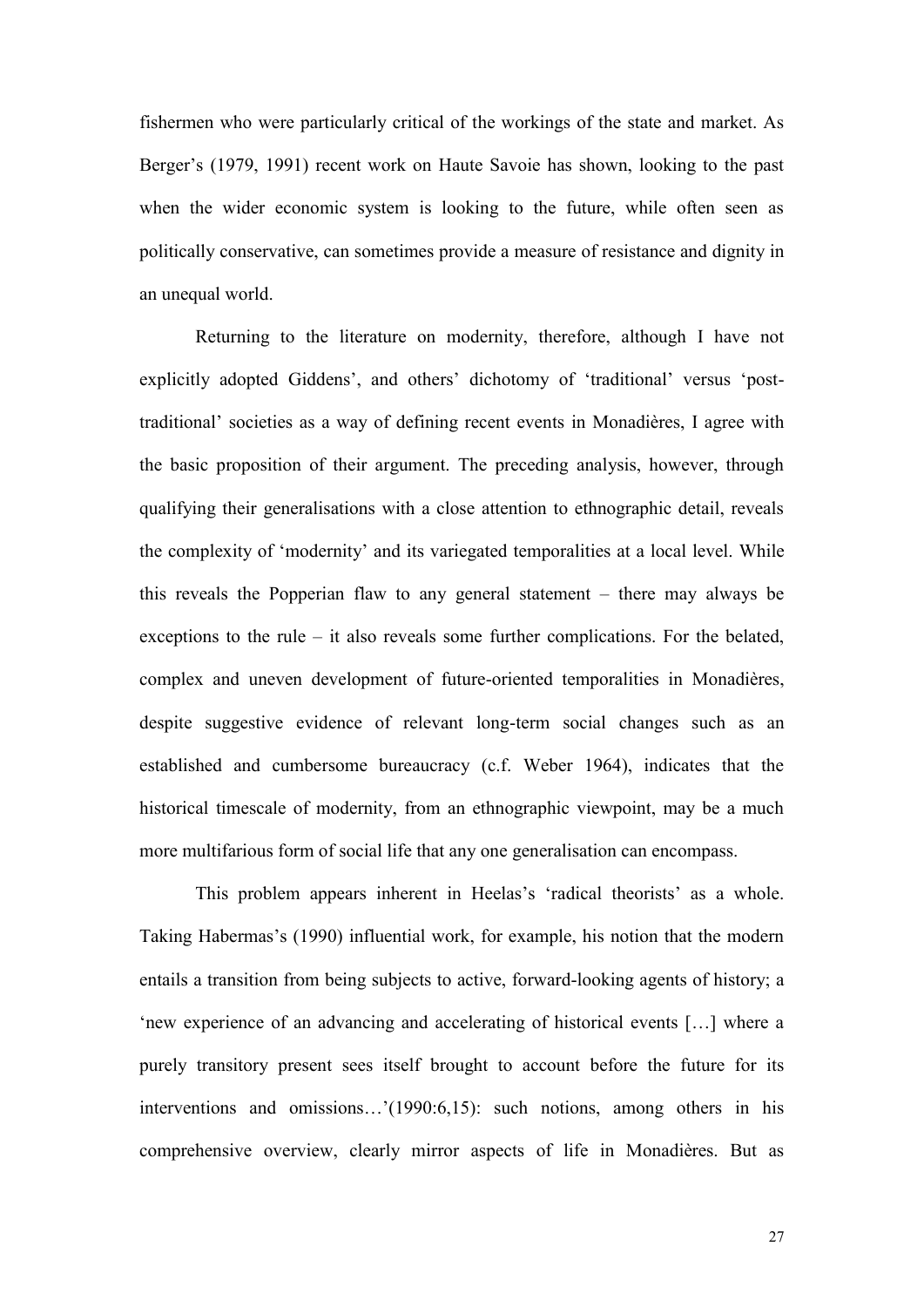generalisations, it is equally clear that to permit them to stand, as the author would probably concede, obscures the detail of specific ethnographic realities. If the concept of modernity is to achieve contingent applicability, it would therefore seem that Heelas's co-existence thesis is indeed the way forward. Instead of positing one, uniformly developing modernity we are then confronted with the prospect of multiple, unevenly developed modernities with certain possibly common features. Could such an 'ethnographic' concept of modernity be adapted for different regions, such that we could write of a specific 'Mediterranean modernity', as opposed to a Northern European or North American one? Only to the extent that such generalisations illuminate, rather than obscure ethnographic contingency. At the same time, it is also evident that any local instance of modernity must be seen as related to significant wider historical realities: modernity as a concept must correlate with recent changes to the anthropological concepts of 'culture' and 'locality', for example, which have been adapted to accommodate the workings of a global cultural and economic ecumene (c.f. Gupta & Ferguson 1997, Piot 1999, Van Der Veer 1998).

Returning to the ethnography of Monadières, finally, and to add a further layer of contingency, while in one respect – as a model for social action – the past was clearly diminishing in importance, in another sense it clearly was not. Indeed, in many ways the very redundancy of the past as a social model, and the pressing demands of the future with its associated risks and insecurity, had rendered the past significant in other, innovatory fashions. Before I conclude this article I shall briefly articulate the nature of these interests, questioning whether these developments could indeed constitute an example of a possible 'Mediterranean' modernity.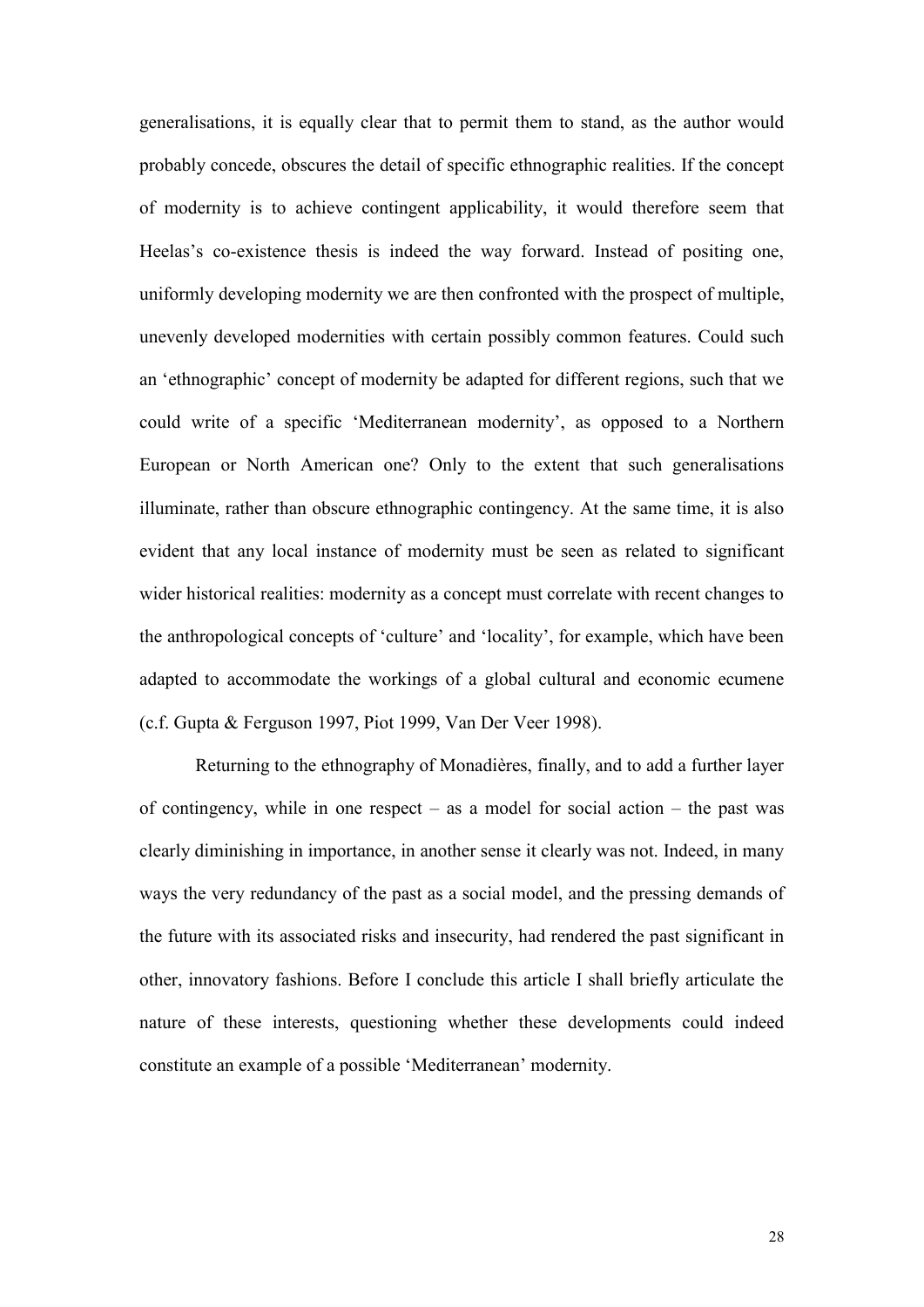#### **THE CHANGING RELEVANCE OF THE PAST**

Many recent authors have noted an increasing interest in the past during the last 30 years in Western Europe and North America, although the reasons suggested for this interest have been widely conflicting. Such debates have often centred on 'heritage' (in English), or *patrimoine*<sup>18</sup> (in French), both 'nomadic terms', as Samuel observes, 'which travel easily and put down roots … in seemingly quite unpromising terrain' (1994:205). Hewison (1987) and Wright (1985) have argued that such interest has been whipped up by states and capitalists, as part of a 'heritage industry' designed to dull the masses's senses to their low rung on the exploitative social ladder. Samuel (1994) has argued the contrary point of view, describing instead a celebratory appropriation of the past, as local people in local contexts have challenged the hitherto regulated use of history by those in power. Urry (1990) has taken the middle way, suggesting that while state interest has a role to play in such developments, so too do contingent localised socialities, as different people in different places put the past to use for various, different reasons. Others have drawn attention to the changing temporalities of social life, increasingly embracing risk, and the social transformations of which they are a part, provoking economic migration and the breakdown of community (Graburn 1995, MacCannell 1976). They point to the search for 'authenticity' and a respite from modern alienation in such interests, although this is once again problematic, as Williams (1993) illustrates how city dwellers have idealised country life in similar ways for many hundreds of years.

 It is clear from this brief review that an answer to such questions can only come from the specificities of local contexts themselves, as Urry suggests. What were the factors shaping local temporalisations of the past in Monadières? What sorts of past were being temporalised? Here I must narrow down my focus, as many different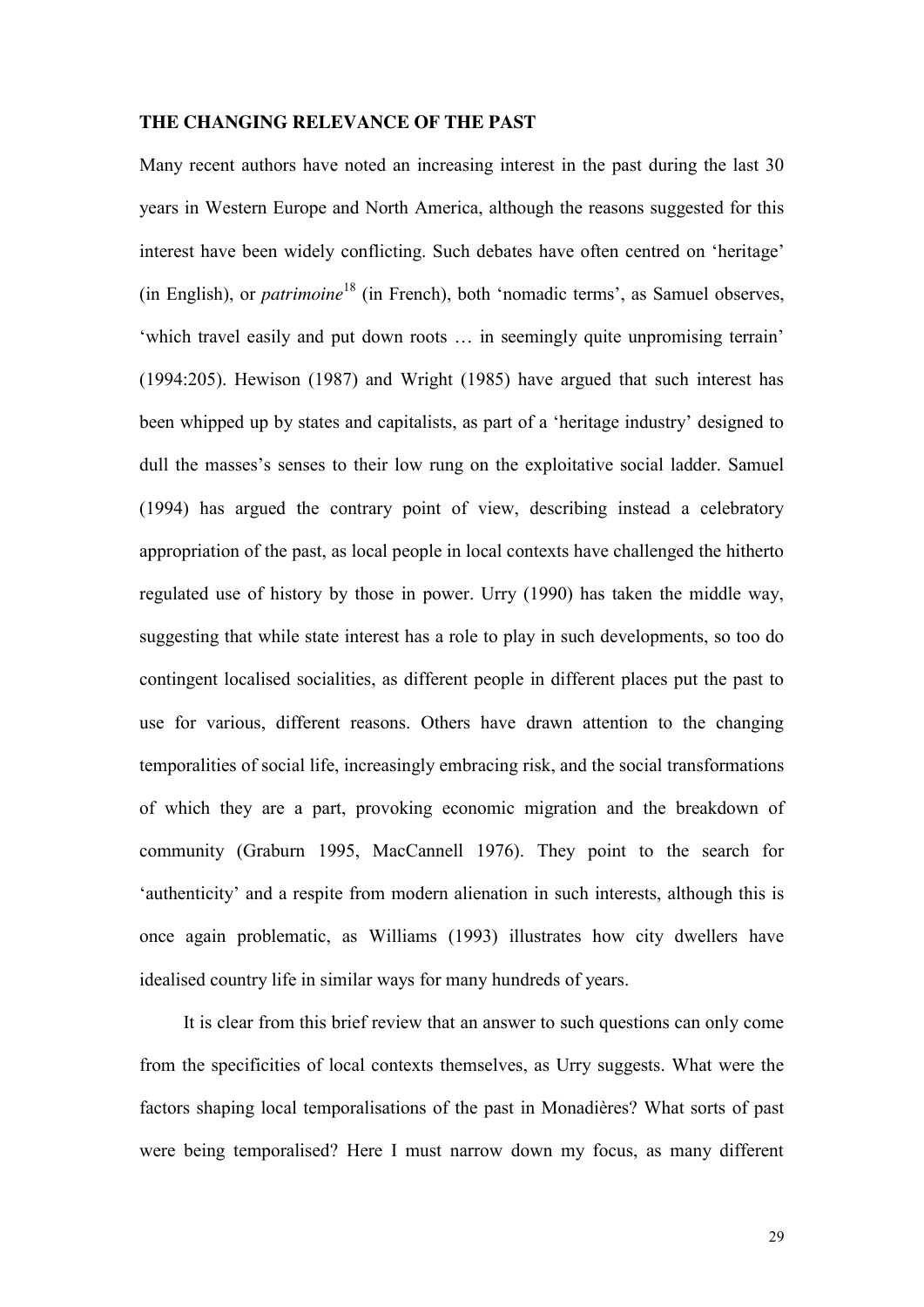kinds of past were important to those I knew, from the national and regional pasts associated with residence in a modern nation state, to local pasts from other areas of France and Europe in the case of migrants, to biographical histories, to name some of the most significant. However, of all pasts temporalised, it was the past of the locality that was most prominent and visible in the village, and which has a bearing on this discussion. For long-term inhabitants, this was partly due to the desire for group identity through the temporalisation of a shared history. In this respect, the village, as the site of dwelling for the group, was naturally a focus for the temporalisation of the past, although through such practices it was also constructed as a historical locality. For recent immigrants and second home owners, interest in the local past was of a different nature. For some, it comprised a substitute for the lived experience of place afforded by long-term residence, and was temporalised through information available about the locality, such as narratives of local history, or the ownership of old postcards of the village.<sup>19</sup> For others, it was part of a recreational interest in history, or valued for the intellectual pleasure it afforded. For others still, including some Monadièrois, it was of economic value in attracting heritage tourists. And for some, its idealisation provided a secure refuge from the insecurities provoked by future orientation and social change. Certain patterns therefore emerge, the Monadièrois, for example, primarily accessing the historical past through narratives of lived experiences, while others drew on printed media such as books or photos. And although such interests resemble uses of the past from other eras of human history,  $2^{0}$ they may also be seen as recent developments, emergent from the complexity of recent social transformations.

 And here lies the crux of the matter. While current interest in the local past can be linked both to wider interests in heritage tourism, and to contingencies of localised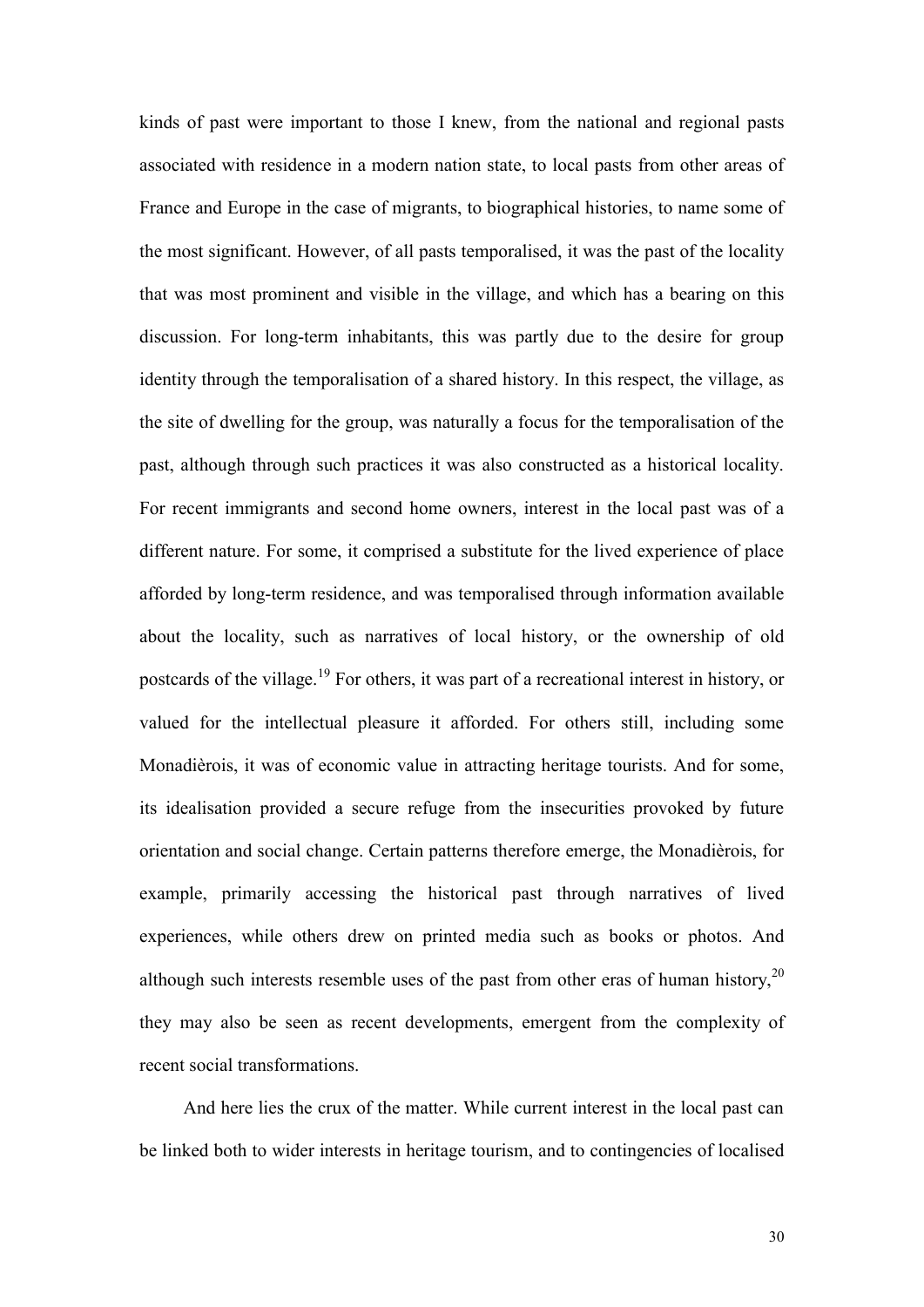sociality, from a historical perspective they are predicated on specific local developments in cultural media for the temporalisation of the past. On one level this is also part of a wider set of developments. Anderson (1991) has demonstrated how advances in the technology of 'print capitalism' from the Middle Ages onwards influenced the growth of nation states, and eventually led to the birth of that great medium of national simultaneity, the daily newspaper. Along with other technological breakthroughs, it also laid similar groundwork for changes in the temporalisation of the past. The invention of the photograph in the early  $19<sup>th</sup>$  century, technological developments in archival techniques, new means of commemoration associated with nation states (postage stamps, monuments, street signs etc.), and the growth of technologies for the mass production and reproduction of commodities in the 19<sup>th</sup> and 20<sup>th</sup> centuries, all constituted important innovations in this respect. Combined with the increasingly rapid rate of social transformation, and the endless proliferation of disposable objects provoked by post-war consumerism, such innovations have provoked an explosion in the volume and visibility of the different 'ways we were', and our ability to temporalise them (c.f. Lowenthal 1985).

 But it is precisely the contingent nature of such social transformation in Monadières, and one could argue, villages like it both within France and certain other Mediterranean countries, that points to a regional commonality here. The point of this 'expanding past',  $^{21}$  as I have termed it, is not that consciousness is overwhelmed by the volume of material that passes through our lives. Forgetting has always been the principal tool of immunisation against the quantity of lived experience that makes up any one life (Benjamin 1992:156-159, Freud 1955). Nor does it overlook how aspects of the past have always been re-temporalised in human sociality. Benjamin notes how the surrealists were among the first to self-consciously temporalise the 'expanding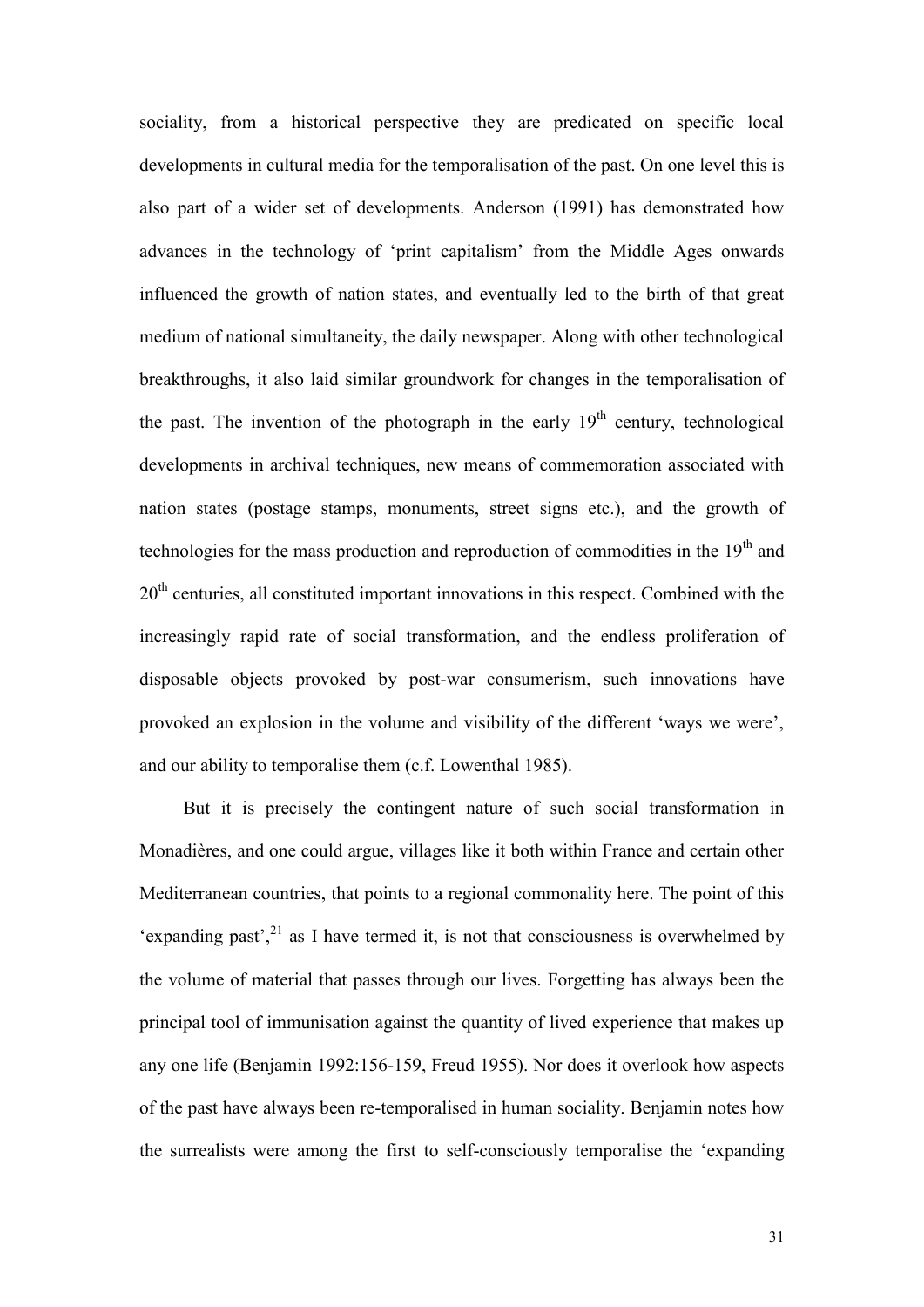past', or what he terms the 'outmoded' (Benjamin 1998:229), although they cannot be credited with the subsequent pervasiveness of this temporalising practice. The appearance of this aspect of surrealist practice was historically related to the increasing prominence of the 'outmoded' in social life.<sup>22</sup> The notion of the 'expanding past' draws attention to how, under such historical conditions, the present becomes littered with the detritus and memory of former existences, 'outmoded' ways of life that in various ways may then be re-temporalised into alternative projects. Briefly, it is the specific nature of this 'expanding past' in rural villages such as Monadières, particularly where it testifies to the disappearance of a community and workforce focused on the immediate locality, local artisanal practices, and the mechanisation of agriculture, that appears characteristics. A development that, although contextualised in the temporalising practices of local and wider historical forces, simultaneously underwrote them as a whole.

#### **TIME AND MODERNITY IN THE MEDITERRANEAN**

The importance of such innovations in local relationships to the past to a temporal perspective on Mediterranean modernity derives from their potential role in the production, conceptualisation and experience of tradition and change. For alongside those rapid social changes that could provoke the problematic construction of continuity and tradition at a local level, we now also have the notion of a shift in the very structure of the local past. Such a shift, altering as it does our concrete media for access to it, clearly has the potential to affect the way in which the past is temporalised as an index of continuity or discontinuity. From the point of view of the anthropology of time, therefore, it is perhaps here that an argument could be made for a contingent French, and possibly wider Mediterranean sense of 'modernity'. A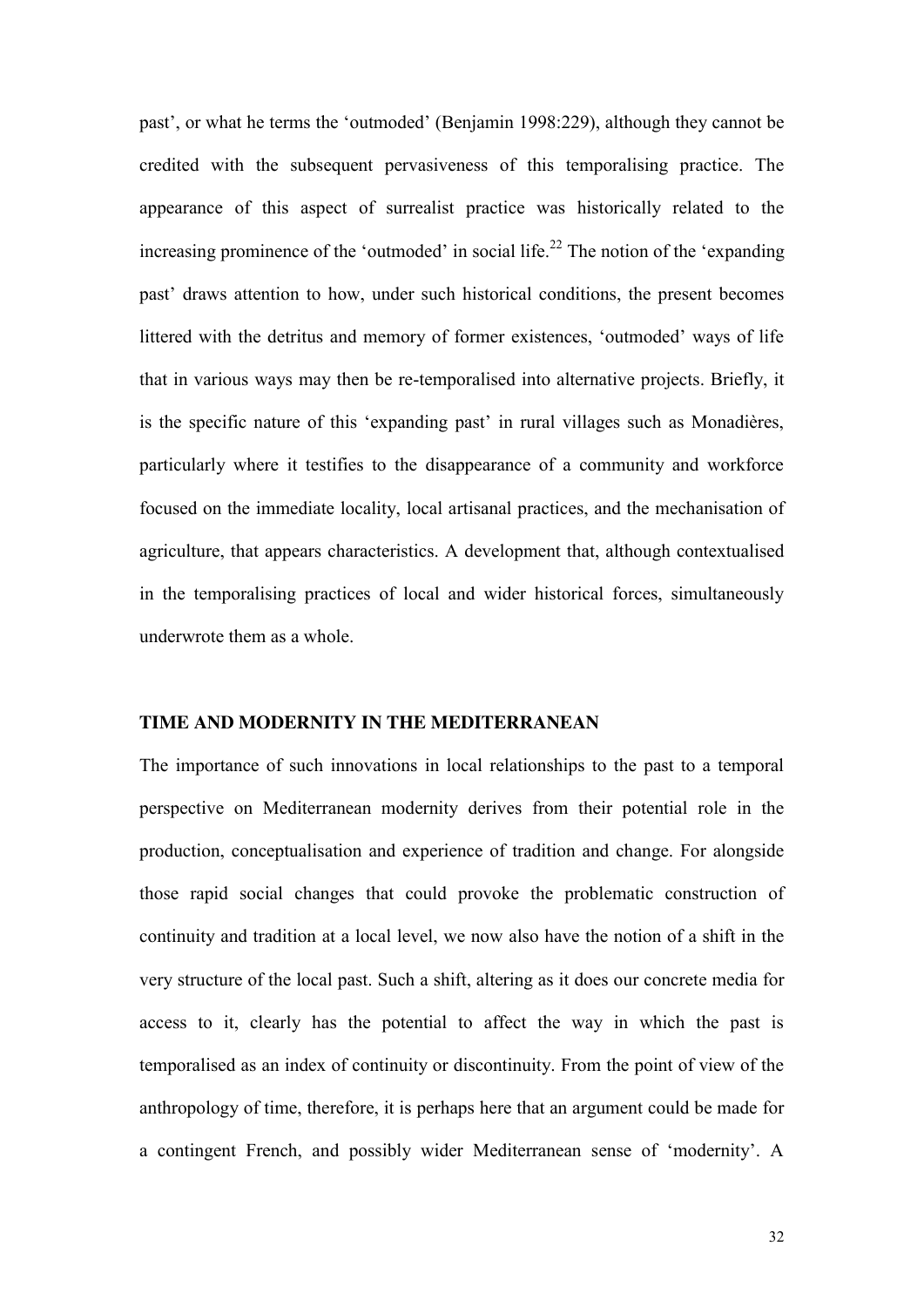'modernity' that, in keeping with our earlier observations, must be seen as integrated with wider historical forces (of which tourism is an obvious example), as well as existing in contingent local contexts that have their own distinctive histories and should be analysed as such.

 Turning to the ethnographic literature on the Mediterranean, one can see in greater detail how the off-shoots of such developments are being registered in the region (c.f. Abram *et al*. 1997, Boissevain 1996), although in this respect the enabling role of an expanding past is often overlooked. Above all, such developments, in league with specific historical conditions, have led to increasing local conflicts over local pasts: a growing politicisation of local traditions and customs, and a marked increase in commercial representation and exploitation of local pasts in relation to the tourist industry. Such conflicts differ from the political conflict that has always been associated with the temporalisation of the past, with respect to their scale and extent, and the variety and diversity of interested groups implicated in them. And these factors, once again, are directly facilitated by the increased and widespread availability of the past for temporalisation, and its particular ethnographic nature.

 In Monadières, for example, conflict over the temporalisation of the local past, and its role in shaping narratives of continuity and discontinuity in relationship to differing local identities and economic activities, was a keen point of contention during my stay in the village. This expressly took the form of differences between incomers seeking to mould local pasts into narratives for tourist consumption, and long-term inhabitants temporalising perceived inalienable local pasts as markers of continuity in community and family identity. A dichotomy between future-oriented, economically advantageous temporalities and past-oriented, politically resistant ones is again recognisable here, with similar correlations to advantaged and disadvantaged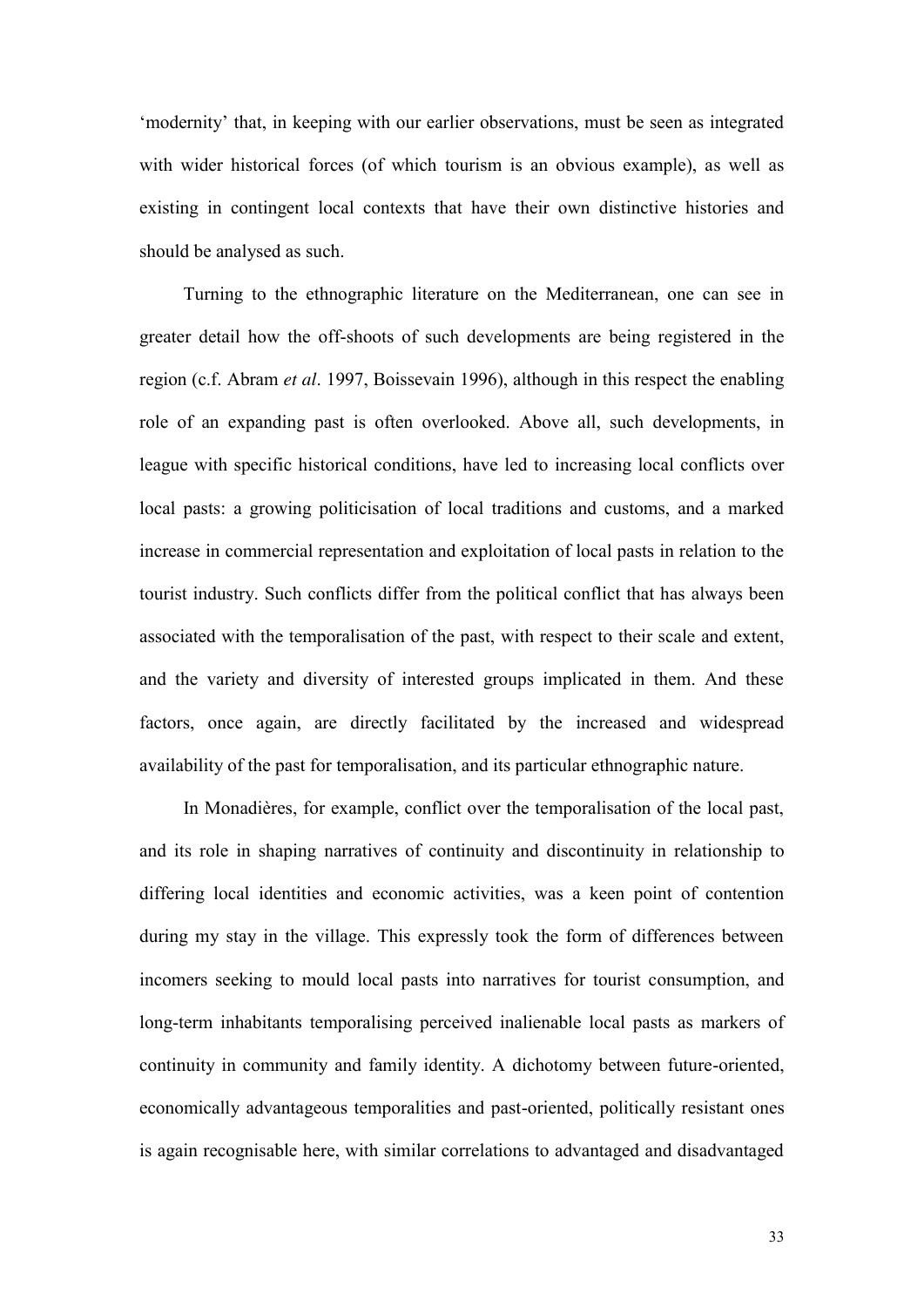socio-economic groupings as was visible in viticulture, fishing and other professions. Such conflicts often focused on the projected use of material artefacts such as photographs, important historical agents in the 'expanding past' which have been used in the village since the 1920s, but which have taken on an increased significance since the social changes of the 1960s rendered their subject matter a curiosity to outsiders (and not merely a record of intimate family relationships). Other notable conflicts focused on 'outmoded' social practices associated with the former diet of the area – namely the packaging of 'local specialities' (to practitioners of heritage tourism; the inalienable 'food of our grandmothers' for many long-term residents) for tourists. While such interest in the past has been documented as offering the opportunity elsewhere in France for the renewal of 'traditions' and the refiguring of continuity, and in some cases has done so in Monadières, it has also intensified tension between sections of the local population (c.f. Abram 1997, Hodges 2000). Indeed such differences in development once again illustrate the need for an attention to local detail.

 Is this one influential trajectory of a regional modernity? It is certainly indicative of a regional set of social developments, with tributaries in France and other countries bordering the Mediterranean, and is indeed closely-related to developments in the 'heritage industry' world-wide. Whether to label such developments as symptomatic of the 'modern', however, is perhaps a question that should remain open. For in conclusion it is apparent from the preceding discussion that, from a temporal viewpoint, the concept of 'modernity' may be circumspectly employed in social analysis, both in the Mediterranean region and beyond. And the extent to which any such analysis can be deemed effective, I have argued, is quantifiable by the extent to which a dimension of this concept is grasped as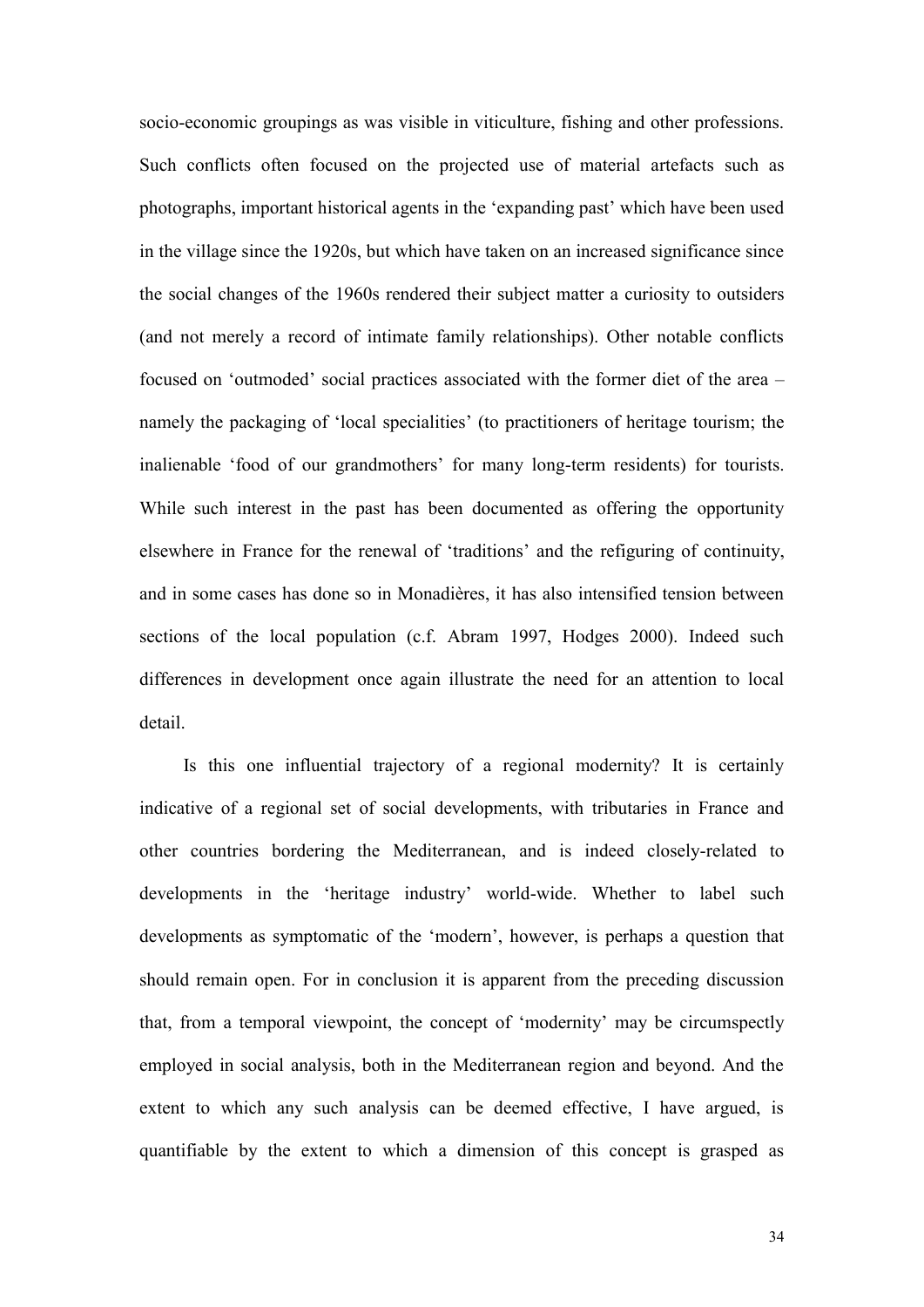shorthand for the complex and complicated practice of human temporality; and the scope of its remit modified to allow for greater ethnographic precision. In this sense I concur with recent writers on modernity, who argue for its more subtle deployment, and my emphasis on time and temporality provides a complementary perspective. But despite the apparent adaptability of 'modernity' to a conception of social life as intrinsically temporal, and infused with local and global contingencies, it seems unclear, to this writer at least, whether this concept really serves to enlighten our understanding of contemporary social realities. For having lost its license to generalise, 'modernity' may now be no more than an ambiguous, political marker of historical periodisation, indeed the proper subject of ethnographic enquiry, rather than a tool in its execution. And in this respect, whether the notion of the 'modern' will retain critical purchase over more precise terms for contingencies and generalities remains to be seen.

#### **ACKNOWLEDGEMENTS:**

I would like to thank Olivia Harris for her astute comments and editorial suggestions regarding an earlier draft of the material presented here, and for being so generous with her own thoughts about time and modernity; Jon Mitchell for some very useful insights at the stage of redrafting; and the residents of Monadières. Fieldwork and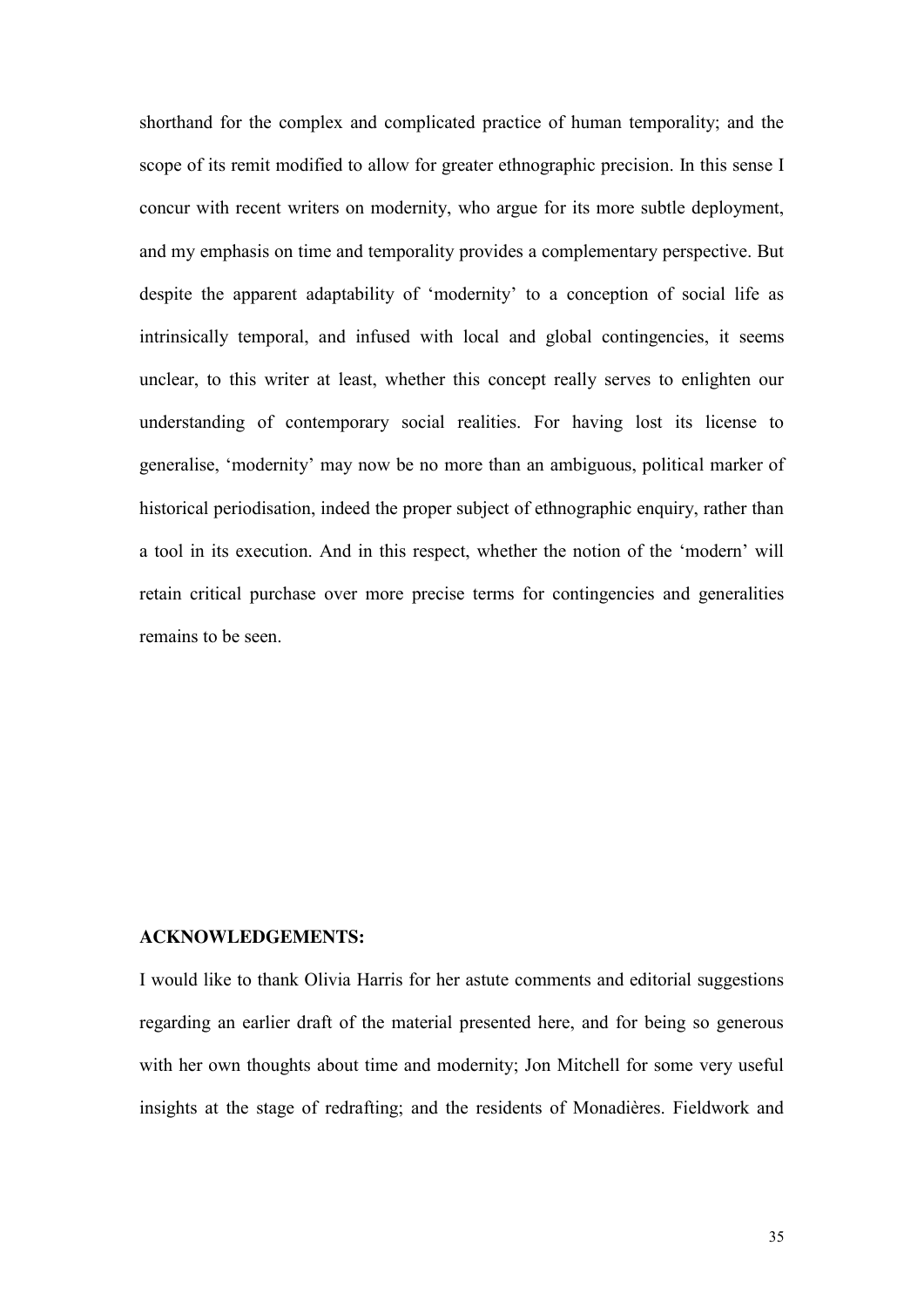research on which this paper is based was carried out with the aid of an ESRC Postgraduate Studentship.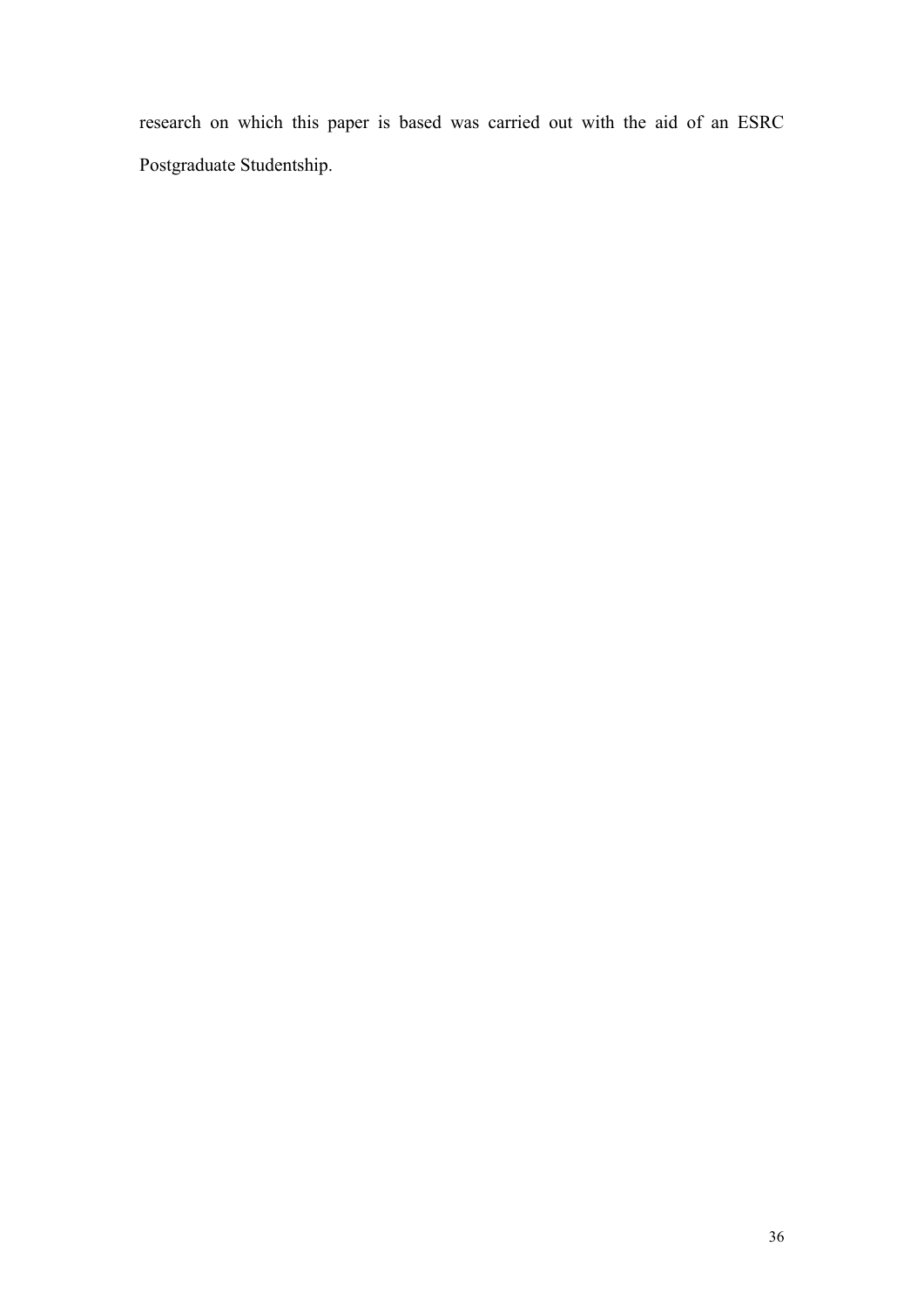<sup>2</sup> Briefly, inhabitants of Monadières were divided into 'long-term residents', or 'Monadièrois' (those of indigenous heritage or claiming parental or more distant relatives in the village); 'recent immigrants'; 'tourists' and 'second-home owners'. Monadièrois constituted about two-thirds of the permanent village inhabitants. For more detail on the social groupings in Monadières see Hodges 1999:86-98.

<sup>3</sup> Censuses of 1946 & 1990.

-

4 In an article such as this it is impossible to do justice to Deleuze's materialist notion of *la durée* as the 'world in the process of becoming'. Grosz (1999:17, 28) provides a useful, if abstract summary: 'Time, or more precisely duration […] is braided, intertwined, a unity of strands layered over each other; unique singular and individual, it nevertheless partakes of a more generic and overarching time, which makes possible relations of earlier and later… [It] proceeds not by continuous growth, smooth unfolding, or accretion, but through division, bifurcation, dissociation – by difference – through sudden and unexpected chance or eruption. Duration is a mode of infecting self-differentiation: difference is internal to its function, its modes of elaboration and production, and is also its ramifying effect on those objects located "within" its milieu… our very concept of objects, matter, being…needs to be open to the differentiations that constitute and continually transform it'.

 $<sup>5</sup>$  The model outlined here resembles that proposed by Alfred Gell in his authoritative</sup> overview *The Anthropology of Time* (1992). Gell similarly relates the cultural perception of time to a notion of an extra-cultural 'real time' – I am indebted to his conviction concerning the necessity of such an approach, but take issue with his reliance on the work of the analytic philosopher D.H.Mellor, and Husserlian phenomenology, whose theoretical models contrast in many important respects with the notion of *la durée*. He also argues for a similar distinction to my own between the temporal modality and temporal outlook of social life:

<sup>&</sup>lt;sup>1</sup> PhD Fieldwork was carried out in Monadières from October 1996–September 1997. Pseudonyms replace the names of the village and its inhabitants.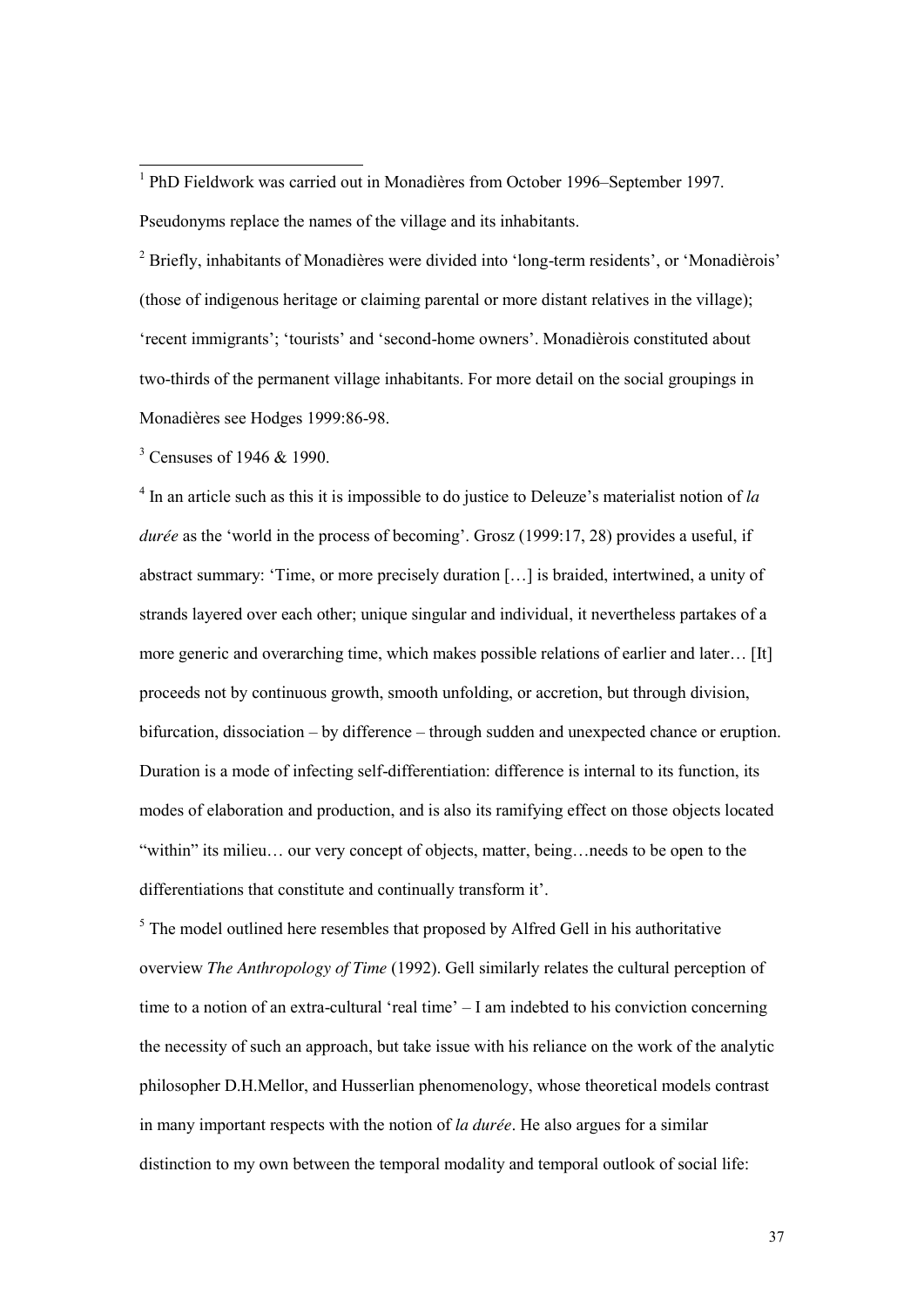'The anthropology of time ought… to pursue a dual strategy of "allocationalist" investigations of the inherent choreographical possibilities of social actions in their space-time frame [and] other investigations leading towards the reconstruction, in model form, of the schemes of temporal interpretation, or internalised time-maps, of the ethnographic subjects […] and must include analysis of language and cognition as well' (Gell 1992, 325, 327). I present my own model of human temporality, its relationship to the work of Gell and other writers in the limited specialist anthropological literature on this subject, and to Deleuze's notion of duration, at greater length elsewhere (Hodges 1999: 34-58, Hodges n.d.).

-

6 See Benjamin 1983, 1992, Berger, Berger & Kellner 1973, Giddens 1990, 1991, Hall, Held & McGrew 1992, Nora 1989, Terdiman 1993, Thompson 1996, Tonnies 1955, & Weber 1964, some of the most prominent writers to draw on this model of historical periodisation. Osborne (1991, 1995) provides a concise philosophical analysis of the temporality of this trend.

 $<sup>7</sup>$  Heelas 1996:1. Adam, writing in the same volume, provides a related critique of this use of</sup> tradition that is equally applicable to Tonnies's distinction, mentioned above:

'Detraditionalisation is constituted with reference to tradition, which is the source of its being, a source with which it is no longer identified and which is conceived as its "other". This means that the conceptual tool with which we are to grasp and explain reflexively organised authority in an age of uncertainty, disorder, flux and contingency is *fixed* with reference to a postulated past condition and narrowly defined in terms of what it is *not*' (Adam 1996:136, her emphasis).

<sup>8</sup> C.f. Piot 1999, Van der Veer 1998. 'The best way to emphasise detraditionalisation,' Heelas writes, 'is to posit a comprehensively tradition-dominated past, a comprehensively posttraditional present/future, and to attend solely to those processes which serve to detraditionalise. In contrast, the best way to criticise the (radical) loss-of-tradition thesis is to argue that "the traditional" (serving to gauge what has been lost) is not as tradition-dominated as might be supposed, that "the modern/post-modern" is not as detraditionalised as might be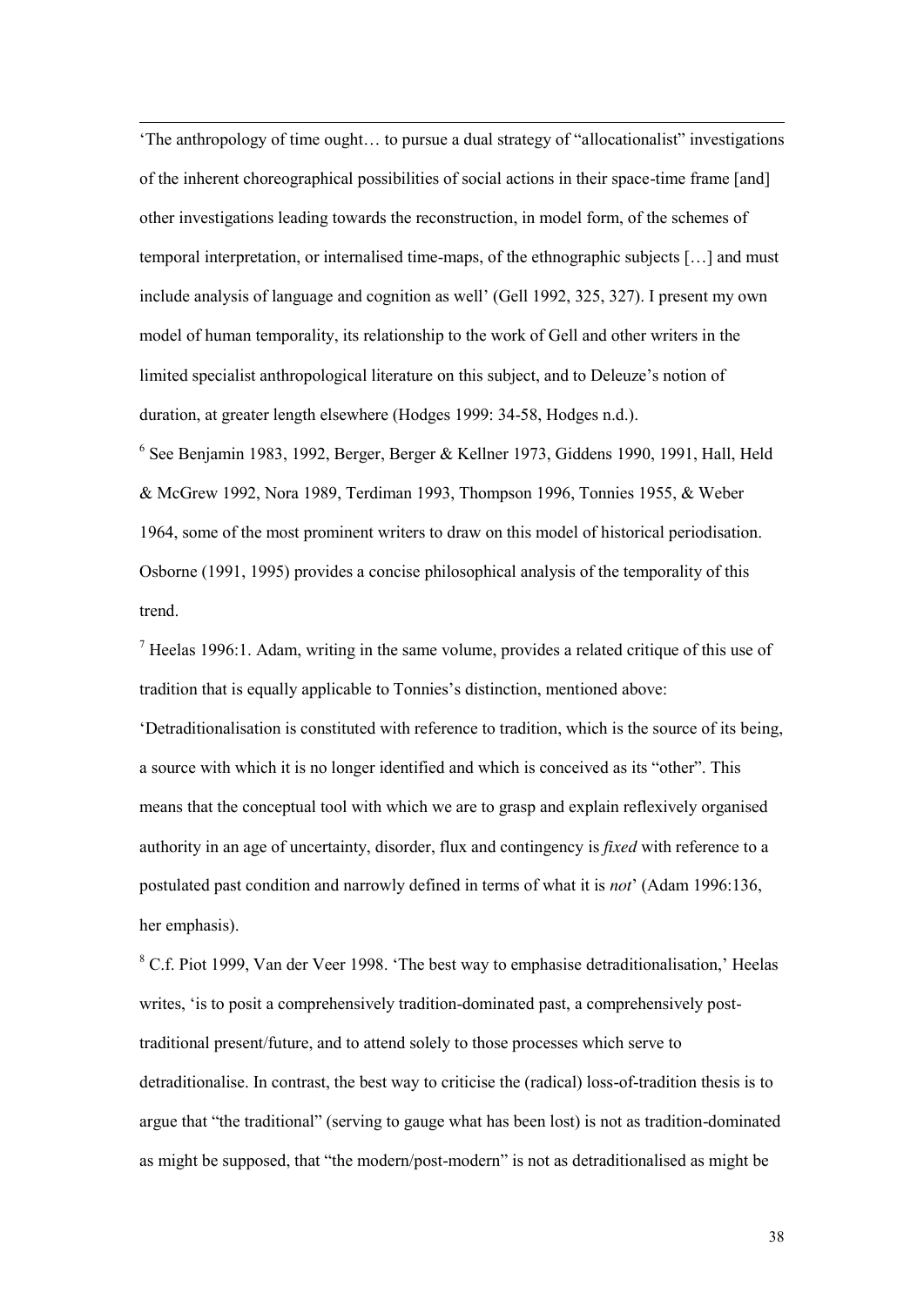claimed, and that detraditionalising processes do not occur in isolation from other processes, namely those to do with tradition-maintenance and the construction – or reconstruction – of traditional forms of life' (Heelas 1996:7). For a full account of these two theses see Heelas 1996:3-11.

-

9 See Le Roy Ladurie's *The Peasants of Languedoc* (1976) for details of social transformations in the region during the Middle Ages, although other examples abound, such as the extensive changes that occurred with the arrival of the Roman Empire.

<sup>10</sup> A *cave* is literally a 'cellar' in English, although in viticultural areas it also refers to the workshop which contains the vats, presses, and other paraphernalia of wine production, a predominantly masculine domain. I have therefore retained the original French.

<sup>11</sup> In fact. Durand's resistance to change is symptomatic of earlier attitudes among wine growers in Monadières, although by the 1990s their involvement in the wine co-operative had ensured some form of adaptability to change. In the 1930s, however, when the co-operative had opened, wine growers in Monadières had been very reluctant to participate, despite the advantages it provided. This, older people told me, was because 'change was to be distrusted', and it may be assumed that, in an insecure world, what had been proven to produce results was the wiser option over the risk of the new. However, once one or two people had tried the co-operative, and found it to be beneficial, the remainder of the wine growers joined *en masse*.

 $12$  For brevity, this schema does not include other full-time and occasional employees and associates of the co-operative who lived outside Monadières, but only those members of the viticultural workforce resident in the village or of direct relevance to the discussion. It also does not breakdown full-time wine growers into those with larger and smaller holdings, or address the large number of part-time wine growers with smaller vineyards.

<sup>13</sup> See Hodges 2001 for discussion of Pierre Cadassus's influence on heritage tourism in the village.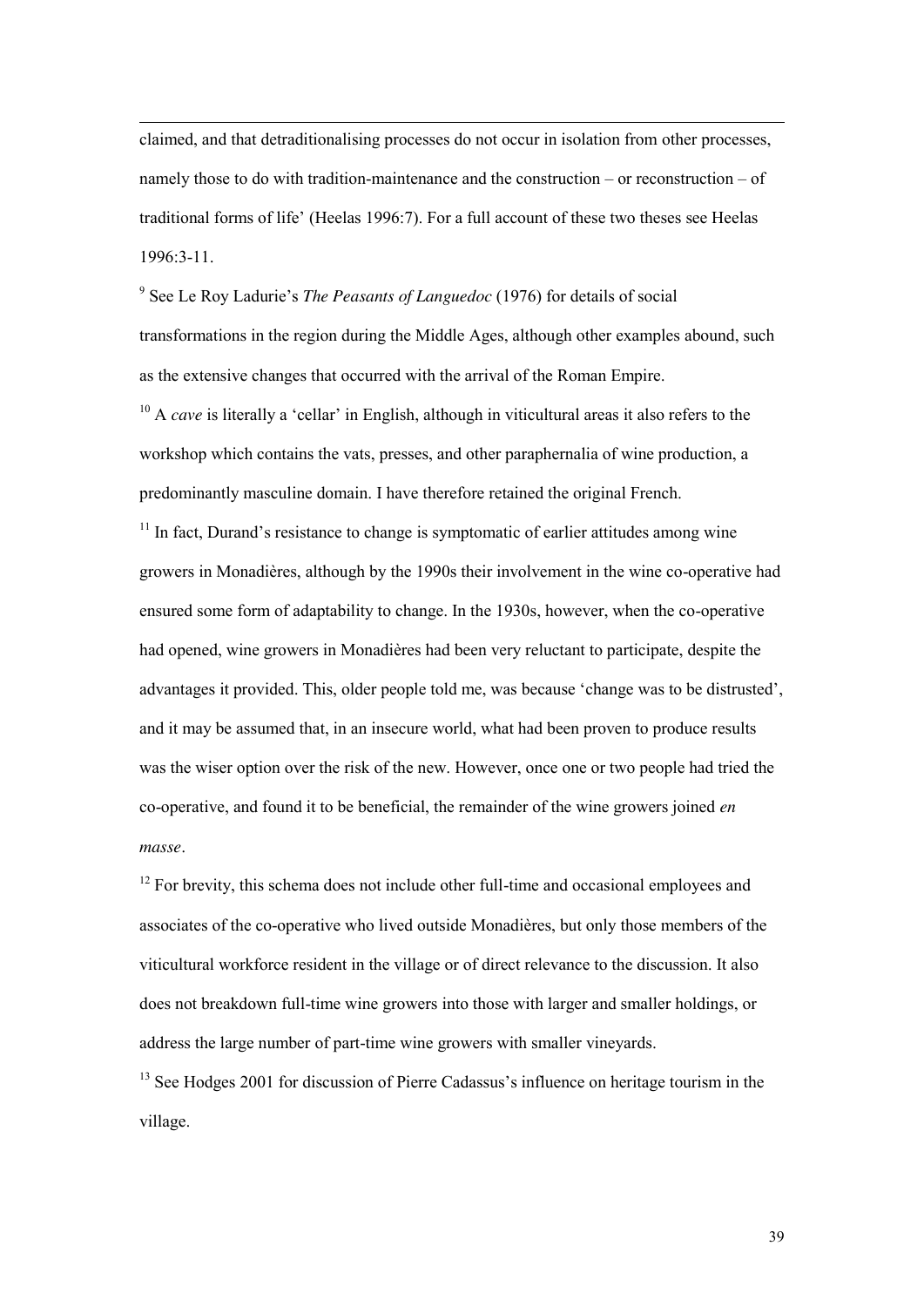$14$  Giddens 1991:82. C.f. Koselleck (1985:276) for a comparable exegesis: 'My thesis is that in modern times the difference between experience and expectation has increasingly expanded; more precisely, that modernity is first understood as a new age from the time that expectations have distanced themselves evermore from all previous experience.' Koselleck locates this difference in the increased distance between what he calls the 'space of experience' and the 'horizon of expectation': the temporality inherent in the capitalist mode of production therefore orients the agent towards an ever-expanding range of future possibilities, and renders past experience more or less redundant due to rapid social transformation.

 $15$  Census of 1992.

-

<sup>16</sup> Given the fact that those jobs underpinning the upper end of the social hierarchy required greater engagement with alternative futures, it is probable that a resulting tendency towards more sophisticated future-oriented temporal outlooks disposed the children of those higher-up the social hierarchy towards similar employment as their parents. This market economy 'ethic' would then be a factor (among many) in consolidating this hierarchy and the wider economic system of which it is a part, while limiting social mobility within it.

 $17$  The disappearance of the 'fishermen's fête' in the early 1960s may be seen as indicative of this general shift in social life. Before this period religious practice was more pervasive in the village, and the fête, which involved the blessing of the waters of the lake by the local priest to induce the return of fish for the following year, can be seen as an acknowledgement of the limits of human agency over the future and an invocation of divine providence. By the 1990s, religious invocations of this sort were no longer deemed necessary, and problems with the size of catches were put down firmly to secular factors, such as the skill of the fisherman involved, or the effects of pollution. It is worth noting, however, that a small number of young people in their 20s and 30s were interested in the *patrimoine*, or 'heritage' of the village, which they saw in some ways as a source of pride and resistance against such social trends. I raise this issue towards the end of this article, and at greater length in Hodges 1999, 2001.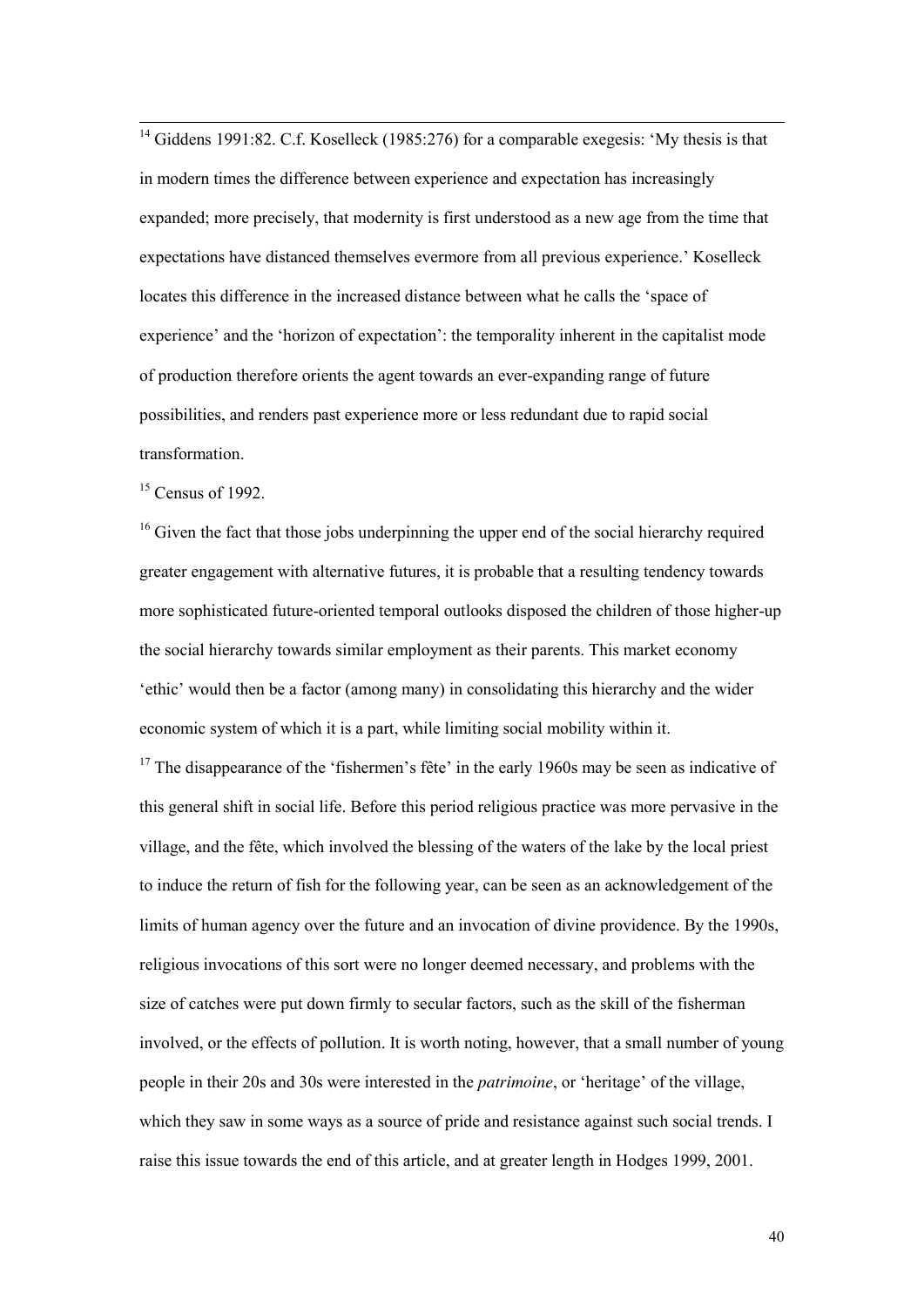<sup>18</sup> See Chastel (1997) for a discussion of *patrimoine*.

-

<sup>19</sup> Urry has written of an increasing self-consciousness in the recent construction of place, noting (1995:30) how today '[t]aking place seriously means taking writing, architectural designs, paintings, guide books, literary texts, films, postcards, advertisements, music, travel patterns, photographs and so on seriously.' His comments clearly apply to Monadières, and in particular to recent immigrants and second home owners.

 $20$  Idealisation of the past in times of social insecurity, for example, has been a feature of human sociality since time began, and is particularly entrenched in Western mythology through the Christian religion, with its celebration of the 'Garden of Eden'. Retemporalisation of vanished ways of life is similarly commonplace: one need only think of the Renaissance, with its re-appropriation of classical styles.

 $21$  Leroi-Gourhan (1964) has put forward a similar notion in his idea of 'memory in expansion', taken up by Le Goff (1992:84-97), although both limit their focus to explicit innovations in techniques for remembering.

 $22$  Foster writes: 'The process of outmoding is continual in capitalism: why does it come into focus [in the 1920s and 1930s]? … [A]fter World War I modernisation intensified greatly. The period centred in the 1920s and 1930s is now seen as the long wave of the second technological revolution, defined technically by new uses of electricity and combustion and stamped culturally by new forms of transportation and reproduction. As these techniques penetrated everyday practices, the outmoded was brought to consciousness as a category' (Foster 1997:165; c.f. Jameson 1974:103-105 for a similar argument).

#### **references:**

Abram, S. A. 1997. Performing for Tourists in Rural France. In Tourists and Tourism. Identifying with People and Places (eds.) S. Abram, J. Waldren & D.V.L. Macleod, Oxford & New York: Berg.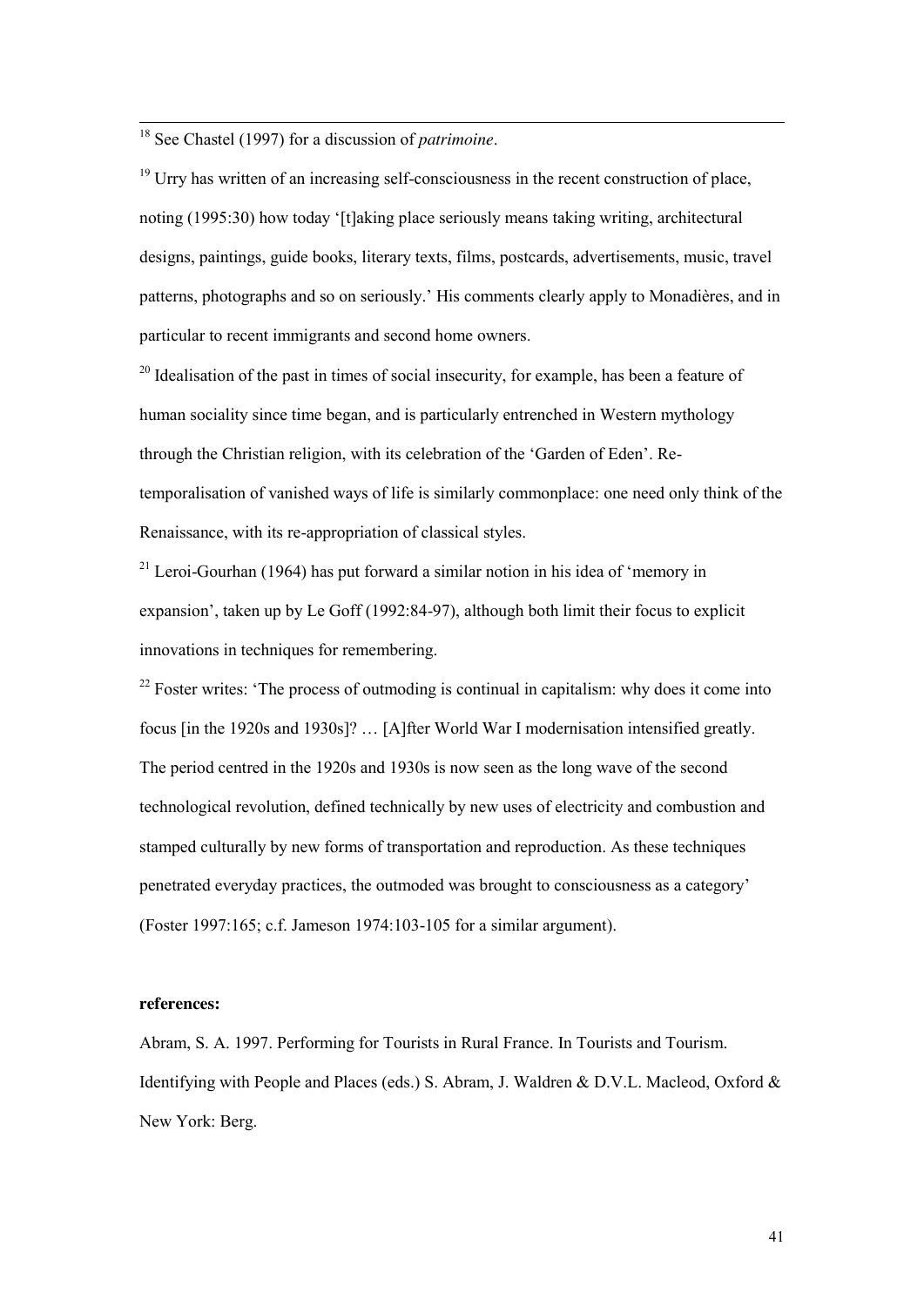Abram, S., Waldren, J. & Macleod, D.V.L. (eds.). 1997. *Tourists and Tourism. Identifying with People and Places*. Oxford & New York: Berg.

Adam, B. 1996. Detraditionalization and the Certainty of Uncertain Futures. In Detraditionalization. Critical Reflections on Authority and Identity (eds.) P. Heelas, S. Lash & P. Morris, Oxford: Blackwell.

Anderson, B. 1991. *Imagined Communities. Reflections on the Origin and Spread of Nationalism*. London & New York: Verso.

Beck, U. 1992. *Risk Society: Towards a New Modernity*. London: Sage.

Benjamin, W. 1992. *Illuminations*. London: Fontana.

-

Benjamin, W. 1998. *One-Way Street*. London: Verso.

Berger, J. 1979. *Pig Earth*. London: Writers & Readers.

Berger, J. 1991. *Once in Europa*. London: Granta.

Berger, P. L., Berger, B. & Kellner, H. 1974. *The Homeless Mind. Modernization and Consciousness*. Harmondsworth: Penguin.

Bergson, H. 1988. *Matter and Memory*. New York: Zone Books.

Boissevain, J. 1996. *Coping With Tourists. European Reactions to Mass Tourism*. Providence & Oxford: Berghahn Books.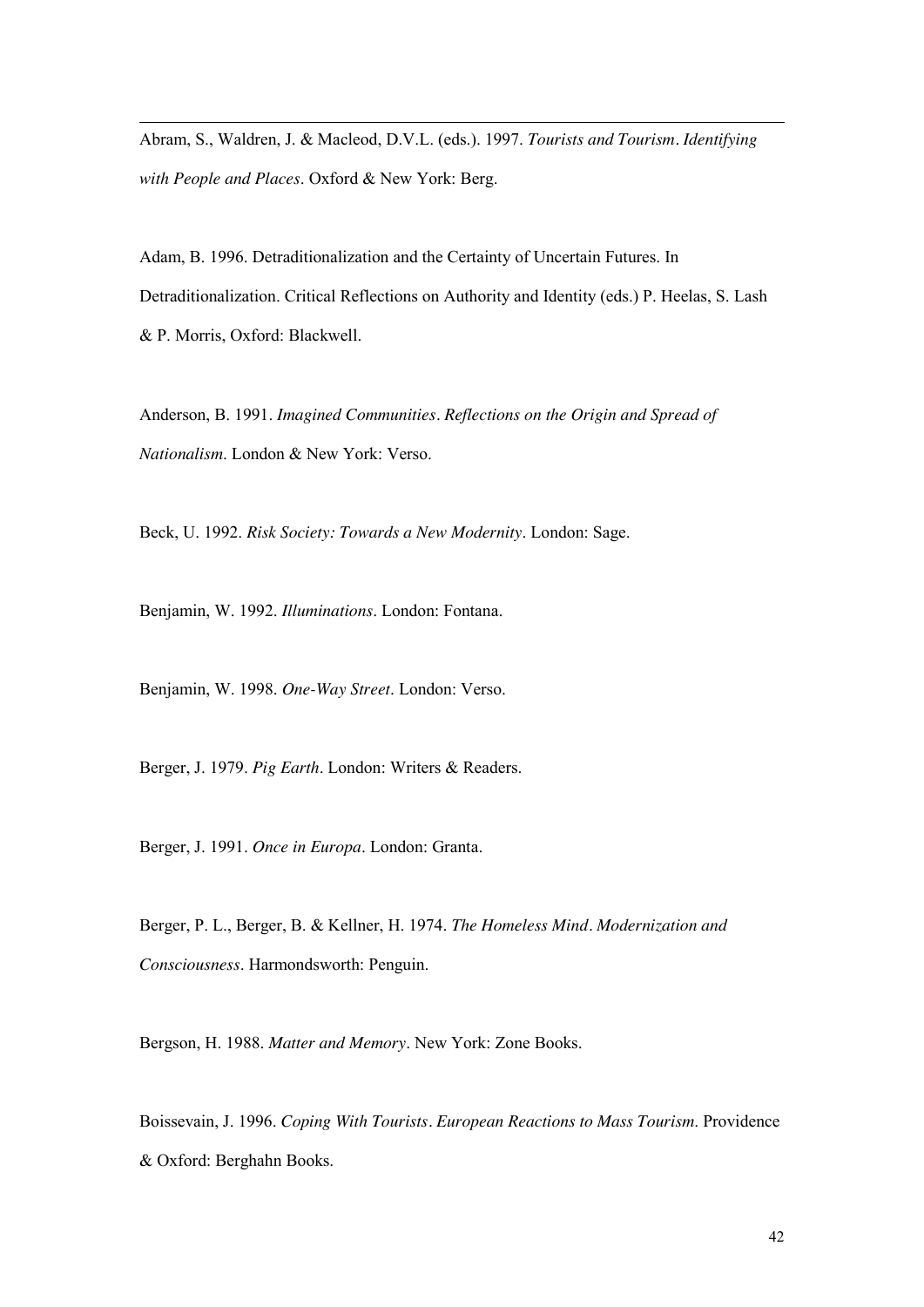Bourdieu, P. 1977. *Outline of a Theory of Practice*. Cambridge: Cambridge University Press.

Bourdieu, P. 1984. *Distinction: a Social Critique of the Judgement of Taste*. Cambridge, Mass.: Harvard University Press.

Chastel, A. 1997. La notion de patrimoine. In Les lieux de mémoire 1 (ed.) P.Nora, Paris: Gallimard.

Deleuze, G. 1991. *Bergsonism*. New York: Zone Books.

-

Deleuze, G. 1994. *Difference and Repetition*. London: Athlone.

Foster, H. 1997. *Compulsive Beauty*. Cambridge, Mass.: The MIT Press.

Freud, S. 1955. *Beyond the Pleasure Principle*. London: Standard Ed.

Gell, A. 1992. *The Anthropology of Time*. *Cultural Constructions of Temporal Maps and Images*. Oxford & Providence: Berg.

Giddens, A. 1990. *The Consequences of Modernity*. Cambridge: Polity Press.

Giddens, A. 1991. *Modernity and Self-Identity. Self and Society in the Late Modern Age*. Cambridge: Polity Press.

Graburn, N.H.H. 1995. Tourism, Modernity and Nostalgia. In The Future of Anthropology: Its Relevance to the Contemporary World (eds.) A. Ahmed & C. Shore, London: Athlone.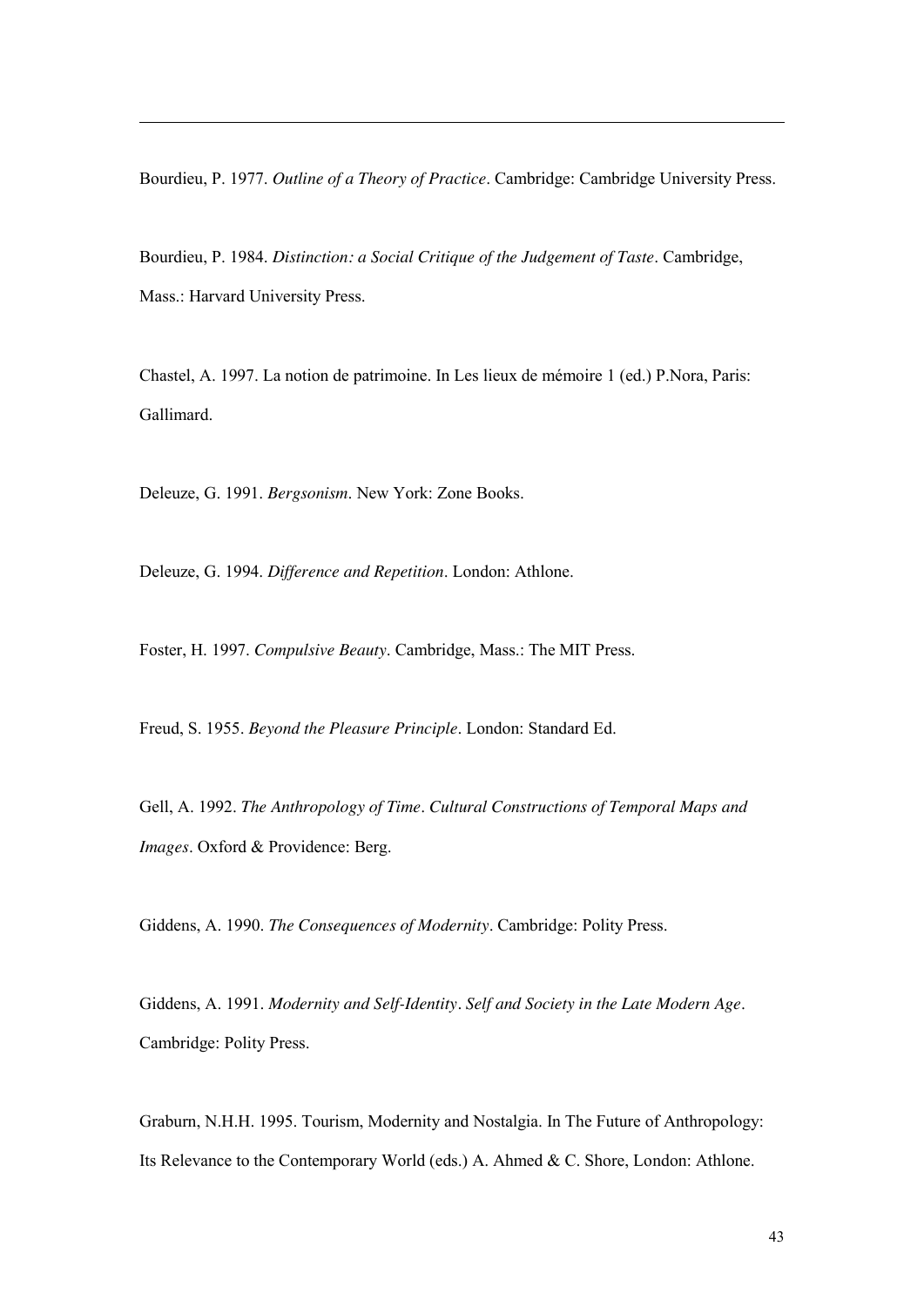Grosz, E. 1999. Thinking the New: Of Futures Yet Unthought. In Becomings. Explorations in Time, Memory, and Futures (ed.) E. Grosz, New York: Cornell University Press.

Habermas, J. 1990. *The Philosophical Discourse of Modernity*. Cambridge: Polity Press.

Hall S., D. Held & T. McGrew (eds.). 1992. *Modernity and its Futures*. Cambridge: Polity.

Heelas, P. 1996. Introduction: Detraditionalization and its Rivals. In Detraditionalization. Critical Reflections on Authority and Identity (eds.) P. Heelas, S. Lash & P. Morris, Oxford: Blackwell.

Hewison, R. 1987. *The Heritage Industry*. London: Methuen.

-

Hobsbawn, E. & Ranger, T. (eds.). 1985. *The Invention of Tradition*. Cambridge: Cambridge University Press.

Hodges, M. 1999. What the Past Holds in Store. An Anthropological Study of Temporality in a Southern French Village. Unpublished PhD thesis. Goldsmiths College, University of London.

Hodges, M. 2000. The sheep from the goats. *Anthropology Today* 16(5): 19-22.

Hodges, M. 2001. Food, Time and Heritage Tourism in Languedoc, France. *History and Anthropology* 12 (2):179-212.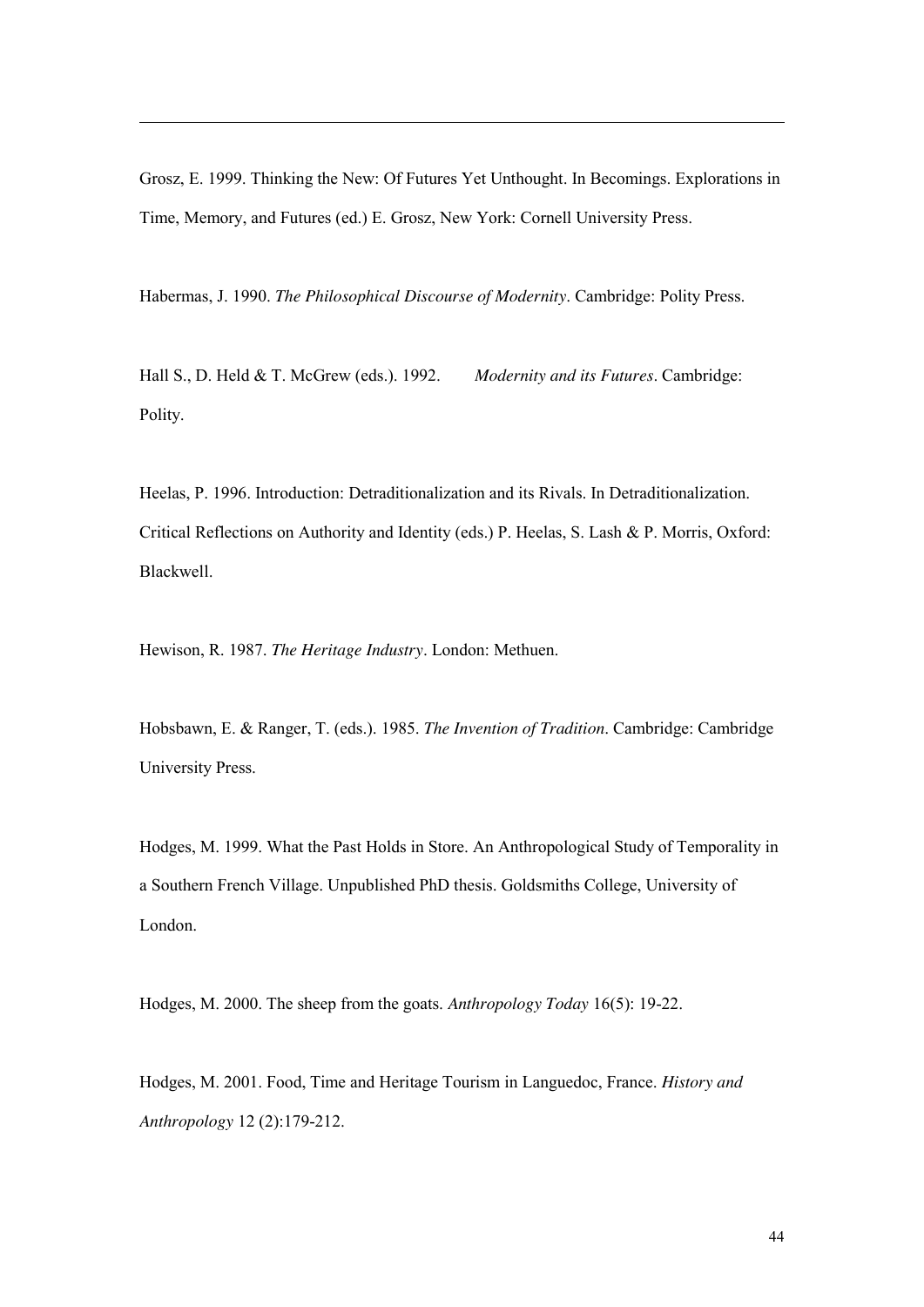Hodges, M. n.d. Bergson, Deleuze and the Anthropology of Time. Unpublished Paper presented to the Postgraduate Research Seminar, Dept. of Anthropology, Goldsmiths College, University of London.

-

Jameson, F. 1974. *Marxism and Form. Twentieth-Century Dialectical Theories of Literature*. Princeton: Princeton University Press.

Koselleck, R. 1985. *Futures Past. On the Semantics of Historical Time*. Cambridge, Mass. & London: The MIT Press.

Le Goff, J. 1992. *History and Memory*. New York: Columbia University Press.

Lem, W. 1999. *Cultivating Dissent: Work, Identity, and Praxis in Rural Languedoc*. New York: SUNY Press.

Leroi-Gourhan, R. 1964. *La geste et la parole*. *Vol.2: La mémoire et les rhythmes*. Paris: Gallimard.

Le Roy Ladurie, E. 1976. *The Peasants of Languedoc*. Urbana, Chicago & London: University of Illinois Press.

Lowenthal, D. 1985. *The Past is a Foreign Country*. Cambridge: Cambridge University Press.

MacCannell, D. 1976. *The Tourist. A New Theory of the Leisure Class*. New York: Schocken Books.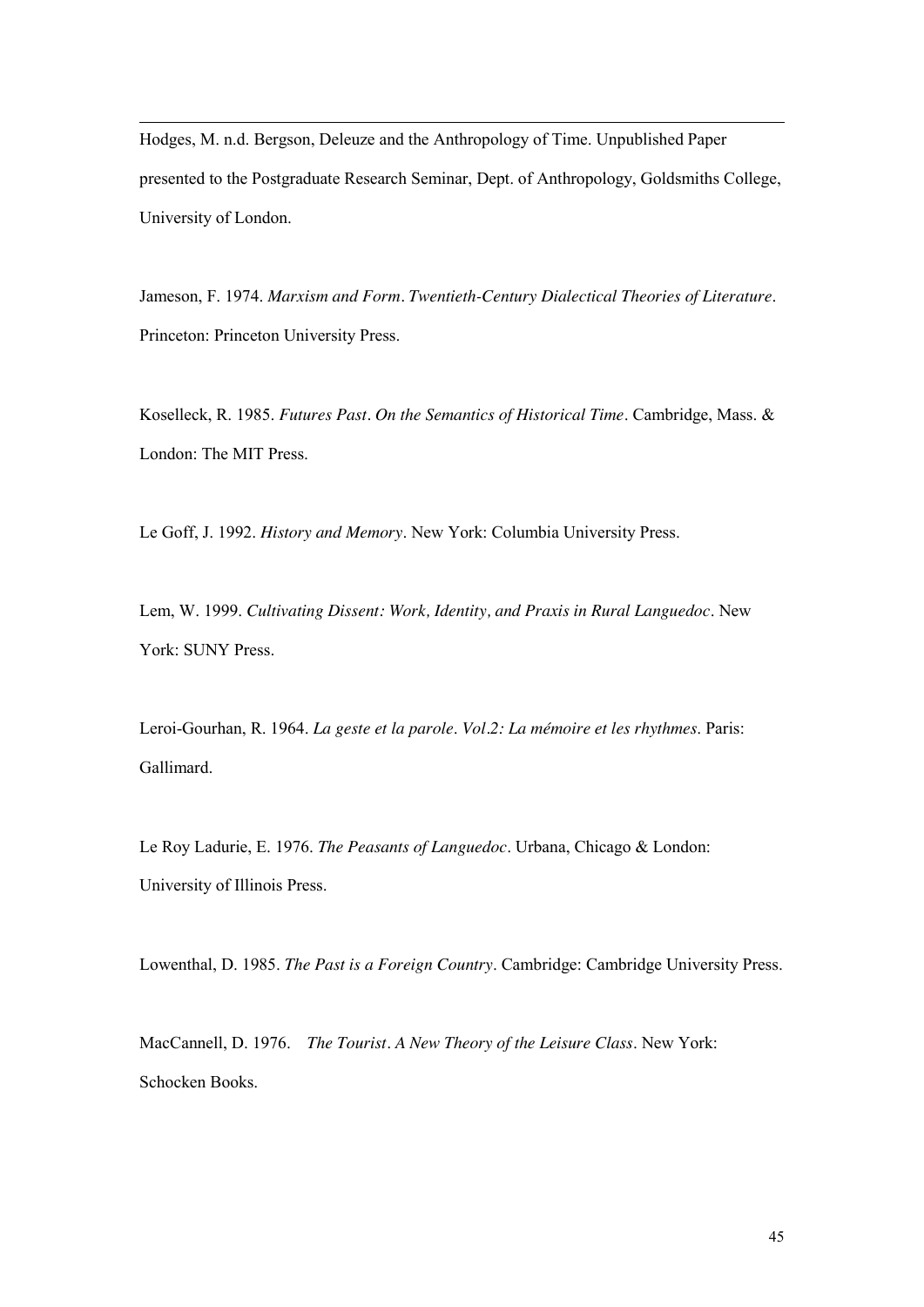Mintz, S. 1985. *Sweetness and Power: The Place of Sugar in Modern History*. New York: Viking.

-

Munn, N. D. 1992. The cultural anthropology of time: a critical essay. *Annual Review of Anthropology* 21: 93-123.

Nora, P. 1989. Between Memory and History: *Les Lieux de Mémoire*. In Memory and Counter-Memory (eds.) N. Zemon Davis & R. Starn, Special Issue of *Representations,* No. 26: 7-25.

Osborne, P. 1991. Modernity is a Qualitative, Not a Chronological, Category. *New Left Review* 192: 65-84.

Osborne, P. 1995. *The Politics of Time. Modernity and Avant-Garde*. London & New York: Verso.

Piot, C. 1999. *Remotely Global: Village Modernity in West Africa*. Chicago: Chicago University Press.

Roseberry, W. 1989. *Anthropologies and Histories. Essays in Culture, History, and Political Economy*. New Brunswick & London: Rutgers University Press.

Samuel, R. 1994. *Theatres of Memory. Volume 1: Past and Present in Contemporary Culture*. London & New York: Verso.

Terdiman, R. 1993. *Present Past. Modernity and the Memory Crisis*. Ithaca & London: Cornell University Press.